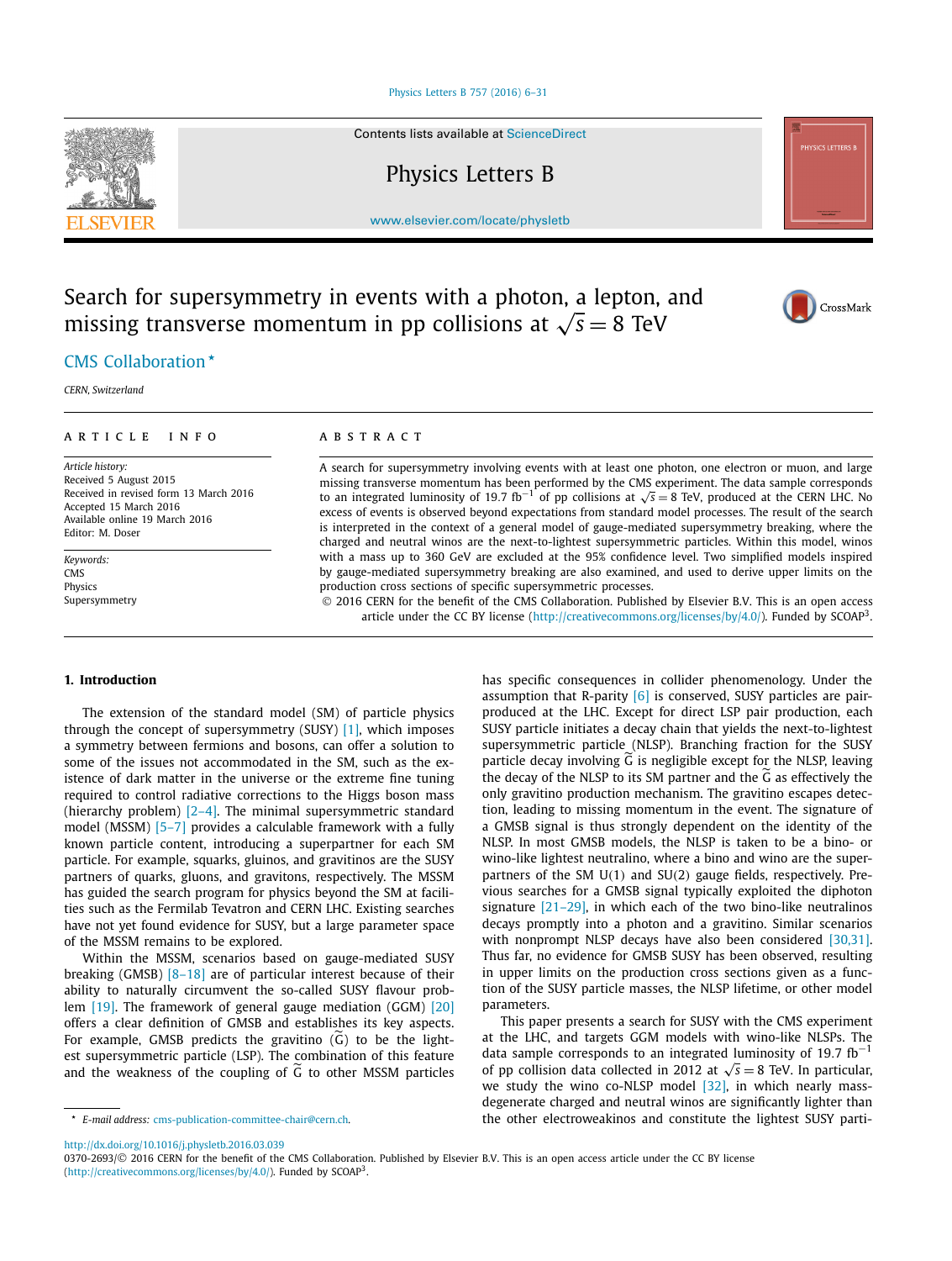<span id="page-1-0"></span>

**Fig. 1.** Diagrams showing the production and decays of wino-like co-NLSPs ( $\widetilde{\chi}^{\pm}_1$  and  $\widetilde{\chi}_1^0$ ) leading to final states with a photon, an electron or muon, and missing momentum from undetected gravitinos G (a) without and (b) with involvement of coloured SUSY particles.

cles aside from the gravitino. Although the lifetime of the NLSP is effectively a free parameter in GGM phenomenology, a prompt decay of winos is assumed in this analysis. A signature of at least one photon  $(\gamma)$ , one electron or muon  $(\ell)$ , and large missing transverse momentum  $(\vec{p}_{\text{T}}^{\text{miss}})$  is used in this search. The photon is assumed to be emitted by a neutralino NLSP, and the leptons by either a charged or neutral NLSP decaying to a W or Z boson, respectively. This signature suppresses many SM backgrounds, obviating the need for additional requirements such as associated jet activity. The diagrams in Fig. 1 provide examples of the decay chains studied in this analysis. The present search is sensitive to the direct electroweakino production mode of Fig. 1(a), where the winos are produced without involving coloured SUSY particles, but also to strong production modes such as the gluino  $(\tilde{g})$  pair-production process shown in Fig. 1(b). Similar searches were conducted by the ATLAS [\[33\]](#page-9-0) and CMS [\[34,35\]](#page-9-0) experiments using LHC pp collision data at  $\sqrt{s}$  = 7 or 8 TeV, as well as the CDF experiment [\[36\]](#page-9-0) at the Tevatron using pp collision data at  $\sqrt{s} = 1.8$  TeV. None of these analyses sees an excess of events over the respective SM predictions. The wino co-NLSP model has also been probed through the signatures of three leptons or two leptons and two jets [\[37,38\],](#page-9-0) which target the decay of the neutralino NLSP to a gravitino and a Z boson rather than to a gravitino and a photon. None of these analyses observed a significant excess of events over their respective SM predictions.

### **2. CMS detector**

The central feature of the CMS apparatus is a superconducting solenoid of 6 m internal diameter, providing a magnetic field of 3.8 T. Within the solenoid volume are a silicon pixel and strip tracker, a lead tungstate crystal electromagnetic calorimeter (ECAL), and a brass and scintillator hadron calorimeter (HCAL), each consisting of a barrel and two endcap sections. Muons are measured in gas-ionization detectors embedded in the steel flux-return yoke outside the solenoid. Extensive forward calorimetry complements the coverage provided by the barrel and endcap detectors. A detailed description of the CMS detector, together with a definition of the coordinate system and the relevant kinematic variables, can be found in Ref. [\[39\].](#page-9-0)

In the barrel section of the ECAL, an energy resolution of about 1% is achieved for unconverted and late-converting photons with transverse energy  $E_T \approx 10$  GeV. The remaining barrel photons have <sup>a</sup> resolution of about 1.3% up to <sup>a</sup> pseudorapidity |*η*| *<* <sup>1</sup>*.*0, rising to about 2.5% for  $|\eta| = 1.4$  [\[40\].](#page-9-0)

The electron momentum is determined by combining the energy measurement in the ECAL with the momentum measurement in the tracker. The momentum resolution for electrons with transverse momentum  $p_T \approx 45$  GeV from  $Z \rightarrow e^+e^-$  decays ranges from 1.7% for non-showering electrons in the barrel region to 4.5% for showering electrons in the endcaps [\[41\].](#page-9-0)

Muons are measured in the range |*η*| *<* <sup>2</sup>*.*4, with detector elements based on three technologies: drift tubes, cathode strip chambers, and resistive plate chambers. Through the matching of track segments measured in the muon detectors with tracks measured in the tracker, a transverse momentum resolution of 1.3–2.0% is achieved for barrel muons with  $20 < p_T < 100$  GeV. In the endcaps, the resolution increases up to around 6%. The  $p<sub>T</sub>$  resolution in the barrel is better than 10% for muons with transverse momentum up to 1 TeV [\[42\].](#page-9-0)

Physics objects are defined using the particle-flow (PF) algorithm [\[43,44\],](#page-9-0) which reconstructs and identifies individual particles through an optimized combination of information from different elements of the CMS detector. The PF candidates are classified as photons, charged hadrons, neutral hadrons, electrons, or muons. Finally, the CMS detector is nearly hermetic, permitting accurate measurements of  $\vec{p}_{\rm T}^{\rm miss}$ .

### **3. Data collection and event selection**

The search is conducted in the electron–photon (e*γ* ) and muon–photon ( $\mu\gamma$ ) channels. The data samples are collected using a dedicated trigger for each channel, as described below. An event is considered to be in the e $\gamma$  ( $\mu\gamma$ ) channel if it contains at least one high-energy photon and an electron (muon). Events that simultaneously satisfy the criteria for the two search channels, representing about 0.1% of the selected events, are classified as *μγ* candidates because muon objects are less often the result of hadron misidentification than are electron objects.

The trigger for the e*γ* channel requires at least two isolated photon-like objects, with  $E_T$  thresholds of 36 and 22 GeV for the highest and second-highest  $E_T$  photon, respectively. The trigger does not veto photon objects that can be matched to a track, allowing events with a photon and an electron to also satisfy the trigger. The  $\mu\gamma$  channel uses a muon-photon trigger with a  $p_T$ threshold of 22 GeV for both the photon and muon objects. To ensure a fully efficient trigger and a similar selection efficiency for the two channels, the subsequent analysis requires  $E_T > 40$  GeV for the photon and  $p_T > 25$  GeV for the electron or muon. With these requirements, the trigger efficiency for the signal models described in Section [7](#page-5-0) is found to be 93–98% for both channels, depending on the model and SUSY mass values.

Photon candidates are reconstructed from clusters of energy in the ECAL [\[40\].](#page-9-0) The momentum vector of the photon points from the primary pp interaction vertex to the center of the ECAL energy cluster, under the assumption that the photon originates from the primary vertex, which is defined as the vertex with the highest  $\sum p_{\rm T}^2$  of associated tracks. Only photons from clusters in the pseudorapidity range |*η*| *<* <sup>1</sup>*.*44 are included in this analysis. These clusters were selected as photon candidates by a set of criteria that are designed to achieve a 90% identification efficiency for true photons. For a cluster to be identified as a photon, its shape must be consistent with that expected from a photon, and the en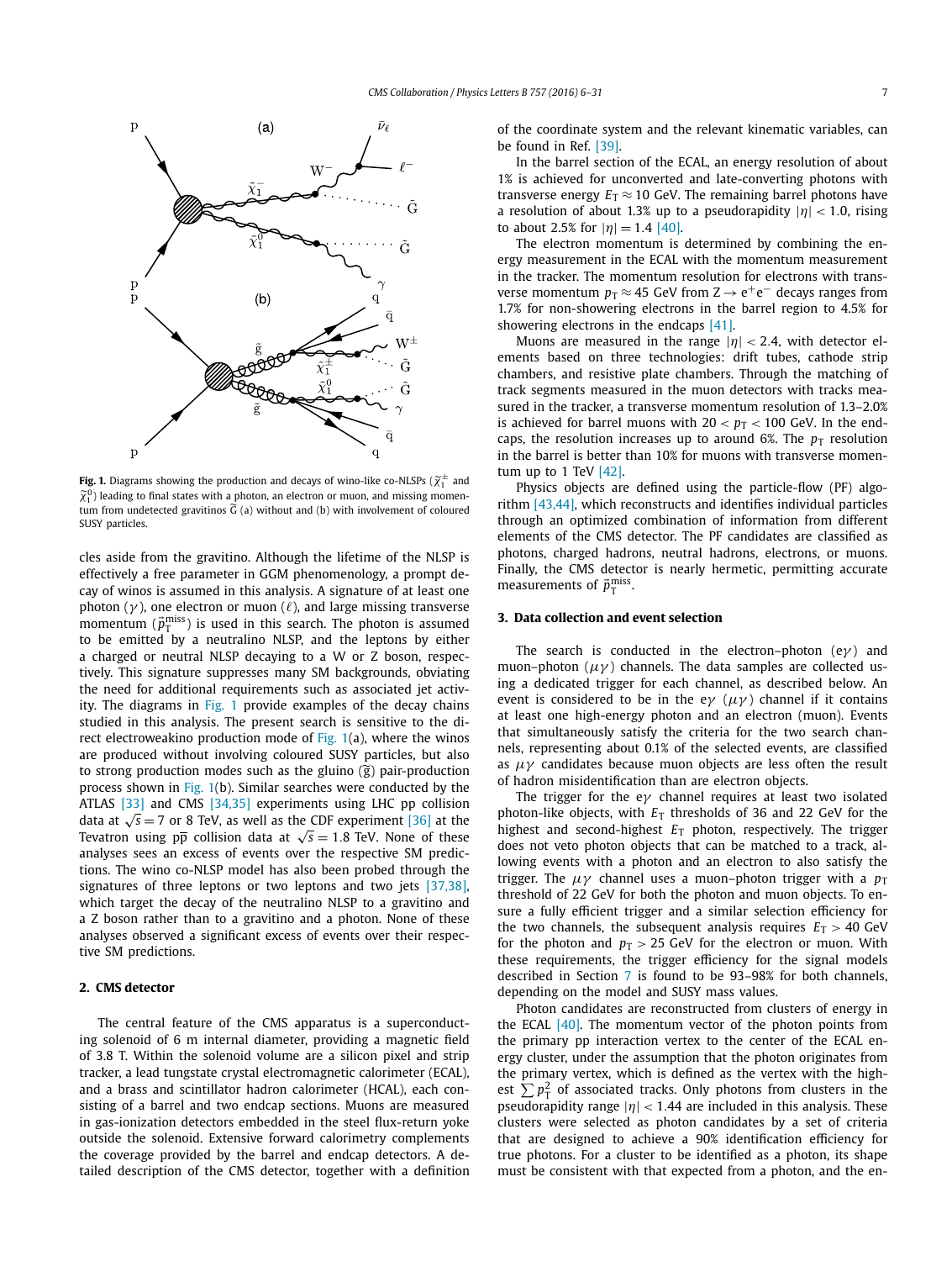<span id="page-2-0"></span>ergy detected in the HCAL behind the cluster cannot exceed 5% of the ECAL energy. To further suppress the misidentification of hadrons as photons, a PF-based isolation requirement is imposed. The transverse component of the momentum sum of each of the PF photons, charged hadrons, and neutral hadrons within a cone of  $\Delta R = \sqrt{(\Delta \eta)^2 + (\Delta \phi)^2} = 0.3$  around the direction of the photon candidate (where  $\phi$  is the azimuth measured in radians) is required not to exceed fixed values defined to achieve a desirable balance between the identification efficiency and misidentification rate. The photon object that is being identified is not included in the isolation sums, and charged hadrons are included only if they are associated with the primary vertex. The  $p_T$  sums are corrected for contributions from additional pp interactions (pileup). To distinguish photon candidates from isolated electrons, photon objects are vetoed if a matching track segment from the inner tracker is identified.

Electron (muon) candidates must lie in the pseudorapidity range  $|\eta|$  < 2.5 (2.4). For electrons, the transition region 1.44 <  $|n|$  < 1.56 between the barrel and the endcap detectors is vetoed because the reconstruction efficiency in this region is difficult to model. Electron objects are reconstructed by associating a cluster of energy deposited in the ECAL with a reconstructed track. The electron selection [\[45\]](#page-9-0) is based on the shower shape, the matching of a track to the cluster, and isolation, where the isolation variable is calculated from the momenta of PF photons, charged hadrons, and neutral hadrons within a cone of  $\Delta R = 0.3$  around the electron direction, corrected for the effects of pileup. The isolation sum is required not to exceed a fixed fraction of the electron  $p_T$ , where the selection criteria are defined to obtain an 80% electron identification efficiency. The muon selection  $[42]$ , targeting a 90% efficiency for true muons, utilizes the quality of the track fit, the number of detector hits used in the tracking, and the isolation. The isolation requirement for muons is similar to that for electrons, but uses a larger cone size  $\Delta R = 0.4$ . Electrons and muons must originate from a primary vertex, with respective distances of closest approach for electrons (muons) of less than 0.2 mm (2 mm) in the transverse plane and *<* 1 mm (*<* 5 mm) along the beam direction.

The reconstruction of jets and  $\vec{p}_{\rm T}^{\rm miss}$  is also based on the PF objects. All reconstructed PF candidates are clustered into jets using the anti- $k<sub>T</sub>$  clustering algorithm [\[46,47\],](#page-9-0) with a distance parameter of 0.5. Jet objects are used to calculate the  $H<sub>T</sub>$  variable, defined as the scalar  $p_T$  sum of jets. To be considered in the  $H_T$  sum, a jet must have a calibrated and pileup-corrected  $[48]$   $p_T$  value greater than 30 GeV,  $|\eta|$  < 2.5, and be consistent with an origin at the pri-mary vertex [\[49\].](#page-9-0) In addition, it must be no closer than  $\Delta R = 0.5$ to the photon or lepton candidates. The missing momentum  $\vec{p}_{\rm T}^{\rm miss}$ is given by the negative of the vector  $p_{\text{T}}$  sum of all PF objects, with jet-energy corrections applied. The magnitude of  $\vec{p}_{\rm T}^{\rm miss}$  is referred to as  $E_{\text{T}}^{\text{miss}}$ .

To suppress the background from final-state radiation events with an on-shell W (Z) boson that decays to  $\ell v \gamma$  ( $\ell \ell \gamma$ ), the highest- $E_T$  photon in an event must be separated by  $\Delta R > 0.8$ from the highest- $p_T$  electron or muon. Additionally, for the eγ channel, the invariant mass of the electron–photon system is required to differ by more than 10 GeV from the nominal Z boson mass [\[50\],](#page-9-0) to reduce background from electrons misidentified as photons.

After applying the selection requirements described above, the obtained event yields are compared to expectations from SM background processes. The signal region of interest is defined by  $E_{\rm T}^{\rm miss} > 120$  GeV and  $M_{\rm T} > 100$  GeV, where transverse mass  $M_{\rm T}$ is defined by  $M_T = \sqrt{2E_T^{\text{miss}}} p_T^{\ell} [1 - \cos \Delta \phi(\ell, \vec{p}_T^{\text{miss}})],$  with  $p_T^{\ell}$  the transverse momentum of the highest- $p_{\text{T}}$  lepton and  $\Delta\phi(\ell, \vec{p}_{\text{T}}^{\text{miss}})$ the azimuthal angle between the lepton and  $\vec{p}_{\rm T}^{\rm miss}$ . The  $M_{\rm T}$  require-

#### **Table 1**

Summary of event selection requirements and observed number of events after applying the listed selection requirements in successive order. The symbols *m*e*γ* and *m*<sub>Z</sub> denote the invariant mass of the electron–photon system and the nominal Z boson mass, respectively.

| Selection requirement                                   | $eV$ channel | $\mu\nu$ channel |  |
|---------------------------------------------------------|--------------|------------------|--|
| Trigger                                                 | 26733051     | 19456571         |  |
| $\geq$ 1 accepted $\gamma$                              | 2718364      | 243664           |  |
| >1 accepted $\ell$ ( $\ell = e, \mu$ )                  | 70736        | 32173            |  |
| $\Delta R(\gamma, \ell) > 0.8$                          | 68168        | 30232            |  |
| $ m_{e\gamma} - m_Z  > 10$ GeV                          | 29169        |                  |  |
| $E_{\rm T}^{\rm miss} > 120$ GeV, $M_{\rm T} > 100$ GeV | 110          | 152              |  |

ment reduces backgrounds from processes that produce W bosons. Table 1 shows the observed number of events at different stages of the selection process. Because of a higher selection efficiency for muons, after implementing the selection requirements, the number of observed events in the *μγ* channel is larger than in the e*γ* channel.

#### **4. Background estimation**

Three sources of SM background are considered: misidentified photons, misidentified leptons, and electroweak backgrounds.

### *4.1. Misidentified-photon background*

The background from misidentified photons arises from events in which a photon object does not correspond to a genuine prompt photon. The dominant background processes in this category are Drell–Yan dielectron ( $q\overline{q} \rightarrow \gamma^* \rightarrow e^+e^-$ ) and W ( $\rightarrow \ell \nu$ ) + jets production, in which an electron or jet, respectively, is misidentified as a photon. Minor contributions arise from tt events with leptonic top quark decays, for both the e*γ* and *μγ* channels. Events with tt production also contribute to the background if a jet is misidentified as a photon. An electron can be misidentified as a photon if it fails to register track seeds due to detector inefficiencies such as non-operational sensors in the tracker. A jet can be misidentified as a photon if a large fraction of its energy is carried by mesons decaying to photons, such as  $\pi^0 \rightarrow \gamma \gamma$ . These two types of background are estimated from data using weighted control samples. The method proceeds in two steps. First, a control sample enriched in particles that are prone to be misidentified as photon candidates, i.e., electrons or neutral hadrons, is selected by inverting certain criteria in the photon identification, while keeping the other selection requirements identical to those for signal candidates. This control sample is called the proxy sample. The second step is to determine the transfer factor *N*misid*/N*proxy, where *N*misid is the estimate of the number of misidentified events in the signal candidate sample and *N*proxy is the number of events in the proxy sample. The proxy sample is then scaled by the transfer factor. The definition of the proxy sample is tuned to make its kinematic properties similar to those of events with misidentified photons. Thus, this two-step procedure takes the set of misidentified events in a control region where the SUSY signal contribution is expected to be negligible, e.g. in events with small  $E_{\text{T}}^{\text{miss}}$ , and utilizes it to model the distribution of the misidentified background for a given kinematic variable. In particular, from the extrapolation of the observed events in the control region, the method predicts an expectation for the number of events and corresponding kinematic distribution in the signal region. A detailed validation of this background estimation is performed by applying the method to Monte Carlo (MC) simulation samples, and comparing the outcome of this procedure to the known generated MC content. Good agreement is found in all such tests.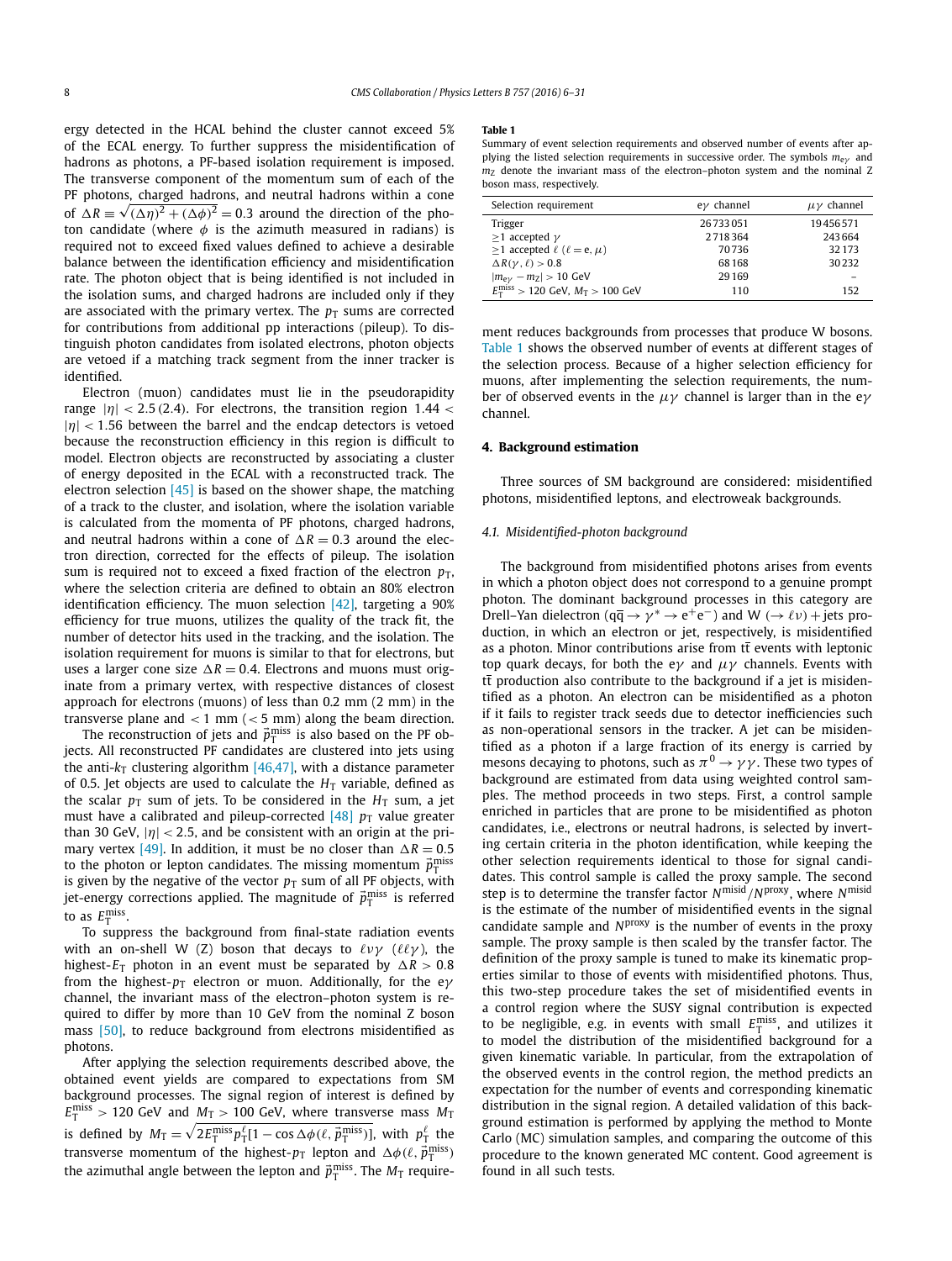The proxy sample for events with an electron-to-photon misidentification is constructed by inverting the electron-seed veto in the photon identification, which turns the photon candidate into an electron proxy. The transfer factor for this proxy sample is determined by counting  $Z \rightarrow e^+e^-$  decays in a separate control sample, defined by  $E_{\rm T}^{\rm miss} < 70$  GeV. The ratio  $N_{\rm Z}^{\rm misid}/N_{\rm Z}^{\rm proxy}$  constitutes the transfer factor, where  $N_Z^{\text{misid}}$  is the number of Z  $\rightarrow e^+e^-$  events in the control sample with an  $e^+$  or  $e^-$  misidentified as a photon, while  $N_Z^{\text{proxy}}$  is the number of  $Z \rightarrow e^+e^-$  events in the control sample with the proxy condition applied. The control sample for the e*γ* channel is taken from the data set collected with the same diphoton trigger as the signal candidates, while the sample for the  $\mu$ *γ* channel is from a data set based on a trigger that requires at least one isolated electron. To ensure that the samples dominantly consist of  $Z \rightarrow e^+e^-$  decays, events with one high-purity electron object ("tag") are selected from the respective data sets. The photon candidate and the electron-proxy object are called "probes". For each sample of probe candidates, a fit is performed to the invariant mass distribution of the tag–probe system to extract the number of  $Z \rightarrow e^+e^-$  decays.

The "tag-and-probe" method described above [\[51\]](#page-9-0) is executed in bins of three variables: the transverse momentum of the probe object ( $p_T^{\rm probe}$ ), the track multiplicity of the primary vertex ( $N_{\rm track}$ ), and the number of reconstructed interaction vertices in the event  $(N_{\text{vtx}})$ . To account for the correlations in the distributions of the three variables, the dependence of the transfer factor on these quantities is modelled by a three-dimensional parametric function, which is then used to assign an event-by-event weight to the proxy sample. The transfer factor is a decreasing function of  $p^{\rm probe}_{\rm T}$ and *N*<sub>track</sub>, and an increasing function of *N*<sub>vtx</sub>. For a median value of  $N_{\text{vtx}}$ , its value varies from 0.04 for events with low  $p_{\text{T}}^{\text{probe}}$  and low  $N_\mathrm{track}$ , to 0.007 for high  $p_\mathrm{T}^\mathrm{probe}$  and high  $N_\mathrm{track}$ . The relative uncertainty in the transfer factor is typically of order 10%, which is dominated by systematic uncertainties such as those arising from the tag-and-probe fitting procedure and the parametrization of the transfer factor. The dependence of the transfer factor on  $N_{\text{vtx}}$  is approximately linear, with a value that changes from about 0.005 to 0.012 for *N*<sub>vtx</sub> values between 5 (low pileup) and 25 (high pileup).

The estimation of the jet-to-photon misidentification background follows the same procedure of defining a proxy sample and scaling it with the transfer factor. The proxy sample for events with a jet-to-photon misidentification is constructed by inverting the requirements on the variable describing the ECAL cluster shape  $(\sigma_{nn}$  in Ref. [\[41\]\)](#page-9-0) and on one of the isolation variables in the photon selection. The transfer factor for the hadronic-proxy sample is determined through an assessment of the fraction of events with jet-to-photon misidentification among the photon candidates. This fraction is denoted as the "hadron fraction". This measurement is performed in a low- $E_{\rm T}^{\rm miss}$  control sample from a fit to the distribution of  $\sigma_{nn}$  based on two templates, one representing pure photons and one modelling the events with jet-to-photon misidentification. The fit is performed with photon candidates in muon–photon events, where a very small contamination of misidentified electrons is expected in the photon sample. The pure photon template is obtained from  $Z \rightarrow \mu \mu \gamma$  data by tagging two muons and requiring the three-body  $\mu\mu\gamma$  invariant mass to be consistent with the Z boson mass. The template that models events with jet-to-photon misidentification is obtained by inverting the isolation requirement on the signal-photon candidates. The hadron fraction is measured in  $p<sub>T</sub>$  bins of the photon candidate and decreases, in general, as a function of  $p<sub>T</sub>$ . In the e*γ* channel, its value varies from  $0.25 \pm 0.03$ at  $p_T = 40$  GeV to  $0.08 \pm 0.02$  at  $p_T = 120$  GeV. In the  $\mu\gamma$  channel, the corresponding values are  $0.30 \pm 0.03$  and  $0.09 \pm 0.02$ . The uncertainties are dominantly due to possible mismodelling of the fit templates. The small difference in the hadron fraction of the photon candidates between the e*γ* and *μγ* channels originates from small differences in trigger requirements on the photon object between the diphoton and muon–photon triggers used to select the e*γ* and *μγ* data sets.

The  $p_T$  distribution of the photon objects is multiplied by the hadron fractions determined as described above. In the e*γ* channel, the estimated  $p_T$  distribution of misidentified electrons is subtracted first. The resulting distribution provides the estimate of the  $p_T$  shape for the events with jet-to-photon misidentification. Rather than forming the ratio of this distribution with the  $p_T$ distribution of the proxy sample, both distributions are parameterized individually by simple analytic functions. The ratio of these two parameterizations constitutes the transfer factor for the jet-tophoton misidentification.

#### *4.2. Misidentified-lepton and electroweak backgrounds*

The misidentified-lepton and electroweak (EWK) backgrounds are evaluated together, as described below. A misidentified lepton is defined as a reconstructed lepton that does not arise directly from W or Z boson decays, nor from  $\tau$  decays that originate from a W or Z boson. Misidentified-lepton events arise primarily from the decay of heavy-flavour quarks and from hadrons misidentified as leptons, with other sources such as decays-in-flight constituting a much smaller contribution. Events where both the lepton and photon are misidentified, which constitute up to 30% of the total misidentified-photon background, are already accounted for by the procedure described in Section [4.1.](#page-2-0) The SM electroweak background is dominated by events with  $V\gamma$  (V = W, Z) production. In particular, W*γ* events have the same signature as signal events: an energetic photon, a lepton, and significant  $E_{\text{T}}^{\text{miss}}$ . The EWK background includes rare multiboson events and events with tt*γ* production, which we collectively refer to as the "rare EWK" background. Rare EWK events provide only a minor contribution to the overall background but are relevant in the high- $E_{\rm T}^{\rm miss}$  signal region.

Similar to the determination of the misidentified-photon background, proxy samples are formed and scaled by transfer factors to estimate the contribution of misidentified leptons to the signal region. Each event in the proxy sample contains at least one candidate photon and at least one misidentified-lepton proxy, but no candidate lepton. Proxy objects that model misidentified leptons are selected by inverting the isolation condition in the lepton selection. For electrons, the track-cluster matching requirements are also inverted to further enrich the proxy sample with hadronic objects. The calculation of the transfer factor used to evaluate the misidentified-lepton background is described below.

The modelling of the EWK background is based on MC simulation. Samples of W*γ* , Z*γ* , tt*γ* , and WW*γ* events, listed in the order of decreasing overall background contributions, are generated with up to two additional partons using the MADGRAPH5 1.3  $[52]$  event generator. The PYTHIA 6.4  $[53]$  program is used to describe the parton shower and hadronization. The PYTHIA program is further used to generate samples of WZ*γ* events, which produce an even smaller background contribution than WW*γ* events. All samples use the CTEQ6L1  $[54]$  parton distribution functions (PDF). Simulated minimum-bias events are overlaid on the main hard-scattering events to simulate pileup. The generated particles are processed through the full CMS detector simulation framework based on the GEANT4 [\[55\]](#page-9-0) package, and are subjected to the same event selection procedure as the data, including the trigger requirements. Differences between simulation and data in the pileup profile, trigger efficiency, and object identification efficiency are corrected by reweighting the MC events by factors that lie within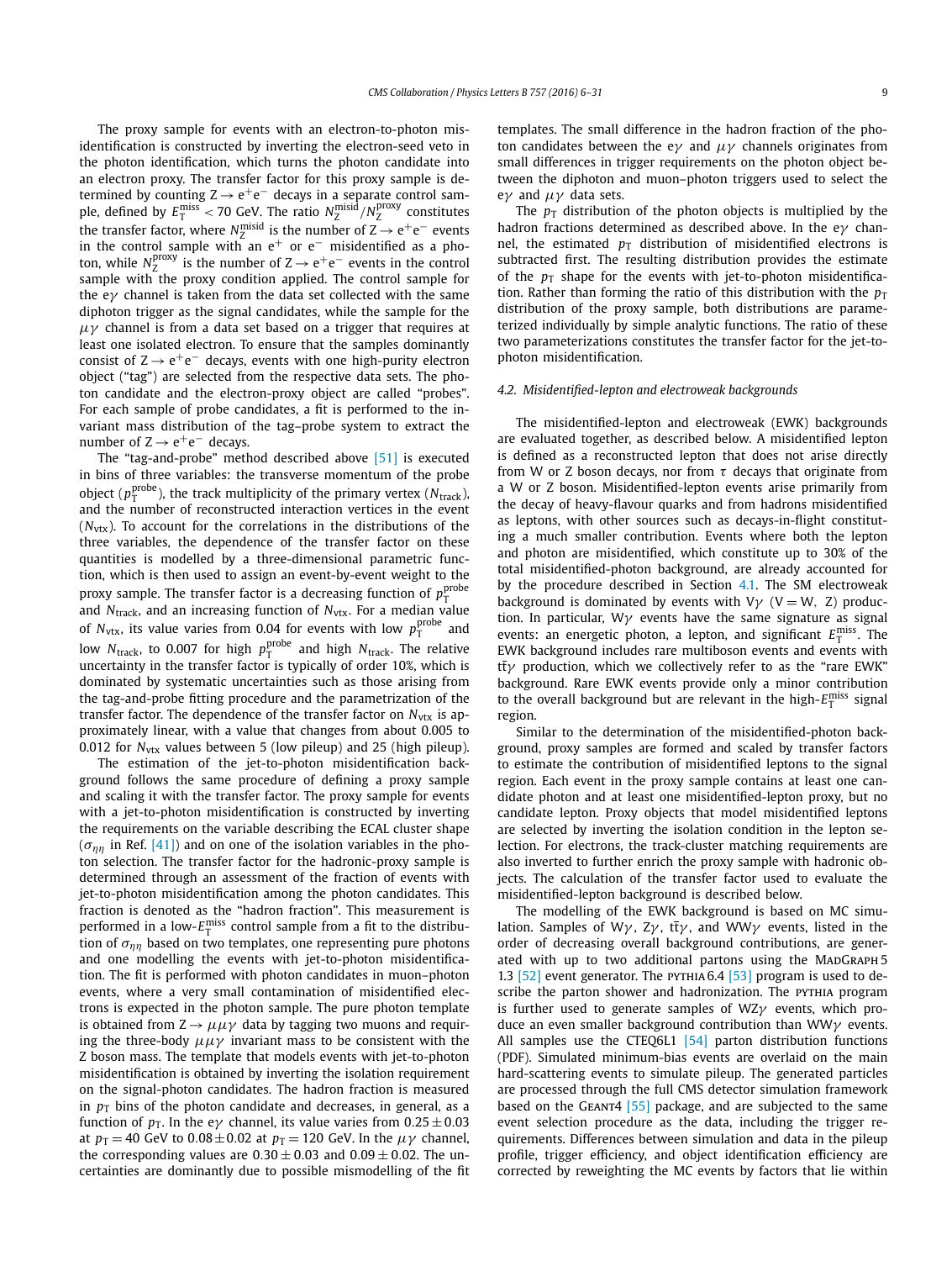<span id="page-4-0"></span>a few percent of unity. The tt*γ* , WW*γ* , and WZ*γ* samples are normalized to the integrated luminosity of the data using cross sections calculated with the event generators, which are valid to leading order (LO) in quantum chromodynamics. For the tt*γ* sample, a next-to-leading order (NLO)-to-LO scale factor of 2.0 [\[56\]](#page-9-0) is applied to the cross section to account for higher-order contributions.

For the V*γ* background, calculated cross sections are used to fix the ratio between the W*γ* and Z*γ* components, but the overall normalization of the combined sample is derived from data to mitigate potential uncertainties in the theoretical calculation. This is accomplished through a two-component template fit describing the V*γ* and misidentified-lepton backgrounds. The templates originate from two background samples obtained using the event selection criteria for the V*γ* MC sample and for the misidentified-lepton proxy sample. Distributions of the variable  $\Delta\phi$ ( $\ell$ ,  $\vec{p}_{\rm T}^{\rm miss}$ ) from the two background samples in the control region 40 *< E*miss <sup>T</sup> *<* 70 GeV are employed as templates. The lower bound  $E_{\text{T}}^{\text{miss}} = 40 \text{ GeV}$  is applied to reduce the contribution of Z*γ* events. Expected contributions from the misidentified-photon background and rare EWK backgrounds are subtracted from the data distribution before the fit. The fit provides scale factors for the template histograms that are used directly as transfer factors for the V*γ* and the misidentified-lepton proxy samples. Besides avoiding a reliance on the value of the theoretical V*γ* cross section, which is observed to underestimate the measured production rate of W<sub>*Y*</sub> events [\[57,58\],](#page-9-0) this method has the benefit that it does not double count the contributions of background events with both a misidentified photon and lepton. This class of events is already accounted for in the misidentified-photon background sample, as mentioned above.

Fig. 2 shows the results of the template fit, which is performed in the e*γ* and *μγ* channels independently. The resulting scale factors for the V*γ* background in the e*γ* and *μγ* channels are  $1.59 \pm 0.27$  and  $1.47 \pm 0.16$ , respectively, which are similar to each other as expected. The uncertainties in the scale factors are estimated through toy MC studies repeating the fit after changing the contributions of the subtracted misidentified-photon and rare EWK components by their uncertainties.

### **5. Systematic uncertainties**

Table 2 summarizes the sources of systematic uncertainty for the background predictions and the signal yields. For each source,



**Fig. 2.** Results of the  $\Delta\phi$ ( $\ell$ ,  $\vec{p}_{\text{T}}^{\text{miss}}$ ) template fit for events with  $40 < E_{\text{T}}^{\text{miss}} < 70$  GeV, used to determine the V*γ* and misidentified-lepton background for the (a) e*γ* and (b) *μγ* channels.

the size of the uncertainty is given (in percentage) relative to the number of events in the corresponding background or signal sample. For the background, the size of the uncertainty relative to the total number of background events is also shown. If the relative uncertainties differ significantly among background sam-

**Table 2**

Summary of systematic uncertainties. The third column gives the uncertainty relative to the number of events in the corresponding background or signal sample. The fourth column shows, for the background terms, the uncertainty relative to the total number of background events in the signal region.

| Name                                  | Sample                          |           | Relative uncertainty (%) |  |
|---------------------------------------|---------------------------------|-----------|--------------------------|--|
|                                       |                                 | Sample    | Total                    |  |
| Rare background rate                  | Rare EWK                        | 50        | 19                       |  |
| $V\gamma$ scale factor                | Vν                              | 14        | 6                        |  |
| Proxy sample shape                    | Misidentified $\gamma$ & $\ell$ | $20 - 27$ | 5                        |  |
| Trigger and identification efficiency | Rare EWK                        | 8         |                          |  |
| JES                                   | <b>EWK</b>                      | $0 - 6$   |                          |  |
| $V\gamma$ shape                       | Vν                              | 5         | 2                        |  |
| Integrated luminosity                 | Rare EWK                        | 2.6       |                          |  |
| JER                                   | <b>EWK</b>                      | $0 - 2$   |                          |  |
| JES                                   | Signal                          | $0 - 22$  |                          |  |
| JER                                   | Signal                          | $0 - 17$  |                          |  |
| Trigger and identification efficiency | Signal                          | 8         |                          |  |
| Initial-state radiation               | Signal                          | $0 - 5$   |                          |  |
| Integrated luminosity                 | Signal                          | 2.6       |                          |  |
| Renormalization scale and PDF         | Signal                          | $4 - 41$  |                          |  |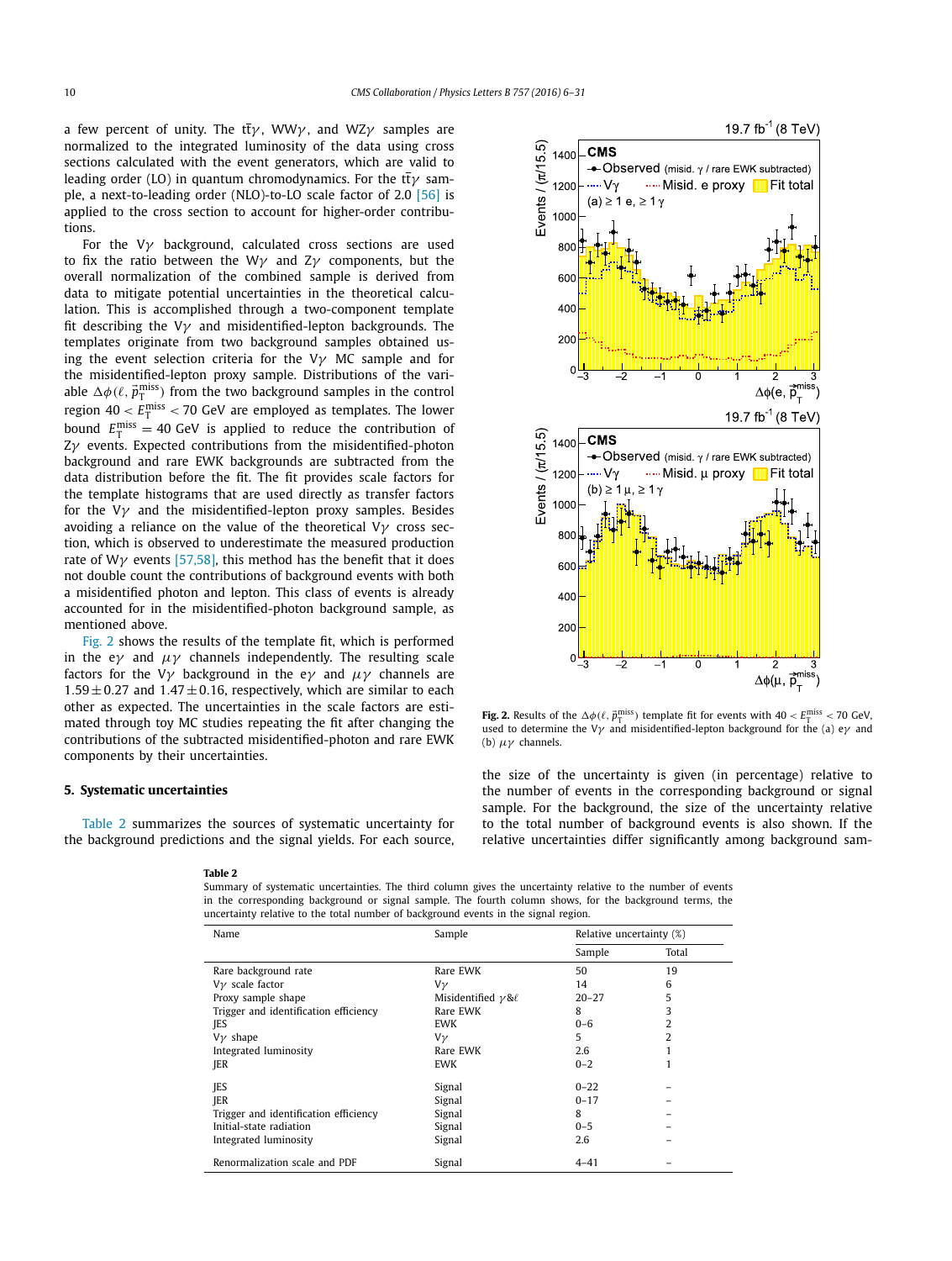<span id="page-5-0"></span>ples because of statistical fluctuations due to the limited number of events available for the evaluation of the systematic uncertainties, the range from the minimum to the maximum relative uncertainty is shown. The dominant experimental uncertainty for the background prediction is due to the normalization scale factors applied to the rare EWK and V*γ* samples. For the rare EWK sample, a 50% uncertainty is assigned as a conservative approximation of the uncertainty in the NLO-to-LO cross section ratio of tt*γ* production, which is the dominant component in this sample. Also, for the rare EWK sample, we evaluate the uncertainty due to the luminosity determination [\[59\].](#page-9-0) Normalization uncertainties in the background estimates of events with misidentified photons or leptons are absorbed in the uncertainty of the V*γ* scale factor through the uncertainty estimation in the  $\Delta\phi(\ell, \vec{p}_{\rm T}^{\rm miss})$  template fit described above. Subdominant systematic uncertainties arise from potential mismodelling of the shapes of the V*γ* and proxy samples for misidentified photons and leptons.

For simulation-based background estimates, differences with respect to the data in the jet energy scale (JES) and resolution (JER) are considered as systematic uncertainties. The uncertainty associated with the JES is evaluated by varying the scale by  $\pm 1\sigma$ , where *σ* is the half-width of the 68% confidence interval around the nominal value, and recalculating the  $E_{\rm T}^{\rm miss}$ ,  $M_{\rm T}$ , and  $H_{\rm T}$  values in the V*γ* and rare EWK samples, and similarly for the JER term. The shift in the expected event yield in the signal region is taken as the estimate of the systematic uncertainty.

[Table 2](#page-4-0) also lists the systematic uncertainties considered for the signal MC samples that are used for the interpretation of the result of this search. The uncertainties due to the JES and JER are evaluated using the procedure described above. In addition, for the signal samples, uncertainties in the description of initial-state radiation as well as the renormalization scale and PDF [\[60\]](#page-9-0) are considered.

### **6. Results**

[Fig. 3](#page-6-0) shows the observed distributions of  $M_T$ ,  $E_T^{\text{miss}}$ , photon *E*<sub>T</sub> ( $E_T^{\gamma}$ ), and *H*<sub>T</sub> in the e $\gamma$  and  $\mu \gamma$  channels, together with the background expectations obtained as described in Section [4.](#page-2-0) The ratio of the observed number of events to the total background expectation is displayed in the lower part of each panel. The  $M<sub>T</sub>$ distribution includes all events that satisfy the event selection cri-teria of [Table 1](#page-2-0) except for the restrictions on  $M_{\rm T}$  and  $E_{\rm T}^{\rm miss}$ . Events in the  $E_{\rm T}^{\rm miss}$  distribution must additionally satisfy  $M_{\rm T} > 100$  GeV, and events in the  $E_T^{\gamma}$  and  $H_T$  distributions  $E_T^{\text{miss}} > 120$  GeV and  $M<sub>T</sub>$  *>* 100 GeV. The uncertainty bands shown for the background estimates are the statistical and systematic terms added in quadrature. The data are seen to agree with the SM prediction within the uncertainties.

[Fig. 4](#page-7-0) shows a compilation of event yields compared to the total background expectations. To enhance the sensitivity to different SUSY scenarios, the signal region is further explored in bins of  $E_1^{\gamma}$  ([40, 80] and *>*80 GeV),  $H_T$  ([0, 100], [100, 400], and >400 GeV), and  $E_{\text{T}}^{\text{miss}}$  (Low, Mid, and High, corresponding to [120*,* 200], [200*,* 300], and *>*300 GeV, respectively). The data are found to be consistent with the background prediction in all regions. Thus no significant excess of events beyond the SM expectation is observed.

### **7. Interpretation**

The results of the search are interpreted in terms of cross section upper limits on a GMSB model and two distinct simplified models. For each parameter point of the three models, a large number of hard-scattering simulation events are generated. These events are processed with a detailed fast simulation of the CMS detector response [\[61\].](#page-9-0) A large number of minimum-bias interactions are superimposed on the hard-scattering process in order to reproduce the pileup profile observed in data. The event selection applied to the simulated signal events is identical to that applied to data, including the trigger requirements. The resulting event yields are weighted by correction factors to account for selection efficiency differences between data and simulation.

For each mass point of the signal models, a 95% confidence level (CL) cross section upper limit is obtained utilizing the "LHC-style" CL<sub>s</sub> prescription [\[62–64\],](#page-9-0) which calculates frequentist CL<sub>s</sub> limits using the one-sided profiled likelihood as a test statistic. The SM background prediction, signal expectation, and observed number of events in each signal-region bin of the e*γ* and *μγ* channels as shown in [Fig. 4](#page-7-0) are combined into one statistical interpretation, turning the analysis into a multichannel counting experiment.

#### *7.1. Interpretation in a GMSB model*

A GMSB model with wino co-NLSPs [\[32\],](#page-9-0) which contains both electroweak and strong production as the primary SUSY production process, is examined. All SUSY particles except for the gluino and winos are considered in the limit of very large mass values such that they do not participate in the interactions. In this limit, the lightest chargino and neutralino become purely wino-like. There is no restriction on the decays, but the gluino always undergoes at least a three-body decay and the charged wino decays to a W boson and the gravitino. The neutral wino decays to a gravitino and either a photon or a Z boson, with branching fractions dictated by the weak mixing angle and the wino mass. In the generated scans, the gluino mass  $(M_{\tilde{g}})$  ranges from 715 to 1415 GeV in 50 GeV steps, and the wino mass ( $M_{\widetilde{W}}$ ) from 205 GeV to [ $M_{\widetilde{g}} - 10$  GeV], also in 50 GeV steps.

The SUSY particle spectra and branching fractions are determined using the SUSPECT 2.41  $[65]$  and SDECAY 1.3  $[66]$  programs. pythia 6.4 is employed for the SUSY particle generation, decays, and the subsequent parton showers. The cross section for each mass point is determined to NLO accuracy in quantum chromodynamics using the prospino 2.1 [\[67\]](#page-9-0) program. This cross section result, along with its uncertainty, is used to derive 95% CL exclusion limits on the SUSY particle masses.

[Fig. 5](#page-7-0) shows the observed 95% CL cross section upper limits with the exclusion contours overlaid. In the figure, the dashed curves are the median and  $\pm 1$  standard deviation ( $\sigma$ ) expected exclusion contours assuming the nominal cross sections for the signal model. The solid curves represent the observed exclusion with the signal cross sections at the nominal and  $\pm 1\sigma$  values. All mass points on the bottom left side of the contours are excluded. Note that the approximate one standard deviation discrepancy between the expected and observed exclusion contours toward larger values of  $M_{\widetilde{W}}$  is due to an upward fluctuation observed in a single bin of the signal region with  $E_T^{\gamma} > 80$  GeV,  $E_T^{\text{miss}} > 300$  GeV, and an intermediate bin in  $H<sub>T</sub>$  from 100 to 400 GeV.

In this inclusive GMSB model, electroweak production will always take place when the wino is light, independent of the gluino mass. Thus the exclusion curve becomes horizontal for  $M_{\widetilde{W}} \approx$ 360 GeV. Note that for this and for all other instances in this paper where a numerical result is quoted for a mass limit, the result is based on the theoretical prediction for the cross section minus its  $1\sigma$  uncertainty. The expected distributions for signal in [Fig. 3](#page-6-0) correspond to the GMSB model for the mass point  $(M_{\tilde{g}}, M_{\tilde{W}})$  = *(*915*,* 405*)* GeV. This mass point has competing contributions from strong and electroweak SUSY production and exhibits a non-trivial behavior in  $H_T$  as can be seen in [Fig. 3\(](#page-6-0)g) and (h).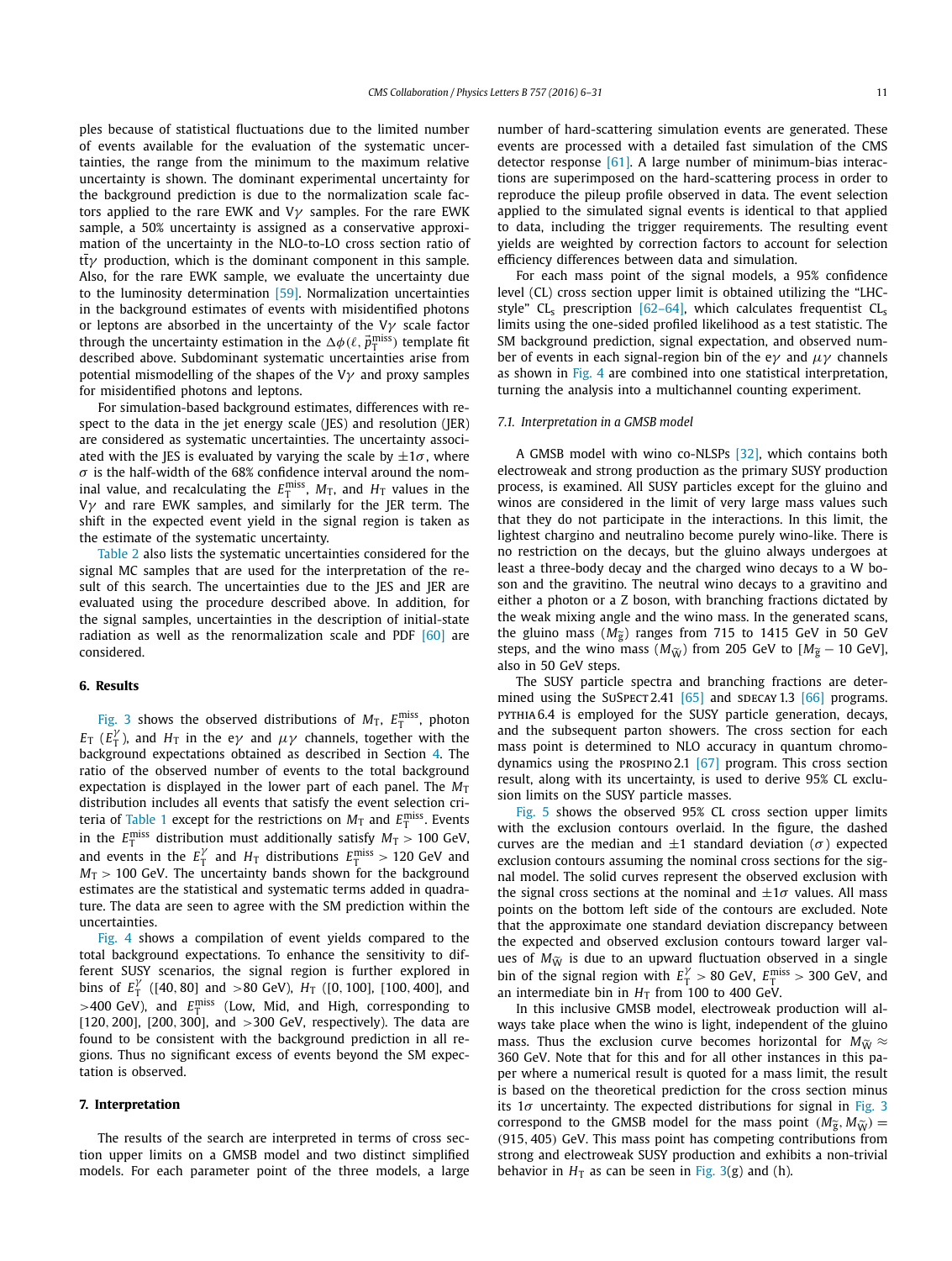<span id="page-6-0"></span>

**Fig. 3.** Distributions of (a, b)  $M_T$ , (c, d)  $E_T^{\text{miss}}$ , (e, f)  $E_T^{\gamma}$ , and (g, h)  $H_T$  compared with the stacked background expectations for the (a, c, e, g) ey and (b, d, f, h)  $\mu\gamma$  channels.<br>See text for details bin width. Expected signal distributions from a GMSB model for a representative mass point  $(M_{\widetilde g},M_{\widetilde W})=(915,405)$  GeV are overlaid. The lower part of each panel shows the ratio of the data to the predicted background. The uncertainty bands represent the statistical and systematic terms added in quadrature.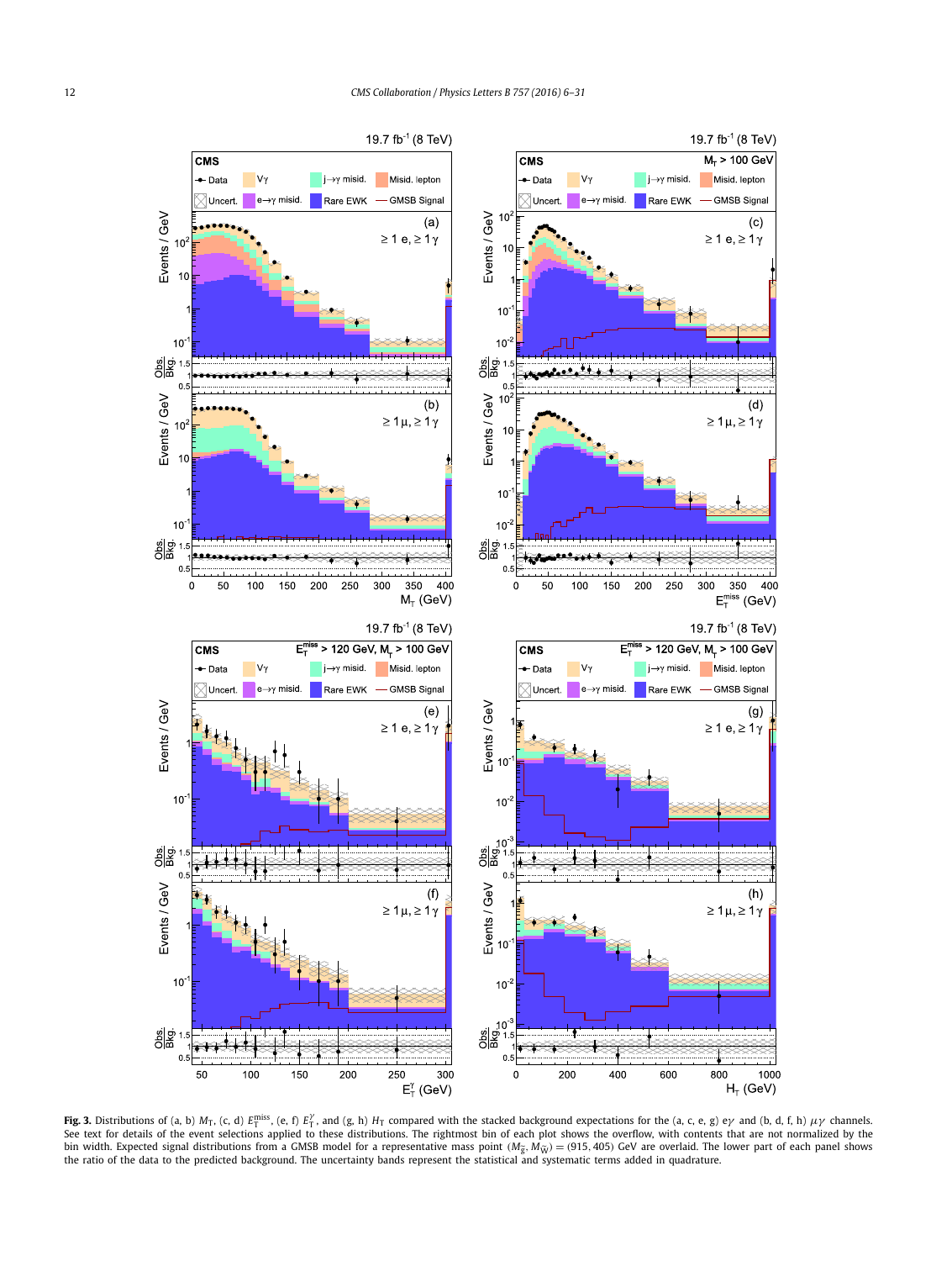<span id="page-7-0"></span>

**Fig. 4.** Event yields in all signal region bins, compared with the combined SM background predictions. The numbers in brackets indicate the range of the bins in the  $\frac{1}{2}$  region variables  $E_{\text{T}}^{\text{miss}}$ ,  $H_{\text{T}}$ , and  $E_{\text{T}}^{\gamma}$ . For the  $E_{\text{T}}^{\text{miss}}$  bins, Low, Mid, and High correspond to the intervals [120*,* 200], [200*,* 300], and *>*300 GeV, respectively.



**Fig. 5.** Observed and expected 95% confidence level upper limits on the cross section and corresponding exclusion limits for the GMSB model.

#### *7.2. Interpretation in simplified models*

In a simplified model  $[68-70]$ , a limited set of hypothetical particles and decay chains are introduced to describe a given topological signature such as the  $\ell$ γ final state studied in this analysis. The production and decay amplitudes of these particles are parameterized in terms of the particle masses.

The two simplified models considered are denoted the TChiWg and T5Wg models. The TChiWg model is initiated by the direct production of hypothetical particles  $\widetilde{\chi}^{\pm}$  and  $\widetilde{\chi}^0$ , whose decays are restricted to  $W^{\pm} \tilde{G}$  and  $\gamma \tilde{G}$ , respectively. The gravitino  $\tilde{G}$  is nearly massless as in GMSB models. Thus, this model can be identified with electroweak production in the GMSB wino co-NLSP model, depicted by the diagram in Fig.  $1(a)$ , differing only in the decay branching fractions. The particles  $\tilde{\chi}^{\pm}$  and  $\tilde{\chi}^{0}$  are therefore identified with gauginos in the remainder of this paper. A mass range of  $100 \le M_{\widetilde{X}} \le 800$  GeV is considered, where  $M_{\widetilde{X}}$  is the degenerate mass of the gauginos. The generation of events for the T5Wg model, corresponding to the diagram in [Fig. 1\(](#page-1-0)b), starts with the pair production of gluinos. The two gluinos undergo three-body decays  $\widetilde{g} \to q\overline{q}\widetilde{\chi}^{\pm}$  and  $\widetilde{g} \to q\overline{q}\widetilde{\chi}^{0}$ , followed by the decays of the  $\widetilde{\chi}^{\pm}$  and  $\widetilde{\chi}^0$  as discussed above. The T5Wg samples are generated in a mass region 700  $\leq M_{\widetilde{g}} \leq 1400$  GeV and 25 GeV  $\leq M_{\widetilde{X}} \leq$ [ $M_{\widetilde{g}}$  – 25 GeV]. No other non-SM particle is involved in either model.

Events for both models are generated with the MADGRAPH 5 1.3 program, with up to two final-state partons in addition to the hard interaction. The events are then interfaced to PYTHIA 6.4, which is used to describe the SUSY decay chains and parton showers. The neutralino–chargino and the gluino pair production cross sections are calculated to NLO and NLO + NLL (next-to-leading logarithm) accuracy [\[60\],](#page-9-0) respectively, and used to derive 95% exclusion limits.

Fig. 6(a) shows the computed 95% CL cross section upper limit for the TChiWg model as a function of  $M_{\widetilde{\chi}}$ , together with the theoretical cross section. Assuming a 100% branching fraction for  $\widetilde{\chi}^0 \rightarrow$ *γ* G, the mass range  $100 < M_{\tilde{\chi}} < 540$  GeV is excluded, where the lower limit corresponds to the lowest  $M_{\widetilde{\chi}}$  included in the scan. Assuming a more physically motivated branching fraction through a rescaling of the theoretical cross section by the weak mixing angle, the exclusion range is  $100 < M_{\widetilde{\chi}} < 340$  GeV. The latter result is similar to the limit  $M_{\widetilde{W}}$  < 360 GeV obtained from the GMSB model with a wino-like NLSP.



**Fig. 6.** Observed and expected 95% confidence level upper limits on the (a) TChiWg and (b) T5Wg simplified models. For the T5Wg model, the 95% confidence level exclusion contour is also shown.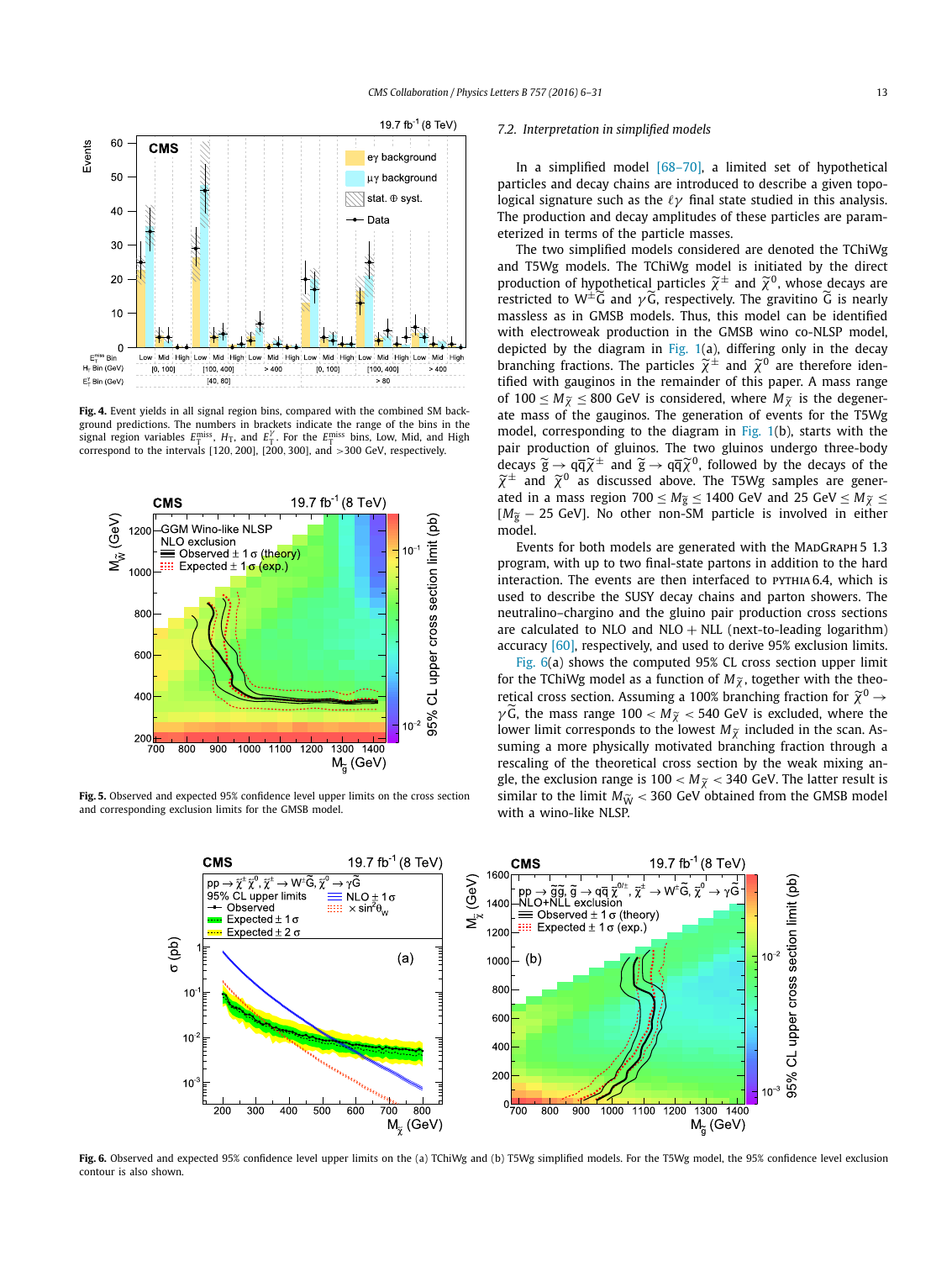<span id="page-8-0"></span>The production cross section of the T5Wg model is determined solely by  $M_{\widetilde{g}}$ . Nevertheless, the  $M_{\widetilde{g}} - M_{\widetilde{\chi}}$  mass difference affects the  $H_{\rm T}$  and  $E_{\rm T}^{\rm miss}$  spectra, resulting in nontrivial exclusion-limit contours in the *<sup>M</sup>χ*-–*M*-<sup>g</sup> plane. The 95% CL cross section upper limits and exclusion contours for the T5Wg model are shown in [Fig. 6\(](#page-7-0)b). For  $M_{\tilde{\chi}} > 200$  GeV, pair production of gluinos is excluded for gluino masses below 1 TeV. For <sup>500</sup> *< <sup>M</sup>χ*- *<* 700 GeV, gluinos below approximately 1.1 TeV are excluded.

#### **8. Summary**

This paper presents a search for the anomalous production of events with a photon, an electron or muon, and large missing transverse momentum produced in proton–proton collisions at  $\sqrt{s}$  = 8 TeV. The data are examined in bins of the photon transverse energy, the magnitude of the missing transverse momentum, and  $H<sub>T</sub>$ , the scalar sum of jet energies. The standard model background is evaluated primarily using control samples in the data, with simulation used to evaluate backgrounds from electroweak processes. No excess of events above the standard model expectation is observed. The results of the search are interpreted as 95% confidence level upper limits on the production of new-physics events in the context of a gauge-mediated supersymmetry breaking (GMSB) model. The GMSB model is excluded for wino masses below 360 GeV. Results are also interpreted in the context of two simplified models inspired by GMSB, denoted TChiWg and T5Wg. The TChiWg model is excluded for gaugino masses below 540 GeV or, if the cross sections are scaled by the weak mixing angle, below 340 GeV. The T5Wg model with gaugino mass above 200 GeV is excluded for gluino masses below 1 TeV.

#### **Acknowledgements**

We congratulate our colleagues in the CERN accelerator departments for the excellent performance of the LHC and thank the technical and administrative staffs at CERN and at other CMS institutes for their contributions to the success of the CMS effort. In addition, we gratefully acknowledge the computing centers and personnel of the Worldwide LHC Computing Grid for delivering so effectively the computing infrastructure essential to our analyses. Finally, we acknowledge the enduring support for the construction and operation of the LHC and the CMS detector provided by the following funding agencies: BMWFW and FWF (Austria); FNRS and FWO (Belgium); CNPq, CAPES, FAPERJ, and FAPESP (Brazil); MES (Bulgaria); CERN; CAS, MOST, and NSFC (China); COLCIENCIAS (Colombia); MSES and CSF (Croatia); RPF (Cyprus); MoER, ERC IUT and ERDF (Estonia); Academy of Finland, MEC, and HIP (Finland); CEA and CNRS/IN2P3 (France); BMBF, DFG, and HGF (Germany); GSRT (Greece); OTKA and NIH (Hungary); DAE and DST (India); IPM (Iran); SFI (Ireland); INFN (Italy); MSIP and NRF (Republic of Korea); LAS (Lithuania); MOE and UM (Malaysia); CINVESTAV, CONACYT, SEP, and UASLP-FAI (Mexico); MBIE (New Zealand); PAEC (Pakistan); MSHE and NSC (Poland); FCT (Portugal); JINR (Dubna); MON, RosAtom, RAS and RFBR (Russia); MESTD (Serbia); SEIDI and CPAN (Spain); Swiss Funding Agencies (Switzerland); MST (Taipei); ThEPCenter, IPST, STAR and NSTDA (Thailand); TUBITAK and TAEK (Turkey); NASU and SFFR (Ukraine); STFC (United Kingdom); DOE and National Science Foundation (USA).

Individuals have received support from the Marie-Curie program and the European Research Council and EPLANET (European Union); the Leventis Foundation; the Alfred P. Sloan Foundation; the Alexander von Humboldt Foundation; the Belgian Federal Science Policy Office; the Fonds pour la Formation à la Recherche dans l'Industrie et dans l'Agriculture (FRIA-Belgium); the Agentschap voor Innovatie door Wetenschap en Technologie (IWT-Belgium); the Ministry of Education, Youth and Sports (MEYS) of the Czech Republic; the Council of Science and Industrial Research, India; the HOMING PLUS program of the Foundation for Polish Science, cofinanced from European Union, Regional Development Fund; the Compagnia di San Paolo (Torino); the Consorzio per la Fisica (Trieste); MIUR project 20108T4XTM (Italy); the Thalis and Aristeia programs cofinanced by EU-ESF and the Greek NSRF; the National Priorities Research Program by Qatar National Research Fund; the Rachadapisek Sompot Fund for Postdoctoral Fellowship, Chulalongkorn University (Thailand); and the Welch Foundation.

#### **References**

- [1] S.P. Martin, A supersymmetry primer, Adv. Ser. Dir. High Energy Phys. 21 (2010) 1, [http://dx.doi.org/10.1142/9789814307505\\_0001](http://dx.doi.org/10.1142/9789814307505_0001), arXiv:hep-ph/9709356.
- [2] J. Wess, B. Zumino, Supergauge transformations in four dimensions, Nucl. Phys. B 70 (1974) 39, [http://dx.doi.org/10.1016/0550-3213\(74\)90355-1](http://dx.doi.org/10.1016/0550-3213(74)90355-1).
- [3] H.-C. Cheng, I. Low, TeV symmetry and the little hierarchy problem, J. High Energy Phys. 09 (2003) 051, <http://dx.doi.org/10.1088/1126-6708/2003/09/051>, arXiv:hep-ph/0308199.
- [4] T. Appelquist, H.-C. Cheng, B.A. Dobrescu, Bounds on universal extra dimensions, Phys. Rev. D 64 (2001) 035002, [http://dx.doi.org/10.1103/PhysRevD.64.](http://dx.doi.org/10.1103/PhysRevD.64.035002) [035002,](http://dx.doi.org/10.1103/PhysRevD.64.035002) arXiv:hep-ph/0012100.
- [5] P. Fayet, Supersymmetry and weak, electromagnetic and strong interactions, Phys. Lett. B 64 (1976) 159, [http://dx.doi.org/10.1016/0370-2693\(76\)90319-1](http://dx.doi.org/10.1016/0370-2693(76)90319-1).
- [6] G.R. Farrar, P. Fayet, Phenomenology of the production, decay, and detection of new hadronic states associated with supersymmetry, Phys. Lett. B 76 (1978) 575, [http://dx.doi.org/10.1016/0370-2693\(78\)90858-4](http://dx.doi.org/10.1016/0370-2693(78)90858-4).
- [7] S. Dimopoulos, H. Georgi, Softly broken supersymmetry and SU*(*5*)*, Nucl. Phys. B 193 (1981) 150, [http://dx.doi.org/10.1016/0550-3213\(81\)90522-8](http://dx.doi.org/10.1016/0550-3213(81)90522-8).
- [8] M. Dine, W. Fischler, M. Srednicki, Supersymmetric technicolor, Nucl. Phys. B 189 (1981) 575, [http://dx.doi.org/10.1016/0550-3213\(81\)90582-4](http://dx.doi.org/10.1016/0550-3213(81)90582-4).
- [9] S. Dimopoulos, S. Raby, Supercolor, Nucl. Phys. B 192 (1981) 353, [http://dx.doi.](http://dx.doi.org/10.1016/0550-3213(81)90430-2) [org/10.1016/0550-3213\(81\)90430-2](http://dx.doi.org/10.1016/0550-3213(81)90430-2).
- [10] M. Dine, W. Fischler, A phenomenological model of particle physics based on supersymmetry, Phys. Lett. B 110 (1982) 227, [http://dx.doi.org/10.1016/](http://dx.doi.org/10.1016/0370-2693(82)91241-2) [0370-2693\(82\)91241-2](http://dx.doi.org/10.1016/0370-2693(82)91241-2).
- [11] M. Dine, W. Fischler, A supersymmetric GUT, Nucl. Phys. B 204 (1982) 346, [http://dx.doi.org/10.1016/0550-3213\(82\)90194-8](http://dx.doi.org/10.1016/0550-3213(82)90194-8).
- [12] C.R. Nappi, B.A. Ovrut, Supersymmetric extension of the SU*(*3*)* × SU*(*2*)* × U*(*1*)* model, Phys. Lett. B 113 (1982) 175, [http://dx.doi.org/10.1016/0370-2693\(82\)](http://dx.doi.org/10.1016/0370-2693(82)90418-X) [90418-X.](http://dx.doi.org/10.1016/0370-2693(82)90418-X)
- [13] L. Alvarez-Gaume, M. Claudson, M.B. Wise, Low-energy supersymmetry, Nucl. Phys. B 207 (1982) 96, [http://dx.doi.org/10.1016/0550-3213\(82\)90138-9](http://dx.doi.org/10.1016/0550-3213(82)90138-9).
- [14] M. Dine, A.E. Nelson, Dynamical supersymmetry breaking at low-energies, Phys. Rev. D 48 (1993) 1277, [http://dx.doi.org/10.1103/PhysRevD.48.1277,](http://dx.doi.org/10.1103/PhysRevD.48.1277) arXiv: hep-ph/9303230.
- [15] M. Dine, A.E. Nelson, Y. Shirman, Low energy dynamical supersymmetry breaking simplified, Phys. Rev. D 51 (1995) 1362, [http://dx.doi.org/10.1103/](http://dx.doi.org/10.1103/PhysRevD.51.1362) [PhysRevD.51.1362](http://dx.doi.org/10.1103/PhysRevD.51.1362), arXiv:hep-ph/9408384.
- [16] M. Dine, A.E. Nelson, Y. Nir, Y. Shirman, New tools for low-energy dynamical supersymmetry breaking, Phys. Rev. D 53 (1996) 2658, [http://dx.doi.org/](http://dx.doi.org/10.1103/PhysRevD.53.2658) [10.1103/PhysRevD.53.2658](http://dx.doi.org/10.1103/PhysRevD.53.2658), arXiv:hep-ph/9507378.
- [17] H. Baer, M. Brhlik, C.-H. Chen, X. Tata, Signals for the minimal gauge mediated supersymmetry breaking model at the Fermilab Tevatron collider, Phys. Rev. D 55 (1997) 4463, [http://dx.doi.org/10.1103/PhysRevD.55.4463,](http://dx.doi.org/10.1103/PhysRevD.55.4463) arXiv:hep-ph/ 9610358.
- [18] S. Dimopoulos, S.D. Thomas, J.D. Wells, Sparticle spectroscopy and electroweak symmetry breaking with gauge-mediated supersymmetry breaking, Nucl. Phys. B 488 (1997) 39, [http://dx.doi.org/10.1016/S0550-3213\(97\)00030-8](http://dx.doi.org/10.1016/S0550-3213(97)00030-8), arXiv: hep-ph/9609434.
- [19] S. Dimopoulos, D.W. Sutter, The supersymmetric flavor problem, Nucl. Phys. B 452 (1995) 496, [http://dx.doi.org/10.1016/0550-3213\(95\)00421-N,](http://dx.doi.org/10.1016/0550-3213(95)00421-N) arXiv: hep-ph/9504415.
- [20] P. Meade, N. Seiberg, D. Shih, General gauge mediation, Prog. Theor. Phys. Suppl. 177 (2009) 143, [http://dx.doi.org/10.1143/PTPS.177.143,](http://dx.doi.org/10.1143/PTPS.177.143) arXiv:0801.3278.
- [21] CMS Collaboration, Search for new physics in events with photons, jets, and missing transverse energy in pp collisions at  $\sqrt{s}$  = 7 TeV, J. High Energy Phys. 03 (2013) 111, [http://dx.doi.org/10.1007/JHEP03\(2013\)111,](http://dx.doi.org/10.1007/JHEP03(2013)111) arXiv:1211.4784.
- [22] ATLAS Collaboration, Search for diphoton events with large missing transverse momentum in 7 TeV proton–proton collision data with the ATLAS detector, Phys. Lett. B 718 (2012) 411, <http://dx.doi.org/10.1016/j.physletb.2012.10.069>, arXiv:1209.0753.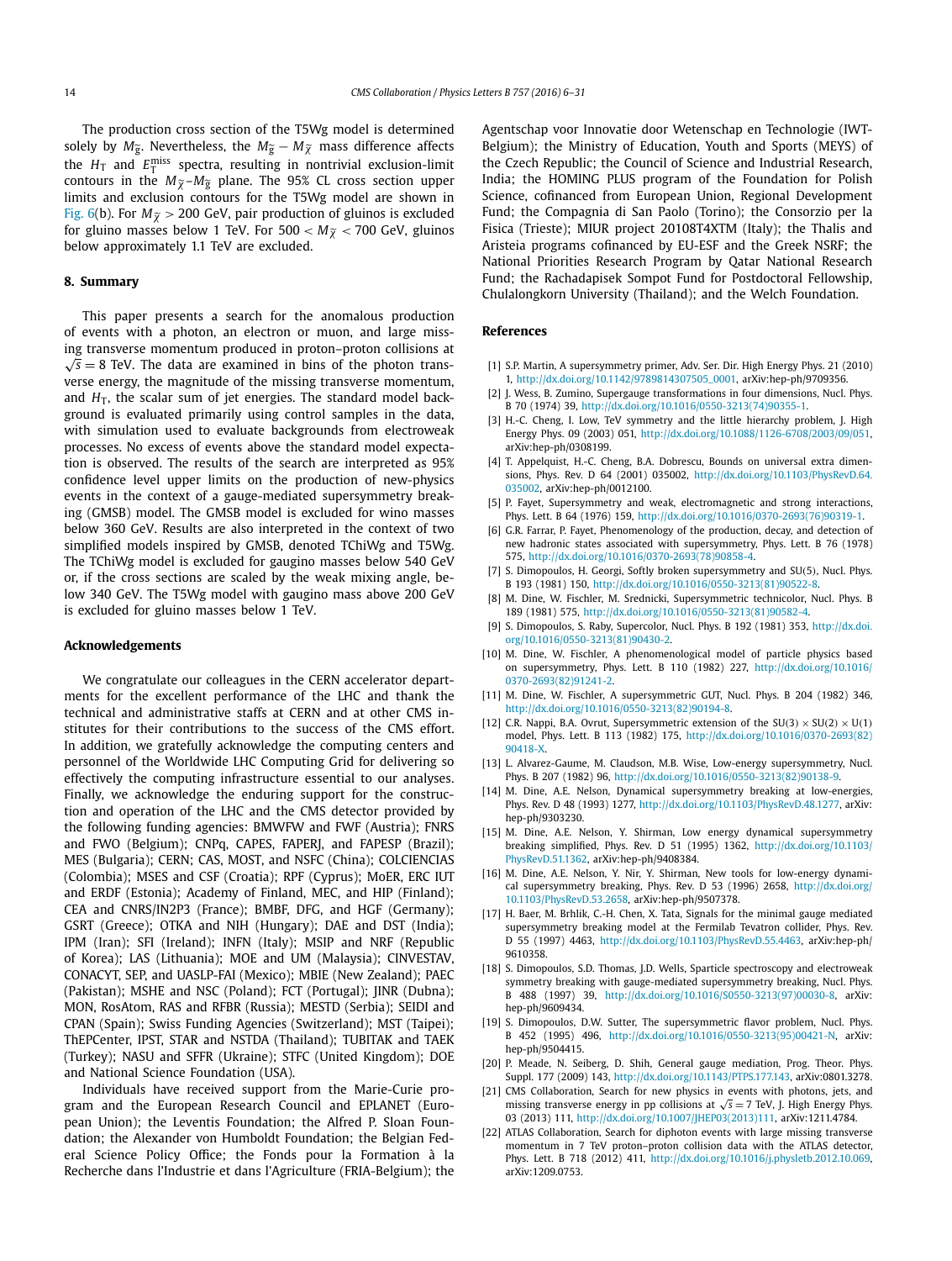- <span id="page-9-0"></span>[23] T. Aaltonen, et al., CDF Collaboration, Search for supersymmetry with gaugemediated breaking in diphoton events with missing transverse energy at CDF II, Phys. Rev. Lett. 104 (2010) 011801, [http://dx.doi.org/10.1103/PhysRevLett.104.](http://dx.doi.org/10.1103/PhysRevLett.104.011801) [011801,](http://dx.doi.org/10.1103/PhysRevLett.104.011801) arXiv:0910.3606.
- [24] V.M. Abazov, et al., D0 Collaboration, Search for diphoton events with large missing transverse energy in <sup>6</sup>*.*3 fb−<sup>1</sup> of *pp*¯ collisions at <sup>√</sup>*<sup>s</sup>* <sup>=</sup> <sup>1</sup>*.*96 TeV, Phys. Rev. Lett. 105 (2010) 221802, [http://dx.doi.org/10.1103/PhysRevLett.105.](http://dx.doi.org/10.1103/PhysRevLett.105.221802) [221802,](http://dx.doi.org/10.1103/PhysRevLett.105.221802) arXiv:1008.2133.
- [25] A. Heister, et al., ALEPH Collaboration, Search for gauge mediated SUSY breaking topologies in e<sup>+</sup>e<sup>−</sup> collisions at centre-of-mass energies up to 209 GeV, Eur. Phys. J. C 25 (2002) 339, <http://dx.doi.org/10.1007/s10052-002-1005-z>, arXiv:hep-ex/0203024.
- [26] I. Abdallah, et al., DELPHI Collaboration, Photon events with missing energy in <sup>e</sup>+e<sup>−</sup> collisions at <sup>√</sup>*<sup>s</sup>* <sup>=</sup> 130 to 209 GeV, Eur. Phys. J. <sup>C</sup> <sup>38</sup> (2005) 395, <http://dx.doi.org/10.1140/epjc/s2004-02051-8>, arXiv:hep-ex/0406019.
- [27] P. Achard, et al., L3 Collaboration, Single- and multi-photon events with missing energy in e<sup>+</sup>e<sup>−</sup> collisions at LEP, Phys. Lett. B 587 (2004) 16, [http://dx.doi.org/](http://dx.doi.org/10.1016/j.physletb.2004.01.010) [10.1016/j.physletb.2004.01.010](http://dx.doi.org/10.1016/j.physletb.2004.01.010), arXiv:hep-ex/0402002.
- [28] G. Abbiendi, et al., OPAL Collaboration, Searches for gauge-mediated supersymmetry breaking topologies in  $e^+e^-$  collisions at centre-of-mass energies up to  $\sqrt{s}$  = 209 GeV, Eur. Phys. J. C 46 (2006) 307, [http://dx.doi.org/10.1140/](http://dx.doi.org/10.1140/epjc/s2006-02524-8) [epjc/s2006-02524-8,](http://dx.doi.org/10.1140/epjc/s2006-02524-8) arXiv:hep-ex/0507048.
- [29] A. Aktas, et al., H1 Collaboration, Search for light gravitinos in events with photons and missing transverse momentum at HERA, Phys. Lett. B 616 (2005) 31, [http://dx.doi.org/10.1016/j.physletb.2005.04.038,](http://dx.doi.org/10.1016/j.physletb.2005.04.038) arXiv:hep-ex/0501030.
- [30] CMS Collaboration, Search for long-lived particles in events with photons and missing energy in proton–proton collisions at  $\sqrt{s} = 7$  TeV, Phys. Lett. B 722 (2013) 273, [http://dx.doi.org/10.1016/j.physletb.2013.04.027,](http://dx.doi.org/10.1016/j.physletb.2013.04.027) arXiv:1212.1838.
- [31] ATLAS Collaboration, Search for nonpointing photons in the diphoton and *E*miss T final state in  $\sqrt{s}$  = 7 TeV proton–proton collisions using the ATLAS detector, Phys. Rev. D 88 (2013) 012001, [http://dx.doi.org/10.1103/PhysRevD.88.012001,](http://dx.doi.org/10.1103/PhysRevD.88.012001) arXiv:1304.6310.
- [32] J.T. Ruderman, D. Shih, General neutralino NLSPs at the early LHC, J. High Energy Phys. 08 (2012) 159, [http://dx.doi.org/10.1007/JHEP08\(2012\)159,](http://dx.doi.org/10.1007/JHEP08(2012)159) arXiv: 1103.6083.
- [33] ATLAS Collaboration, Search for photonic signatures of gauge-mediated supersymmetry in 8 TeV pp collisions with the ATLAS detector, Phys. Rev. D 92 (2015) 072001, <http://dx.doi.org/10.1103/PhysRevD.92.072001>, arXiv:1507. 05493.
- [34] CMS Collaboration, Search for supersymmetry in events with a lepton, a photon, and large missing transverse energy in pp collisions at  $\sqrt{s} = 7$  TeV, J. High Energy Phys. 06 (2011) 093, [http://dx.doi.org/10.1007/JHEP06\(2011\)093](http://dx.doi.org/10.1007/JHEP06(2011)093), arXiv: 1105.3152.
- [35] CMS Collaboration, Search for supersymmetry with photons in *pp* collisions at  $\sqrt{s}$  = 8 TeV, Phys. Rev. D 92 (2015) 072006, [http://dx.doi.org/10.1103/](http://dx.doi.org/10.1103/PhysRevD.92.072006) [PhysRevD.92.072006](http://dx.doi.org/10.1103/PhysRevD.92.072006), arXiv:1507.02898.
- [36] D. Acosta, et al., CDF Collaboration, Search for new physics in photon–lepton events in  $p\bar{p}$  collisions at  $\sqrt{s} = 1.8$  TeV, Phys. Rev. D 66 (2002) 012004, <http://dx.doi.org/10.1103/PhysRevD.66.012004>, arXiv:hep-ex/0110015.
- [37] ATLAS Collaboration, Search for direct production of charginos, neutralinos and sleptons in final states with two leptons and missing transverse momentum in *pp* collisions at  $\sqrt{s} = 8$  TeV with the ATLAS detector, J. High Energy Phys. 05 (2014) 071, [http://dx.doi.org/10.1007/JHEP05\(2014\)071](http://dx.doi.org/10.1007/JHEP05(2014)071), arXiv:1403.5294.
- [38] CMS Collaboration, Searches for electroweak production of charginos, neutralinos, and sleptons decaying to leptons and W, Z, and Higgs bosons in pp collisions at 8 TeV, Eur. Phys. J. C 74 (2014) 3036, [http://dx.doi.org/10.1140/epjc/](http://dx.doi.org/10.1140/epjc/s10052-014-3036-7) [s10052-014-3036-7,](http://dx.doi.org/10.1140/epjc/s10052-014-3036-7) arXiv:1405.7570.
- [39] CMS Collaboration, The CMS experiment at the CERN LHC, J. Instrum. 3 (2008) S08004, <http://dx.doi.org/10.1088/1748-0221/3/08/S08004>.
- [40] CMS Collaboration, Performance of photon reconstruction and identification with the CMS detector in proton–proton collisions at  $\sqrt{s} = 8$  TeV, J. Instrum. 10 (2015) P08010, [http://dx.doi.org/10.1088/1748-0221/10/08/P08010,](http://dx.doi.org/10.1088/1748-0221/10/08/P08010) arXiv:1502.02702.
- [41] CMS Collaboration, Performance of electron reconstruction and selection with the CMS detector in proton–proton collisions at  $\sqrt{s} = 8$  TeV, J. Instrum. 10 (2015) P06005, <http://dx.doi.org/10.1088/1748-0221/10/06/P06005>, arXiv:1502. 02701.
- [42] CMS Collaboration, Performance of CMS muon reconstruction in pp collision events at <sup>√</sup>*<sup>s</sup>* <sup>=</sup> 7 TeV, J. Instrum. <sup>7</sup> (2012) P10002, [http://dx.doi.org/10.1088/](http://dx.doi.org/10.1088/1748-0221/7/10/P10002) [1748-0221/7/10/P10002](http://dx.doi.org/10.1088/1748-0221/7/10/P10002), arXiv:1206.4071.
- [43] CMS Collaboration, Particle-flow event reconstruction in CMS and performance for jets, taus, and  $E_{\rm T}^{\rm miss}$ , CMS Physics Analysis Summary CMS-PAS-PFT-09-001, CERN, 2009, [http://cdsweb.cern.ch/record/1194487.](http://cdsweb.cern.ch/record/1194487)
- [44] CMS Collaboration, Commissioning of the particle-flow event reconstruction with the first LHC collisions recorded in the CMS detector, Technical Report CMS-PAS-PFT-10-001, CERN, 2010, <https://cds.cern.ch/record/1247373>.
- [45] CMS Collaboration, Energy calibration and resolution of the CMS electromagnetic calorimeter in pp collisions at  $\sqrt{s}$  = 7 TeV, J. Instrum. 8 (2013) P09009, [http://dx.doi.org/10.1088/1748-0221/8/09/P09009,](http://dx.doi.org/10.1088/1748-0221/8/09/P09009) arXiv:1306.2016.
- [46] M. Cacciari, G.P. Salam, G. Soyez, The anti- $k_t$  jet clustering algorithm, J. High Energy Phys. 04 (2008) 063, [http://dx.doi.org/10.1088/1126-6708/2008/04/063,](http://dx.doi.org/10.1088/1126-6708/2008/04/063) arXiv:0802.1189.
- [47] M. Cacciari, G.P. Salam, G. Sovez, Fastlet user manual, Eur. Phys. J. C. 72 (2012). 1896, [http://dx.doi.org/10.1140/epjc/s10052-012-1896-2,](http://dx.doi.org/10.1140/epjc/s10052-012-1896-2) arXiv:1111.6097.
- [48] CMS Collaboration, Determination of jet energy calibration and transverse momentum resolution in CMS, J. Instrum. 6 (2011) P11002, [http://dx.doi.org/](http://dx.doi.org/10.1088/1748-0221/6/11/P11002) [10.1088/1748-0221/6/11/P11002](http://dx.doi.org/10.1088/1748-0221/6/11/P11002), arXiv:1107.4277.
- [49] CMS Collaboration, Pileup jet identification, CMS Physics Analysis Summary CMS-PAS-JME-13-005, CERN, 2013, [http://cdsweb.cern.ch/record/1581583.](http://cdsweb.cern.ch/record/1581583)
- [50] Particle Data Group, K.A. Olive, et al., Review of particle physics, Chin. Phys. C 38 (2014) 090001, [http://dx.doi.org/10.1088/1674-1137/38/9/090001.](http://dx.doi.org/10.1088/1674-1137/38/9/090001)
- [51] CMS Collaboration, Measurements of inclusive W and Z cross sections in pp collisions at  $\sqrt{s}$  = 7 TeV, J. High Energy Phys. 01 (2011) 080, [http://dx.doi.org/](http://dx.doi.org/10.1007/JHEP01(2011)080) [10.1007/JHEP01\(2011\)080](http://dx.doi.org/10.1007/JHEP01(2011)080), arXiv:1012.2466.
- [52] J. Alwall, R. Frederix, S. Frixione, V. Hirschi, F. Maltoni, O. Mattelaer, H.-S. Shao, T. Stelzer, P. Torrielli, M. Zaro, The automated computation of tree-level and next-to-leading order differential cross sections, and their matching to parton shower simulations, J. High Energy Phys. 07 (2014) 079, [http://dx.doi.org/](http://dx.doi.org/10.1007/JHEP07(2014)079) [10.1007/JHEP07\(2014\)079](http://dx.doi.org/10.1007/JHEP07(2014)079), arXiv:1405.0301.
- [53] T. Sjöstrand, S. Mrenna, P. Skands, PYTHIA 6.4 physics and manual, J. High Energy Phys. 05 (2006) 026, [http://dx.doi.org/10.1088/1126-6708/2006/05/026,](http://dx.doi.org/10.1088/1126-6708/2006/05/026) arXiv:hep-ph/0603175.
- [54] J. Pumplin, D.R. Stump, J. Huston, H.-L. Lai, P. Nadolsky, W.-K. Tung, New generation of parton distributions with uncertainties from global QCD analysis, J. High Energy Phys. 07 (2002) 012, [http://dx.doi.org/10.1088/1126-6708/](http://dx.doi.org/10.1088/1126-6708/2002/07/012) [2002/07/012,](http://dx.doi.org/10.1088/1126-6708/2002/07/012) arXiv:hep-ph/0201195.
- [55] S. Agostinelli, et al., GEANT4 Collaboration, GEANT4-a simulation toolkit, Nucl. Instrum. Methods Phys. Res., Sect. A, Accel. Spectrom. Detect. Assoc. Equip. 506 (2003) 250, [http://dx.doi.org/10.1016/S0168-9002\(03\)01368-8.](http://dx.doi.org/10.1016/S0168-9002(03)01368-8)
- [56] K. Melnikov, M. Schulze, A. Scharf, QCD corrections to top quark pair production in association with a photon at hadron colliders, Phys. Rev. D 83 (2011) 074013, <http://dx.doi.org/10.1103/PhysRevD.83.074013>, arXiv:1102.1967.
- [57] ATLAS Collaboration, Measurements of *W γ* and *Zγ* production in *pp* collisions at  $\sqrt{s}$  = 7 TeV with the ATLAS detector at the LHC, Phys. Rev. D 87 (2013) 112003, <http://dx.doi.org/10.1103/PhysRevD.87.112003>, arXiv:1302.1283.
- [58] CMS Collaboration, Measurement of the *Wγ* and *Zγ* inclusive cross sections in *pp* collisions at  $\sqrt{s} = 7$  TeV and limits on anomalous triple gauge boson couplings, Phys. Rev. D 89 (2014) 092005, [http://dx.doi.org/10.1103/](http://dx.doi.org/10.1103/PhysRevD.89.092005) [PhysRevD.89.092005](http://dx.doi.org/10.1103/PhysRevD.89.092005), arXiv:1308.6832.
- [59] CMS Collaboration (CMS), CMS luminosity based on pixel cluster counting summer 2013 update, CMS Physics Analysis Summary CMS-PAS-LUM-13-001, 2013, <http://cds.cern.ch/record/1598864>.
- [60] M. Krämer, A. Kulesza, R. van der Leeuw, M. [Mangano,](http://refhub.elsevier.com/S0370-2693(16)30010-7/bib4B72616D65723A323031326278s1) S. Padhi, T. Plehn, X. Portell, [Supersymmetry](http://refhub.elsevier.com/S0370-2693(16)30010-7/bib4B72616D65723A323031326278s1) production cross sections in *pp* collisions at  $\sqrt{s}$  = 7 TeV, [arXiv:1206.2892,](http://refhub.elsevier.com/S0370-2693(16)30010-7/bib4B72616D65723A323031326278s1) 2012.
- [61] CMS Collaboration, Comparison of the fast simulation of CMS with the first LHC data, CMS Detector Performance Summary CMS-DP-2010-039, CERN, 2010, [http://cds.cern.ch/record/1309890.](http://cds.cern.ch/record/1309890)
- [62] T. Junk, Confidence level computation for combining searches with small statistics, Nucl. Instrum. Methods Phys. Res., Sect. A, Accel. Spectrom. Detect. Assoc. Equip. 434 (1999) 435, [http://dx.doi.org/10.1016/S0168-9002\(99\)00498-2,](http://dx.doi.org/10.1016/S0168-9002(99)00498-2) arXiv:hep-ex/9902006.
- [63] A.L. Read, Presentation of search results: the CL<sub>s</sub> technique, J. Phys. G 28 (2002) 2693, <http://dx.doi.org/10.1088/0954-3899/28/10/313>.
- [64] ATLAS and CMS Collaborations, Procedure for the LHC Higgs boson search combination in Summer 2011, Technical Report CMS-NOTE-2011-005, ATL-PHYS-PUB-2011-11, CERN, 2011, <http://cds.cern.ch/record/1379837>.
- [65] A. Djouadi, J.-L. Kneur, G. Moultaka, SuSpect: a Fortran code for the supersymmetric and Higgs particle spectrum in the MSSM, Comput. Phys. Commun. 176 (2007) 426, [http://dx.doi.org/10.1016/j.cpc.2006.11.009,](http://dx.doi.org/10.1016/j.cpc.2006.11.009) arXiv:hep-ph/0211331.
- [66] M. Mühlleitner, A. Djouadi, Y. Mambrini, SDECAY: a Fortran code for the decays of the supersymmetric particles in the MSSM, Comput. Phys. Commun. 168 (2005) 46, [http://dx.doi.org/10.1016/j.cpc.2005.01.012,](http://dx.doi.org/10.1016/j.cpc.2005.01.012) arXiv:hep-ph/0311167.
- [67] W. Beenakker, R. Höpker, M. Spira, PROSPINO: a program for the [production](http://refhub.elsevier.com/S0370-2693(16)30010-7/bib4265656E616B6B65723A313939366564s1) of supersymmetric particles in next-to-leading order QCD, [arXiv:hep-ph/9611232,](http://refhub.elsevier.com/S0370-2693(16)30010-7/bib4265656E616B6B65723A313939366564s1) [1996.](http://refhub.elsevier.com/S0370-2693(16)30010-7/bib4265656E616B6B65723A313939366564s1)
- [68] J. Alwall, P. Schuster, N. Toro, Simplified models for a first characterization of new physics at the LHC, Phys. Rev. D 79 (2009) 075020, [http://dx.doi.org/](http://dx.doi.org/10.1103/PhysRevD.79.075020) [10.1103/PhysRevD.79.075020,](http://dx.doi.org/10.1103/PhysRevD.79.075020) arXiv:0810.3921.
- [69] D. Alves, E. Izaguirre, J.G. Wacker, Where the sidewalk ends: jets and missing energy search strategies for the 7 TeV LHC, J. High Energy Phys. 10 (2011) 012, [http://dx.doi.org/10.1007/JHEP10\(2011\)012,](http://dx.doi.org/10.1007/JHEP10(2011)012) arXiv:1102.5338.
- [70] D. Alves, N. Arkani-Hamed, S. Arora, Y. Bai, M. Baumgart, J. Berger, M. Buckley, B. Butler, S. Chang, H.-C. Cheng, C. Cheung, R.S. Chivukula, W.S. Cho, R. Cotta, M. D'Alfonso, et al., Simplified models for LHC new physics searches, J. Phys. G 39 (2012) 105005, <http://dx.doi.org/10.1088/0954-3899/39/10/105005>, arXiv: 1105.2838.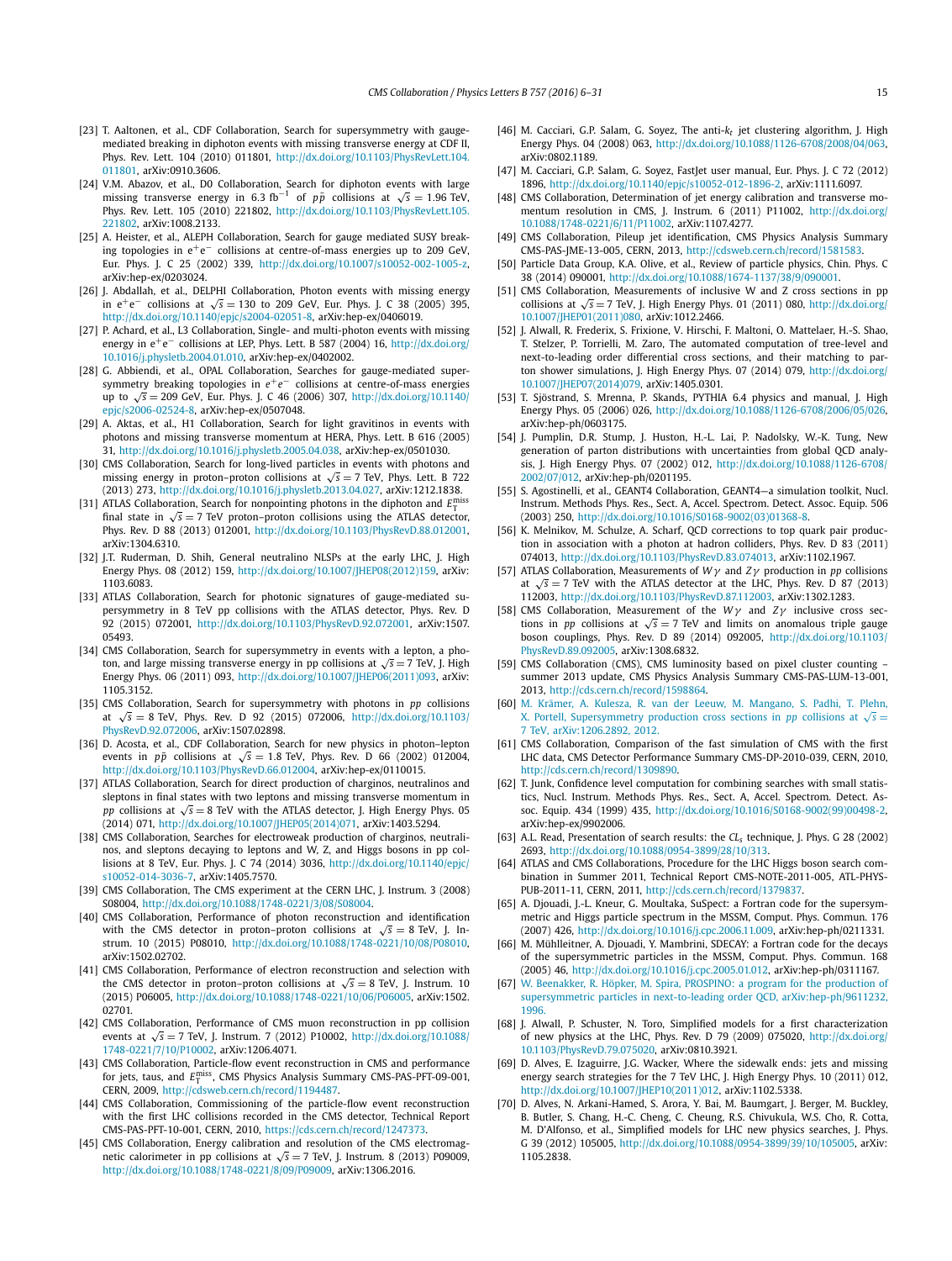### <span id="page-10-0"></span>**CMS Collaboration**

## V. Khachatryan, A.M. Sirunyan, A. Tumasyan

*Yerevan Physics Institute, Yerevan, Armenia*

W. Adam, E. Asilar, T. Bergauer, J. Brandstetter, E. Brondolin, M. Dragicevic, J. Erö, M. Flechl, M. Friedl, R. Frühwirth <sup>1</sup>, V.M. Ghete, C. Hartl, N. Hörmann, J. Hrubec, M. Jeitler <sup>1</sup>, V. Knünz, A. König, M. Krammer<sup>1</sup>, I. Krätschmer, D. Liko, T. Matsushita, I. Mikulec, D. Rabady<sup>2</sup>, B. Rahbaran, H. Rohringer, J. Schieck<sup>[1](#page-24-0)</sup>, R. Schöfbeck, J. Strauss, W. Treberer-Treberspurg, W. Waltenberger, C.-E. Wulz<sup>1</sup>

*Institut für Hochenergiephysik der OeAW, Wien, Austria*

## V. Mossolov, N. Shumeiko, J. Suarez Gonzalez

*National Centre for Particle and High Energy Physics, Minsk, Belarus*

S. Alderweireldt, T. Cornelis, E.A. De Wolf, X. Janssen, A. Knutsson, J. Lauwers, S. Luyckx, S. Ochesanu, R. Rougny, M. Van De Klundert, H. Van Haevermaet, P. Van Mechelen, N. Van Remortel, A. Van Spilbeeck

*Universiteit Antwerpen, Antwerpen, Belgium*

S. Abu Zeid, F. Blekman, J. D'Hondt, N. Daci, I. De Bruyn, K. Deroover, N. Heracleous, J. Keaveney, S. Lowette, L. Moreels, A. Olbrechts, Q. Python, D. Strom, S. Tavernier, W. Van Doninck, P. Van Mulders, G.P. Van Onsem, I. Van Parijs

*Vrije Universiteit Brussel, Brussel, Belgium*

P. Barria, C. Caillol, B. Clerbaux, G. De Lentdecker, H. Delannoy, D. Dobur, G. Fasanella, L. Favart, A.P.R. Gay, A. Grebenyuk, T. Lenzi, A. Léonard, T. Maerschalk, A. Marinov, L. Perniè, A. Randle-conde, T. Reis, T. Seva, C. Vander Velde, P. Vanlaer, R. Yonamine, F. Zenoni, F. Zhang [3](#page-24-0)

*Université Libre de Bruxelles, Bruxelles, Belgium*

K. Beernaert, L. Benucci, A. Cimmino, S. Crucy, A. Fagot, G. Garcia, M. Gul, J. Mccartin, A.A. Ocampo Rios, D. Poyraz, D. Ryckbosch, S. Salva, M. Sigamani, N. Strobbe, M. Tytgat, W. Van Driessche, E. Yazgan, N. Zaganidis

*Ghent University, Ghent, Belgium*

S. Basegmez, C. Beluffi<sup>4</sup>, O. Bondu, S. Brochet, G. Bruno, R. Castello, A. Caudron, L. Ceard, G.G. Da Silveira, C. Delaere, D. Favart, L. Forthomme, A. Giammanco<sup>[5](#page-24-0)</sup>, J. Hollar, A. Jafari, P. Jez, M. Komm, V. Lemaitre, A. Mertens, C. Nuttens, L. Perrini, A. Pin, K. Piotrzkowski, A. Popov [6,](#page-24-0) L. Quertenmont, M. Selvaggi, M. Vidal Marono

*Université Catholique de Louvain, Louvain-la-Neuve, Belgium*

### N. Beliy, G.H. Hammad

*Université de Mons, Mons, Belgium*

W.L. Aldá Júnior, G.A. Alves, L. Brito, M. Correa Martins Junior, T. Dos Reis Martins, C. Hensel, C. Mora Herrera, A. Moraes, M.E. Pol, P. Rebello Teles

*Centro Brasileiro de Pesquisas Fisicas, Rio de Janeiro, Brazil*

E. Belchior Batista Das Chagas, W. Carvalho, J. Chinellato<sup>7</sup>, A. Custódio, E.M. Da Costa, D. De Jesus Damiao, C. De Oliveira Martins, S. Fonseca De Souza, L.M. Huertas Guativa, H. Malbouisson, D. Matos Figueiredo, L. Mundim, H. Nogima, W.L. Prado Da Silva, A. Santoro, A. Sznajder, E.J. Tonelli Manganote<sup>7</sup>, A. Vilela Pereira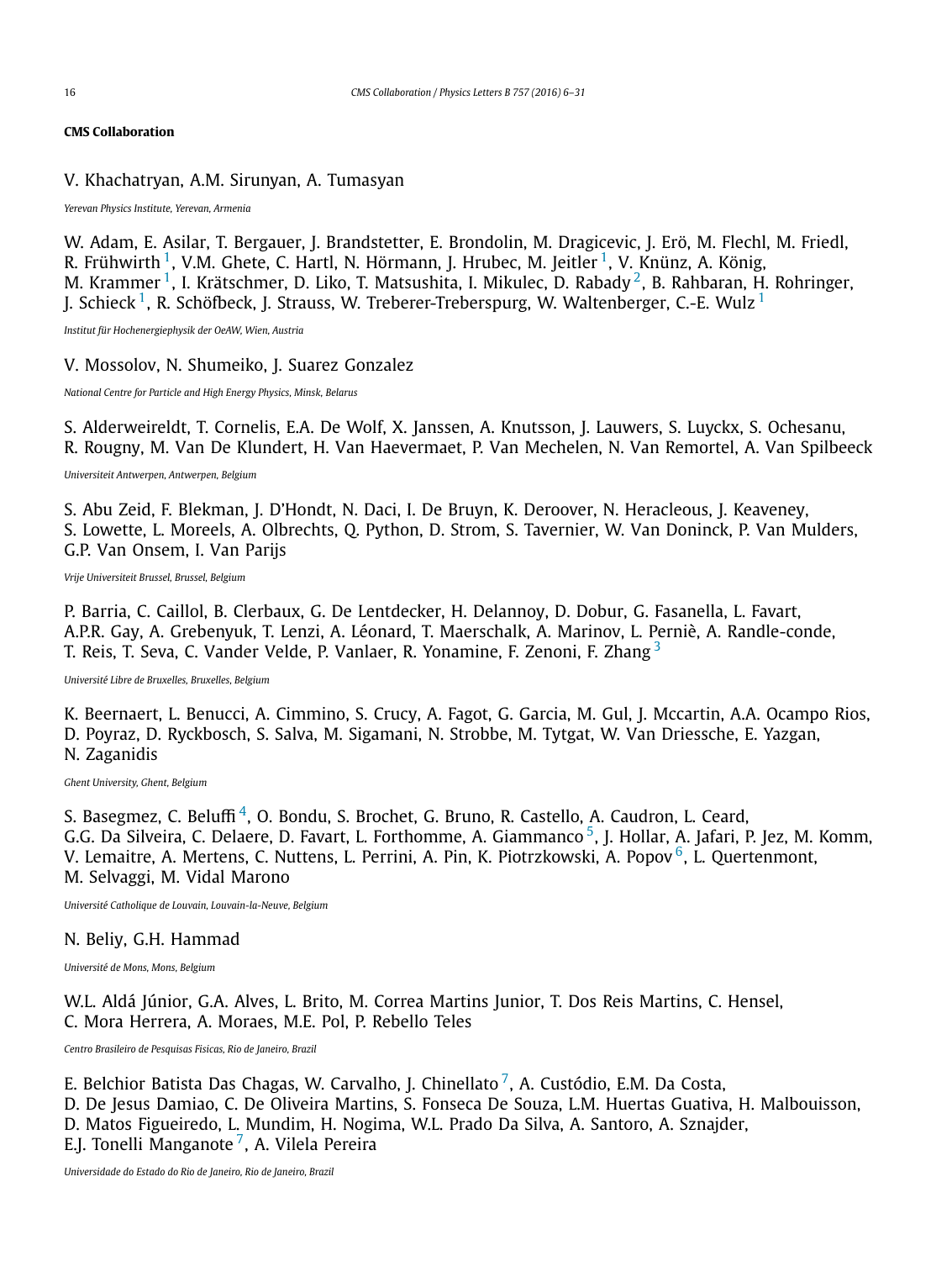S. Ahuja<sup>a</sup>, C.A. Bernardes <sup>b</sup>, A. De Souza Santos <sup>b</sup>, S. Dogra<sup>a</sup>, T.R. Fernandez Perez Tomei<sup>a</sup>, E.M. Gregores <sup>b</sup>, P.G. Mercadante <sup>b</sup>, C.S. Moon <sup>a, 8</sup>, S.F. Novaes <sup>a</sup>, Sandra S. Padula <sup>a</sup>, D. Romero Abad, J.C. Ruiz Vargas

<sup>a</sup> *Universidade Estadual Paulista, São Paulo, Brazil* <sup>b</sup> *Universidade Federal do ABC, São Paulo, Brazil*

## A. Aleksandrov, V. Genchev [†](#page-24-0), R. Hadjiiska, P. Iaydjiev, S. Piperov, M. Rodozov, S. Stoykova, G. Sultanov, M. Vutova

*Institute for Nuclear Research and Nuclear Energy, Sofia, Bulgaria*

## A. Dimitrov, I. Glushkov, L. Litov, B. Pavlov, P. Petkov

*University of Sofia, Sofia, Bulgaria*

M. Ahmad, J.G. Bian, G.M. Chen, H.S. Chen, M. Chen, T. Cheng, R. Du, C.H. Iiang, R. Plestina<sup>9</sup>. F. Romeo. S.M. Shaheen, J. Tao, C. Wang, Z. Wang, H. Zhang

*Institute of High Energy Physics, Beijing, China*

## C. Asawatangtrakuldee, Y. Ban, Q. Li, S. Liu, Y. Mao, S.J. Qian, D. Wang, Z. Xu, W. Zou

*State Key Laboratory of Nuclear Physics and Technology, Peking University, Beijing, China*

## C. Avila, A. Cabrera, L.F. Chaparro Sierra, C. Florez, J.P. Gomez, B. Gomez Moreno, J.C. Sanabria

*Universidad de Los Andes, Bogota, Colombia*

## N. Godinovic, D. Lelas, D. Polic, I. Puljak

*University of Split, Faculty of Electrical Engineering, Mechanical Engineering and Naval Architecture, Split, Croatia*

## Z. Antunovic, M. Kovac

*University of Split, Faculty of Science, Split, Croatia*

## V. Brigljevic, K. Kadija, J. Luetic, L. Sudic

*Institute Rudjer Boskovic, Zagreb, Croatia*

### A. Attikis, G. Mavromanolakis, J. Mousa, C. Nicolaou, F. Ptochos, P.A. Razis, H. Rykaczewski

*University of Cyprus, Nicosia, Cyprus*

## M. Bodlak, M. Finger  $10$ , M. Finger Jr.  $10$

*Charles University, Prague, Czech Republic*

## R. Aly [11,](#page-24-0) E. El-khateeb [12,](#page-24-0) T. Elkafrawy [12,](#page-24-0) A. Lotfy [13,](#page-24-0) A. Mohamed [14,](#page-24-0) A. Radi [15](#page-24-0)*,*[12,](#page-24-0) E. Salama [12](#page-24-0)*,*[15,](#page-24-0) A. Sayed [12](#page-24-0)*,*[15](#page-24-0)

Academy of Scientific Research and Technology of the Arab Republic of Egypt, Egyptian Network of High Energy Physics, Cairo, Egypt

### B. Calpas, M. Kadastik, M. Murumaa, M. Raidal, A. Tiko, C. Veelken

*National Institute of Chemical Physics and Biophysics, Tallinn, Estonia*

## P. Eerola, J. Pekkanen, M. Voutilainen

*Department of Physics, University of Helsinki, Helsinki, Finland*

J. Härkönen, V. Karimäki, R. Kinnunen, T. Lampén, K. Lassila-Perini, S. Lehti, T. Lindén, P. Luukka, T. Mäenpää, T. Peltola, E. Tuominen, J. Tuominiemi, E. Tuovinen, L. Wendland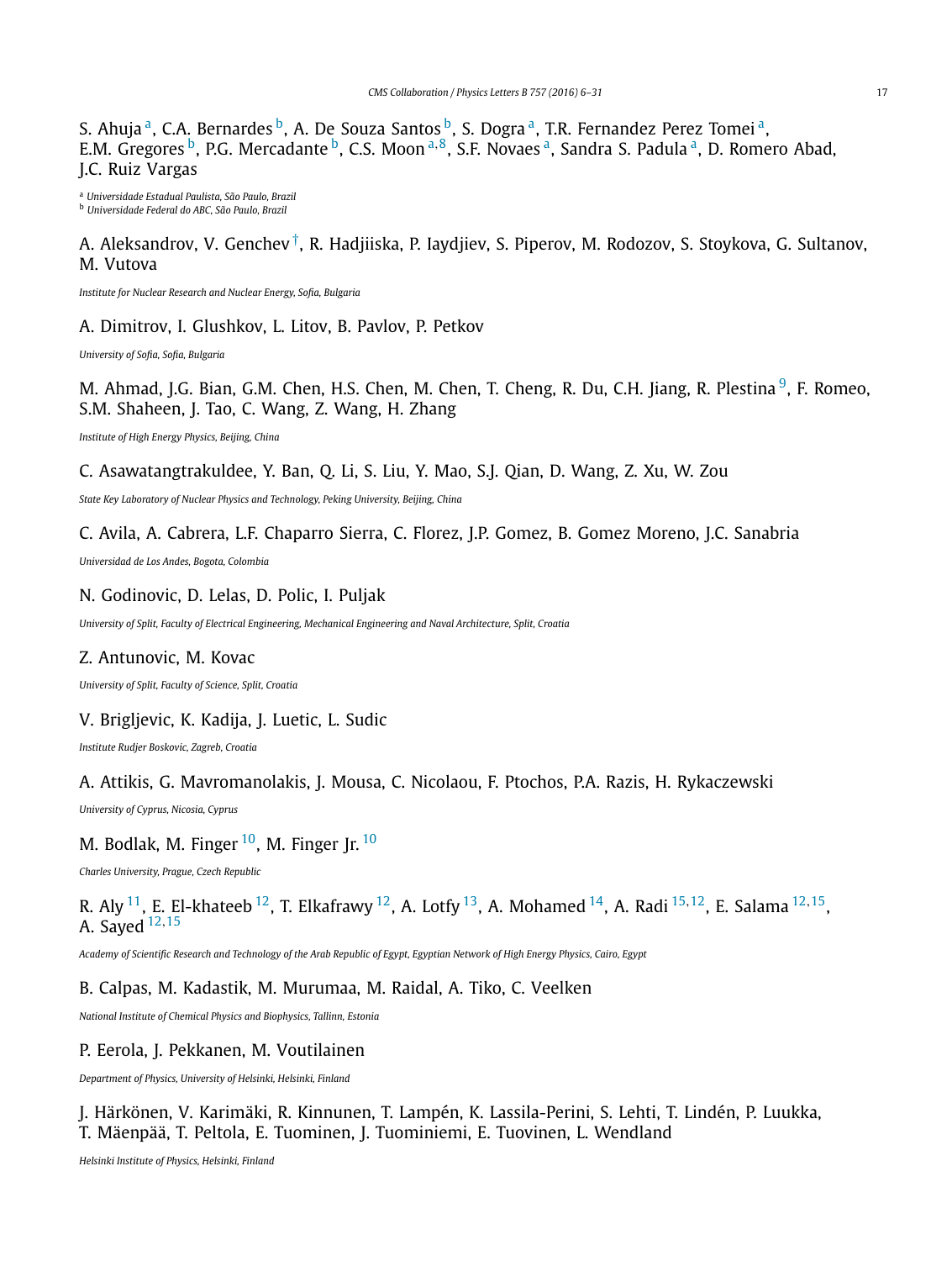## J. Talvitie, T. Tuuva

*Lappeenranta University of Technology, Lappeenranta, Finland*

M. Besancon, F. Couderc, M. Dejardin, D. Denegri, B. Fabbro, J.L. Faure, C. Favaro, F. Ferri, S. Ganjour, A. Givernaud, P. Gras, G. Hamel de Monchenault, P. Jarry, E. Locci, M. Machet, J. Malcles, J. Rander, A. Rosowsky, M. Titov, A. Zghiche

*DSM/IRFU, CEA/Saclay, Gif-sur-Yvette, France*

S. Baffioni, F. Beaudette, P. Busson, L. Cadamuro, E. Chapon, C. Charlot, T. Dahms, O. Davignon, N. Filipovic, A. Florent, R. Granier de Cassagnac, S. Lisniak, L. Mastrolorenzo, P. Miné, I.N. Naranjo, M. Nguyen, C. Ochando, G. Ortona, P. Paganini, S. Regnard, R. Salerno, J.B. Sauvan, Y. Sirois, T. Strebler, Y. Yilmaz, A. Zabi

*Laboratoire Leprince-Ringuet, Ecole Polytechnique, IN2P3–CNRS, Palaiseau, France*

J.-L. Agram <sup>16</sup>, J. Andrea, A. Aubin, D. Bloch, J.-M. Brom, M. Buttignol, E.C. Chabert, N. Chanon, C. Collard, E. Conte [16,](#page-24-0) X. Coubez, J.-C. Fontaine [16,](#page-24-0) D. Gelé, U. Goerlach, C. Goetzmann, A.-C. Le Bihan, J.A. Merlin [2,](#page-24-0) K. Skovpen, P. Van Hove

Institut Pluridisciplinaire Hubert Curien, Université de Strasbourg, Université de Haute Alsace Mulhouse, CNRS/IN2P3, Strasbourg, France

## S. Gadrat

Centre de Calcul de l'Institut National de Physique Nucleaire et de Physique des Particules, CNRS/IN2P3, Villeurbanne, France

S. Beauceron, C. Bernet, G. Boudoul, E. Bouvier, C.A. Carrillo Montoya, J. Chasserat, R. Chierici, D. Contardo, B. Courbon, P. Depasse, H. El Mamouni, J. Fan, J. Fay, S. Gascon, M. Gouzevitch, B. Ille, I.B. Laktineh, M. Lethuillier, L. Mirabito, A.L. Pequegnot, S. Perries, J.D. Ruiz Alvarez, D. Sabes, L. Sgandurra, V. Sordini, M. Vander Donckt, P. Verdier, S. Viret, H. Xiao

Université de Lyon, Université Claude Bernard Lyon 1, CNRS-IN2P3, Institut de Physique Nucléaire de Lyon, Villeurbanne, France

## T. Toriashvili [17](#page-24-0)

*Georgian Technical University, Tbilisi, Georgia*

## Z. Tsamalaidze [10](#page-24-0)

*Tbilisi State University, Tbilisi, Georgia*

C. Autermann, S. Beranek, M. Edelhoff, L. Feld, A. Heister, M.K. Kiesel, K. Klein, M. Lipinski, A. Ostapchuk, M. Preuten, F. Raupach, J. Sammet, S. Schael, J.F. Schulte, T. Verlage, H. Weber, B. Wittmer, V. Zhukov<sup>[6](#page-24-0)</sup>

*RWTH Aachen University, I. Physikalisches Institut, Aachen, Germany*

M. Ata, M. Brodski, E. Dietz-Laursonn, D. Duchardt, M. Endres, M. Erdmann, S. Erdweg, T. Esch, R. Fischer, A. Güth, T. Hebbeker, C. Heidemann, K. Hoepfner, D. Klingebiel, S. Knutzen, P. Kreuzer, M. Merschmeyer, A. Meyer, P. Millet, M. Olschewski, K. Padeken, P. Papacz, T. Pook, M. Radziej, H. Reithler, M. Rieger, F. Scheuch, L. Sonnenschein, D. Teyssier, S. Thüer

*RWTH Aachen University, III. Physikalisches Institut A, Aachen, Germany*

V. Cherepanov, Y. Erdogan, G. Flügge, H. Geenen, M. Geisler, F. Hoehle, B. Kargoll, T. Kress, Y. Kuessel, A. Künsken, J. Lingemann<sup>2</sup>, A. Nehrkorn, A. Nowack, I.M. Nugent, C. Pistone, O. Pooth, A. Stahl

*RWTH Aachen University, III. Physikalisches Institut B, Aachen, Germany*

M. Aldaya Martin, I. Asin, N. Bartosik, O. Behnke, U. Behrens, A.J. Bell, K. Borras, A. Burgmeier, A. Cakir, L. Calligaris, A. Campbell, S. Choudhury, F. Costanza, C. Diez Pardos, G. Dolinska, S. Dooling, T. Dorland, G. Eckerlin, D. Eckstein, T. Eichhorn, G. Flucke, E. Gallo, J. Garay Garcia, A. Geiser, A. Gizhko,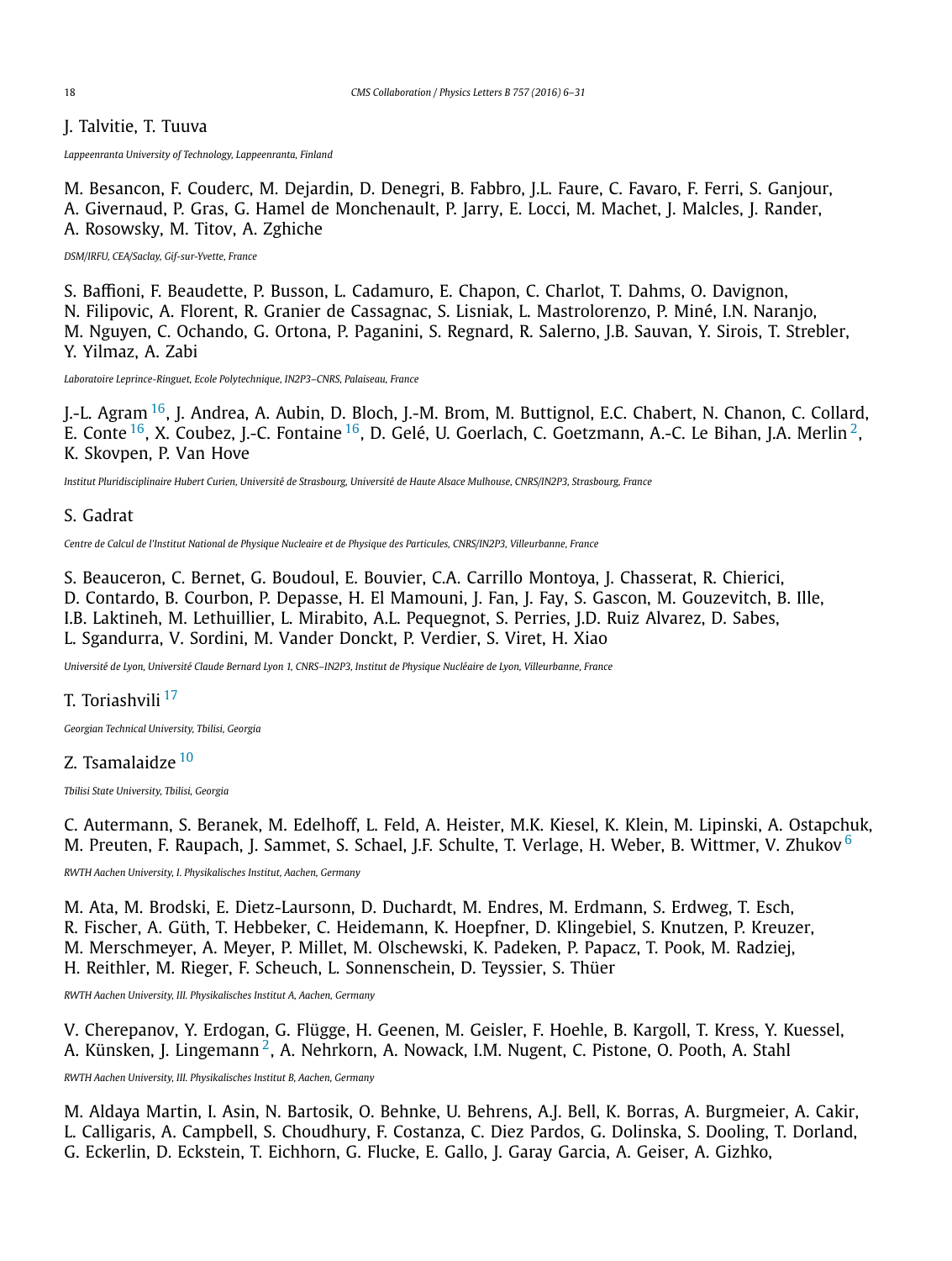P. Gunnellini, J. Hauk, M. Hempel<sup>18</sup>, H. Jung, A. Kalogeropoulos, O. Karacheban<sup>18</sup>, M. Kasemann, P. Katsas, J. Kieseler, C. Kleinwort, I. Korol, W. Lange, J. Leonard, K. Lipka, A. Lobanov, W. Lohmann [18,](#page-24-0) R. Mankel, I. Marfin <sup>18</sup>, I.-A. Melzer-Pellmann, A.B. Meyer, G. Mittag, J. Mnich, A. Mussgiller, S. Naumann-Emme, A. Nayak, E. Ntomari, H. Perrey, D. Pitzl, R. Placakyte, A. Raspereza, P.M. Ribeiro Cipriano, B. Roland, M.Ö. Sahin, P. Saxena, T. Schoerner-Sadenius, M. Schröder, C. Seitz, S. Spannagel, K.D. Trippkewitz, R. Walsh, C. Wissing

*Deutsches Elektronen-Synchrotron, Hamburg, Germany*

V. Blobel, M. Centis Vignali, A.R. Draeger, J. Erfle, E. Garutti, K. Goebel, D. Gonzalez, M. Görner, J. Haller, M. Hoffmann, R.S. Höing, A. Junkes, R. Klanner, R. Kogler, T. Lapsien, T. Lenz, I. Marchesini, D. Marconi, D. Nowatschin, J. Ott, F. Pantaleo<sup>2</sup>, T. Peiffer, A. Perieanu, N. Pietsch, J. Poehlsen, D. Rathjens, C. Sander, H. Schettler, P. Schleper, E. Schlieckau, A. Schmidt, J. Schwandt, M. Seidel, V. Sola, H. Stadie, G. Steinbrück, H. Tholen, D. Troendle, E. Usai, L. Vanelderen, A. Vanhoefer

*University of Hamburg, Hamburg, Germany*

M. Akbiyik, C. Barth, C. Baus, J. Berger, C. Böser, E. Butz, T. Chwalek, F. Colombo, W. De Boer, A. Descroix, A. Dierlamm, M. Feindt, F. Frensch, M. Giffels, A. Gilbert, F. Hartmann [2,](#page-24-0) U. Husemann, F. Kassel [2,](#page-24-0) I. Katkov<sup>6</sup>, A. Kornmayer<sup>2</sup>, P. Lobelle Pardo, M.U. Mozer, T. Müller, Th. Müller, M. Plagge, G. Quast, K. Rabbertz, S. Röcker, F. Roscher, H.J. Simonis, F.M. Stober, R. Ulrich, J. Wagner-Kuhr, S. Wayand, T. Weiler, C. Wöhrmann, R. Wolf

*Institut für Experimentelle Kernphysik, Karlsruhe, Germany*

G. Anagnostou, G. Daskalakis, T. Geralis, V.A. Giakoumopoulou, A. Kyriakis, D. Loukas, A. Markou, A. Psallidas, I. Topsis-Giotis

*Institute of Nuclear and Particle Physics (INPP), NCSR Demokritos, Aghia Paraskevi, Greece*

## A. Agapitos, S. Kesisoglou, A. Panagiotou, N. Saoulidou, E. Tziaferi

*University of Athens, Athens, Greece*

I. Evangelou, G. Flouris, C. Foudas, P. Kokkas, N. Loukas, N. Manthos, I. Papadopoulos, E. Paradas, J. Strologas

*University of Ioánnina, Ioánnina, Greece*

## G. Bencze, C. Hajdu, A. Hazi, P. Hidas, D. Horvath [19,](#page-24-0) F. Sikler, V. Veszpremi, G. Vesztergombi [20,](#page-24-0) A.J. Zsigmond

*Wigner Research Centre for Physics, Budapest, Hungary*

N. Beni, S. Czellar, J. Karancsi [21,](#page-24-0) J. Molnar, Z. Szillasi

*Institute of Nuclear Research ATOMKI, Debrecen, Hungary*

M. Bartók [22,](#page-24-0) A. Makovec, P. Raics, Z.L. Trocsanyi, B. Ujvari

*University of Debrecen, Debrecen, Hungary*

## P. Mal, K. Mandal, N. Sahoo, S.K. Swain

*National Institute of Science Education and Research, Bhubaneswar, India*

S. Bansal, S.B. Beri, V. Bhatnagar, R. Chawla, R. Gupta, U. Bhawandeep, A.K. Kalsi, A. Kaur, M. Kaur, R. Kumar, A. Mehta, M. Mittal, N. Nishu, J.B. Singh, G. Walia

*Panjab University, Chandigarh, India*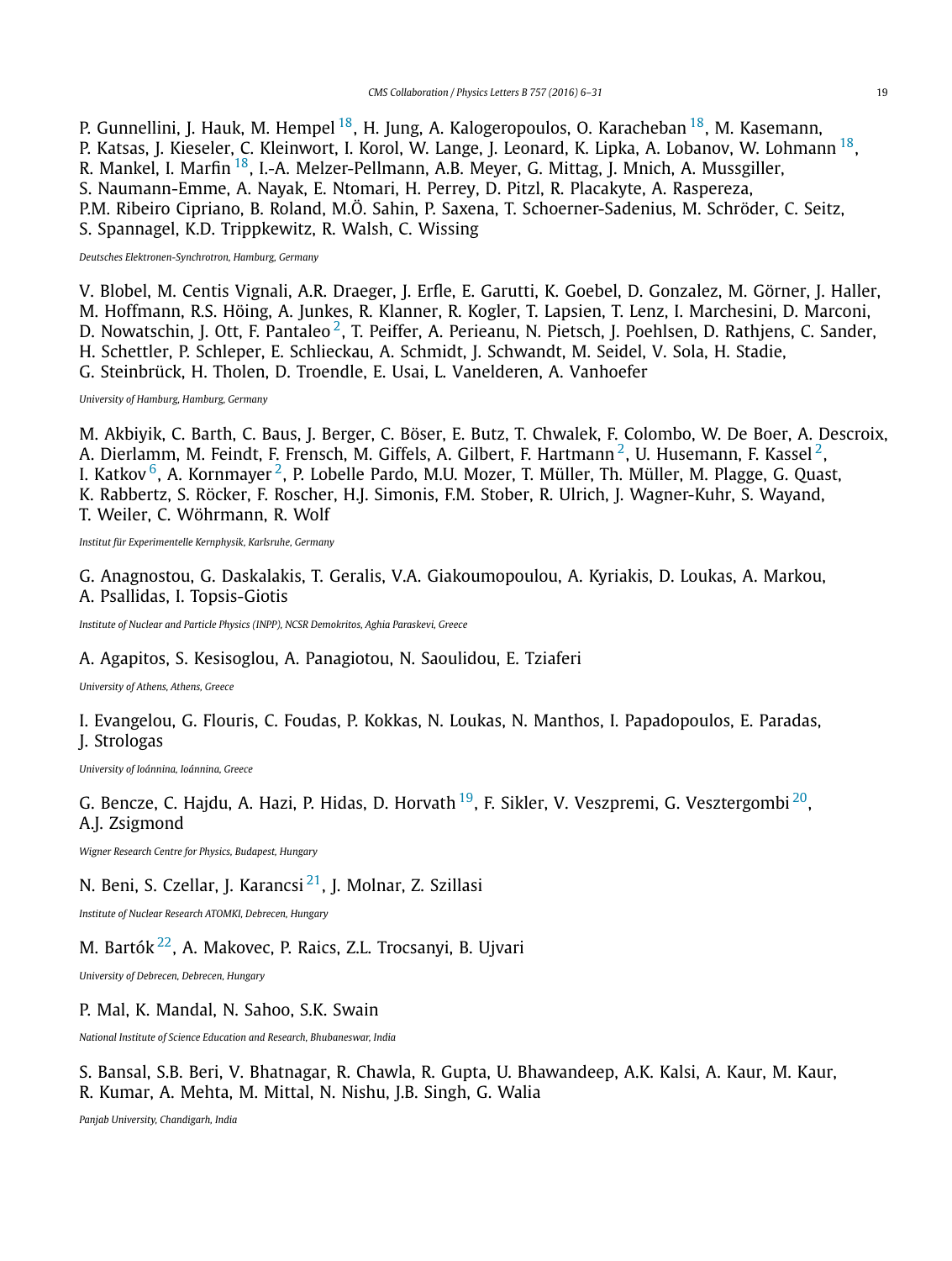Ashok Kumar, Arun Kumar, A. Bhardwaj, B.C. Choudhary, R.B. Garg, A. Kumar, S. Malhotra, M. Naimuddin, K. Ranjan, R. Sharma, V. Sharma

*University of Delhi, Delhi, India*

S. Banerjee, S. Bhattacharya, K. Chatterjee, S. Dey, S. Dutta, Sa. Jain, Sh. Jain, R. Khurana, N. Majumdar, A. Modak, K. Mondal, S. Mukherjee, S. Mukhopadhyay, A. Roy, D. Roy, S. Roy Chowdhury, S. Sarkar, M. Sharan

*Saha Institute of Nuclear Physics, Kolkata, India*

A. Abdulsalam, R. Chudasama, D. Dutta, V. Jha, V. Kumar, A.K. Mohanty<sup>2</sup>, L.M. Pant, P. Shukla, A. Topkar

*Bhabha Atomic Research Centre, Mumbai, India*

T. Aziz, S. Banerjee, S. Bhowmik  $^{23}$  $^{23}$  $^{23}$ , R.M. Chatterjee, R.K. Dewanjee, S. Dugad, S. Ganguly, S. Ghosh, M. Guchait, A. Gurtu  $^{24}$ , G. Kole, S. Kumar, B. Mahakud, M. Maity  $^{23}$ , G. Majumder, K. Mazumdar, S. Mitra, G.B. Mohanty, B. Parida, T. Sarkar<sup>[23](#page-24-0)</sup>, K. Sudhakar, N. Sur, B. Sutar, N. Wickramage<sup>[25](#page-24-0)</sup>

*Tata Institute of Fundamental Research, Mumbai, India*

## S. Sharma

*Indian Institute of Science Education and Research (IISER), Pune, India*

H. Bakhshiansohi, H. Behnamian, S.M. Etesami  $^{26}$ , A. Fahim  $^{27}$ , R. Goldouzian, M. Khakzad, M. Mohammadi Najafabadi, M. Naseri, S. Paktinat Mehdiabadi, F. Rezaei Hosseinabadi, B. Safarzadeh [28,](#page-24-0) M. Zeinali

*Institute for Research in Fundamental Sciences (IPM), Tehran, Iran*

## M. Felcini, M. Grunewald

*University College Dublin, Dublin, Ireland*

M. Abbrescia <sup>a</sup>*,*b, C. Calabria <sup>a</sup>*,*b, C. Caputo <sup>a</sup>*,*b, S.S. Chhibra <sup>a</sup>*,*b, A. Colaleo a, D. Creanza <sup>a</sup>*,*c, L. Cristella <sup>a</sup>*,*b, N. De Filippis <sup>a</sup>*,*c, M. De Palma <sup>a</sup>*,*b, L. Fiore a, G. Iaselli <sup>a</sup>*,*c, G. Maggi <sup>a</sup>*,*c, M. Maggi a, G. Miniello <sup>a</sup>*,*b, S. My <sup>a</sup>*,*c, S. Nuzzo <sup>a</sup>*,*b, A. Pompili <sup>a</sup>*,*b, G. Pugliese <sup>a</sup>*,*c, R. Radogna <sup>a</sup>*,*b, A. Ranieri a, G. Selvaggi <sup>a</sup>*,*b, L. Silvestris <sup>a</sup>*,*[2,](#page-24-0) R. Venditti <sup>a</sup>*,*b, P. Verwilligen <sup>a</sup>

<sup>a</sup> *INFN Sezione di Bari, Bari, Italy*

<sup>c</sup> *Politecnico di Bari, Bari, Italy*

G. Abbiendi a, C. Battilana [2,](#page-24-0) A.C. Benvenuti a, D. Bonacorsi <sup>a</sup>*,*b, S. Braibant-Giacomelli <sup>a</sup>*,*b, L. Brigliadori <sup>a</sup>*,*b, R. Campanini <sup>a</sup>*,*b, P. Capiluppi <sup>a</sup>*,*b, A. Castro <sup>a</sup>*,*b, F.R. Cavallo a, G. Codispoti <sup>a</sup>*,*b, M. Cuffiani <sup>a</sup>*,*b, G.M. Dallavalle <sup>a</sup>, F. Fabbri <sup>a</sup>, A. Fanfani <sup>a,b</sup>, D. Fasanella <sup>a,b</sup>, P. Giacomelli <sup>a</sup>, C. Grandi <sup>a</sup>, L. Guiducci <sup>a,b</sup>, S. Marcellini<sup>a</sup>, G. Masetti<sup>a</sup>, A. Montanari<sup>a</sup>, F.L. Navarria <sup>a, b</sup>, A. Perrotta <sup>a</sup>, A.M. Rossi <sup>a, b</sup>, T. Rovelli <sup>a, b</sup>, G.P. Siroli <sup>a</sup>*,*b, N. Tosi <sup>a</sup>*,*b, R. Travaglini <sup>a</sup>*,*<sup>b</sup>

<sup>a</sup> *INFN Sezione di Bologna, Bologna, Italy*

<sup>b</sup> *Università di Bologna, Bologna, Italy*

G. Cappello a, M. Chiorboli <sup>a</sup>*,*b, S. Costa <sup>a</sup>*,*b, F. Giordano <sup>a</sup>*,*c, R. Potenza <sup>a</sup>*,*b, A. Tricomi <sup>a</sup>*,*b, C. Tuve <sup>a</sup>*,*<sup>b</sup>

<sup>a</sup> *INFN Sezione di Catania, Catania, Italy*

<sup>b</sup> *Università di Catania, Catania, Italy*

<sup>c</sup> *CSFNSM, Catania, Italy*

G. Barbagli a, V. Ciulli <sup>a</sup>*,*b, C. Civinini a, R. D'Alessandro <sup>a</sup>*,*b, E. Focardi <sup>a</sup>*,*b, S. Gonzi <sup>a</sup>*,*b, V. Gori <sup>a</sup>*,*b, P. Lenzi <sup>a</sup>*,*b, M. Meschini a, S. Paoletti a, G. Sguazzoni a, A. Tropiano <sup>a</sup>*,*b, L. Viliani <sup>a</sup>*,*<sup>b</sup>

<sup>a</sup> *INFN Sezione di Firenze, Firenze, Italy*

<sup>b</sup> *Università di Firenze, Firenze, Italy*

<sup>b</sup> *Università di Bari, Bari, Italy*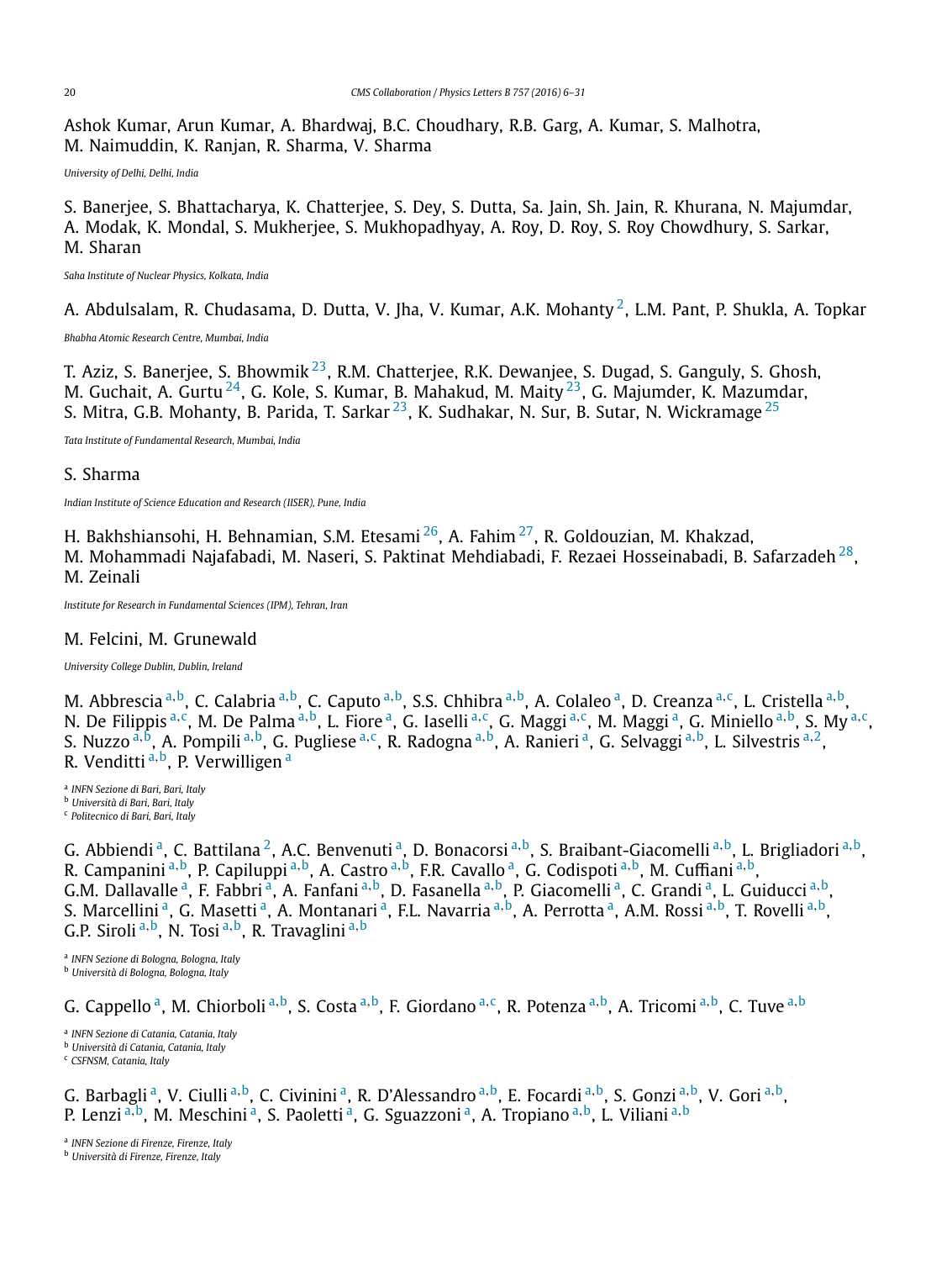## L. Benussi, S. Bianco, F. Fabbri, D. Piccolo

*INFN Laboratori Nazionali di Frascati, Frascati, Italy*

## V. Calvelli <sup>a</sup>*,*b, F. Ferro a, M. Lo Vetere <sup>a</sup>*,*b, M.R. Monge <sup>a</sup>*,*b, E. Robutti a, S. Tosi <sup>a</sup>*,*<sup>b</sup>

<sup>a</sup> *INFN Sezione di Genova, Genova, Italy* <sup>b</sup> *Università di Genova, Genova, Italy*

M.E. Dinardo <sup>a</sup>*,*b, S. Fiorendi <sup>a</sup>*,*b, S. Gennai a, R. Gerosa <sup>a</sup>*,*b, A. Ghezzi <sup>a</sup>*,*b, P. Govoni <sup>a</sup>*,*b, S. Malvezzi a, R.A. Manzoni <sup>a</sup>*,*b, B. Marzocchi <sup>a</sup>*,*b*,*[2,](#page-24-0) D. Menasce a, L. Moroni a, M. Paganoni <sup>a</sup>*,*b, D. Pedrini a, S. Ragazzi <sup>a</sup>*,*b, N. Redaelli a, T. Tabarelli de Fatis <sup>a</sup>*,*<sup>b</sup>

<sup>a</sup> *INFN Sezione di Milano-Bicocca, Milano, Italy*

<sup>b</sup> *Università di Milano-Bicocca, Milano, Italy*

S. Buontempo a, N. Cavallo <sup>a</sup>*,*c, S. Di Guida <sup>a</sup>*,*d*,*[2,](#page-24-0) M. Esposito <sup>a</sup>*,*b, F. Fabozzi <sup>a</sup>*,*c, A.O.M. Iorio <sup>a</sup>*,*b, G. Lanza a, L. Lista a, S. Meola <sup>a</sup>*,*d*,*[2,](#page-24-0) M. Merola a, P. Paolucci <sup>a</sup>*,*[2,](#page-24-0) C. Sciacca <sup>a</sup>*,*b, F. Thyssen

<sup>a</sup> *INFN Sezione di Napoli, Napoli, Italy*

<sup>b</sup> *Università di Napoli 'Federico II', Napoli, Italy*

<sup>c</sup> *Università della Basilicata, Potenza, Italy*

<sup>d</sup> *Università G. Marconi, Roma, Italy*

P. Azzi <sup>a</sup>*,*[2,](#page-24-0) N. Bacchetta a, D. Bisello <sup>a</sup>*,*b, R. Carlin <sup>a</sup>*,*b, A. Carvalho Antunes De Oliveira <sup>a</sup>*,*b, P. Checchia a, M. Dall'Osso a, b, [2,](#page-24-0) T. Dorigo a, U. Dosselli a, F. Gasparini a, b, U. Gasparini a, b, A. Gozzelino a, S. Lacaprara a, M. Margoni <sup>a</sup>*,*b, A.T. Meneguzzo <sup>a</sup>*,*b, J. Pazzini <sup>a</sup>*,*b, M. Pegoraro a, N. Pozzobon <sup>a</sup>*,*b, P. Ronchese <sup>a</sup>*,*b, F. Simonetto <sup>a</sup>*,*b, E. Torassa a, M. Tosi <sup>a</sup>*,*b, S. Vanini <sup>a</sup>*,*b, S. Ventura a, M. Zanetti, P. Zotto <sup>a</sup>*,*b, A. Zucchetta <sup>a</sup>*,*b*,*[2,](#page-24-0) G. Zumerle <sup>a</sup>*,*<sup>b</sup>

<sup>a</sup> *INFN Sezione di Padova, Padova, Italy*

<sup>b</sup> *Università di Padova, Padova, Italy*

<sup>c</sup> *Università di Trento, Trento, Italy*

A. Braghieri<sup>a</sup>, A. Magnani<sup>a</sup>, P. Montagna<sup>a,b</sup>, S.P. Ratti<sup>a,b</sup>, V. Re<sup>a</sup>, C. Riccardi<sup>a,b</sup>, P. Salvini<sup>a</sup>, I. Vai<sup>a</sup>, P. Vitulo <sup>a</sup>*,*<sup>b</sup>

<sup>a</sup> *INFN Sezione di Pavia, Pavia, Italy* <sup>b</sup> *Università di Pavia, Pavia, Italy*

L. Alunni Solestizi <sup>a</sup>*,*b, M. Biasini <sup>a</sup>*,*b, G.M. Bilei a, D. Ciangottini <sup>a</sup>*,*b*,*[2](#page-24-0), L. Fanò <sup>a</sup>*,*b, P. Lariccia <sup>a</sup>*,*b, G. Mantovani <sup>a</sup>*,*b, M. Menichelli a, A. Saha a, A. Santocchia <sup>a</sup>*,*b, A. Spiezia <sup>a</sup>*,*<sup>b</sup>

<sup>a</sup> *INFN Sezione di Perugia, Perugia, Italy* <sup>b</sup> *Università di Perugia, Perugia, Italy*

K. Androsov <sup>a, 29</sup>, P. Azzurri <sup>a</sup>, G. Bagliesi <sup>a</sup>, J. Bernardini <sup>a</sup>, T. Boccali <sup>a</sup>, G. Broccolo <sup>a, c</sup>, R. Castaldi <sup>a</sup>, M.A. Ciocci <sup>a</sup>*,*[29](#page-24-0), R. Dell'Orso a, S. Donato <sup>a</sup>*,*c*,*[2,](#page-24-0) G. Fedi, L. Foà <sup>a</sup>*,*c*,*[†,](#page-24-0) A. Giassi a, M.T. Grippo <sup>a</sup>*,*[29,](#page-24-0) F. Ligabue <sup>a</sup>*,*c, T. Lomtadze a, L. Martini <sup>a</sup>*,*b, A. Messineo <sup>a</sup>*,*b, F. Palla a, A. Rizzi <sup>a</sup>*,*b, A. Savoy-Navarro <sup>a</sup>*,*[30,](#page-24-0) A.T. Serban <sup>a</sup>, P. Spagnolo <sup>a</sup>, P. Squillacioti <sup>a, [29](#page-24-0)</sup>, R. Tenchini <sup>a</sup>, G. Tonelli a, b, A. Venturi a, P.G. Verdini a

<sup>a</sup> *INFN Sezione di Pisa, Pisa, Italy*

<sup>b</sup> *Università di Pisa, Pisa, Italy* <sup>c</sup> *Scuola Normale Superiore di Pisa, Pisa, Italy*

L. Barone <sup>a</sup>*,*b, F. Cavallari a, G. D'imperio <sup>a</sup>*,*b*,*[2,](#page-24-0) D. Del Re <sup>a</sup>*,*b, M. Diemoz a, S. Gelli <sup>a</sup>*,*b, C. Jorda a, E. Longo <sup>a</sup>*,*b, F. Margaroli <sup>a</sup>*,*b, P. Meridiani a, F. Micheli <sup>a</sup>*,*b, G. Organtini <sup>a</sup>*,*b, R. Paramatti a, F. Preiato <sup>a</sup>*,*b, S. Rahatlou <sup>a</sup>*,*b, C. Rovelli a, F. Santanastasio <sup>a</sup>*,*b, P. Traczyk <sup>a</sup>*,*b*,*[2](#page-24-0)

<sup>a</sup> *INFN Sezione di Roma, Roma, Italy* <sup>b</sup> *Università di Roma, Roma, Italy*

N. Amapane [a](#page-16-0)*,*[b,](#page-16-0) R. Arcidiacono [a](#page-16-0)*,*[c](#page-16-0)*,*[2,](#page-24-0) S. Argiro [a](#page-16-0)*,*[b,](#page-16-0) M. Arneodo [a](#page-16-0)*,*[c,](#page-16-0) R. Bellan [a](#page-16-0)*,*[b,](#page-16-0) C. Biino [a,](#page-16-0) N. Cartiglia [a,](#page-16-0) M. Costa [a](#page-16-0)*,*[b,](#page-16-0) R. Covarelli [a](#page-16-0)*,*[b,](#page-16-0) D. Dattola [a,](#page-16-0) A. Degano [a](#page-16-0)*,*[b,](#page-16-0) N. Demaria [a,](#page-16-0) L. Finco [a](#page-16-0)*,*[b](#page-16-0)*,*[2,](#page-24-0) B. Kiani [a](#page-16-0)*,*[b](#page-16-0), C. Mariotti [a,](#page-16-0) S. Maselli [a,](#page-16-0) E. Migliore [a](#page-16-0)*,*[b](#page-16-0), V. Monaco [a](#page-16-0)*,*[b,](#page-16-0) E. Monteil [a](#page-16-0)*,*[b,](#page-16-0) M. Musich [a,](#page-16-0) M.M. Obertino [a](#page-16-0)*,*[b,](#page-16-0)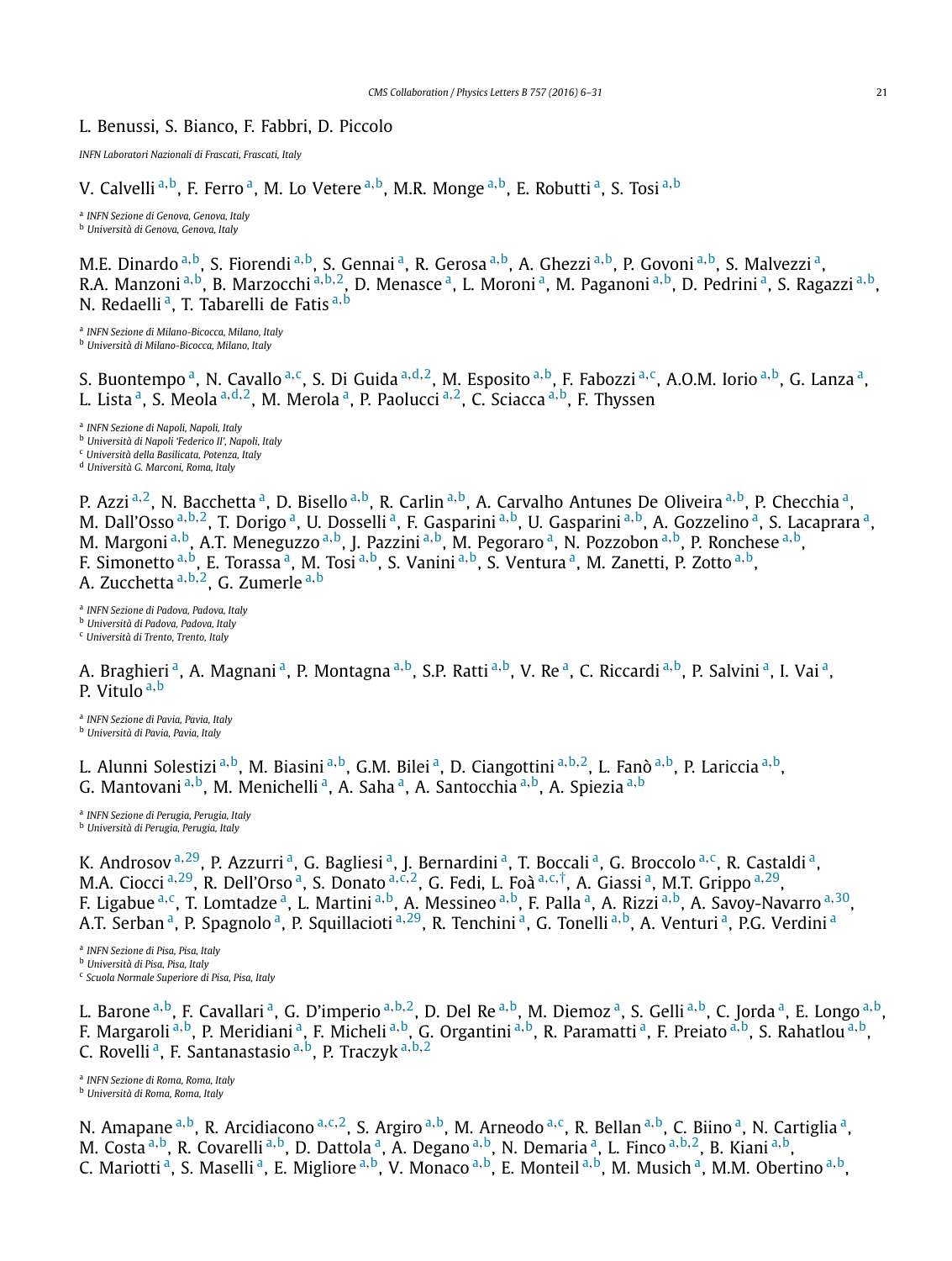<span id="page-16-0"></span>L. Pacher <sup>a</sup>*,*b, N. Pastrone a, M. Pelliccioni a, G.L. Pinna Angioni <sup>a</sup>*,*b, F. Ravera <sup>a</sup>*,*b, A. Romero <sup>a</sup>*,*b, M. Ruspa <sup>a</sup>*,*c, R. Sacchi <sup>a</sup>*,*b, A. Solano <sup>a</sup>*,*b, A. Staiano <sup>a</sup>

<sup>a</sup> *INFN Sezione di Torino, Torino, Italy*

<sup>b</sup> *Università di Torino, Torino, Italy* <sup>c</sup> *Università del Piemonte Orientale, Novara, Italy*

S. Belforte a, V. Candelise <sup>a</sup>*,*b*,*[2,](#page-24-0) M. Casarsa a, F. Cossutti a, G. Della Ricca <sup>a</sup>*,*b, B. Gobbo a, C. La Licata <sup>a</sup>*,*b, M. Marone <sup>a</sup>*,*b, A. Schizzi <sup>a</sup>*,*b, T. Umer <sup>a</sup>*,*b, A. Zanetti <sup>a</sup>

<sup>a</sup> *INFN Sezione di Trieste, Trieste, Italy* <sup>b</sup> *Università di Trieste, Trieste, Italy*

## S. Chang, A. Kropivnitskaya, S.K. Nam

*Kangwon National University, Chunchon, Republic of Korea*

## D.H. Kim, G.N. Kim, M.S. Kim, D.J. Kong, S. Lee, Y.D. Oh, A. Sakharov, D.C. Son

*Kyungpook National University, Daegu, Republic of Korea*

## J.A. Brochero Cifuentes, H. Kim, T.J. Kim, M.S. Ryu

*Chonbuk National University, Jeonju, Republic of Korea*

## S. Song

*Chonnam National University, Institute for Universe and Elementary Particles, Kwangju, Republic of Korea*

S. Choi, Y. Go, D. Gyun, B. Hong, M. Jo, H. Kim, Y. Kim, B. Lee, K. Lee, K.S. Lee, S. Lee, S.K. Park, Y. Roh

*Korea University, Seoul, Republic of Korea*

## H.D. Yoo

*Seoul National University, Seoul, Republic of Korea*

## M. Choi, H. Kim, J.H. Kim, J.S.H. Lee, I.C. Park, G. Ryu

*University of Seoul, Seoul, Republic of Korea*

## Y. Choi, Y.K. Choi, J. Goh, D. Kim, E. Kwon, J. Lee, I. Yu

*Sungkyunkwan University, Suwon, Republic of Korea*

## A. Juodagalvis, J. Vaitkus

*Vilnius University, Vilnius, Lithuania*

## I. Ahmed, Z.A. Ibrahim, J.R. Komaragiri, M.A.B. Md Ali  $31$ , F. Mohamad Idris  $32$ , W.A.T. Wan Abdullah

*National Centre for Particle Physics, Universiti Malaya, Kuala Lumpur, Malaysia*

## E. Casimiro Linares, H. Castilla-Valdez, E. De La Cruz-Burelo, I. Heredia-de La Cruz<sup>[33](#page-24-0)</sup>. A. Hernandez-Almada, R. Lopez-Fernandez, A. Sanchez-Hernandez

*Centro de Investigacion y de Estudios Avanzados del IPN, Mexico City, Mexico*

## S. Carrillo Moreno, F. Vazquez Valencia

*Universidad Iberoamericana, Mexico City, Mexico*

## S. Carpinteyro, I. Pedraza, H.A. Salazar Ibarguen

*Benemerita Universidad Autonoma de Puebla, Puebla, Mexico*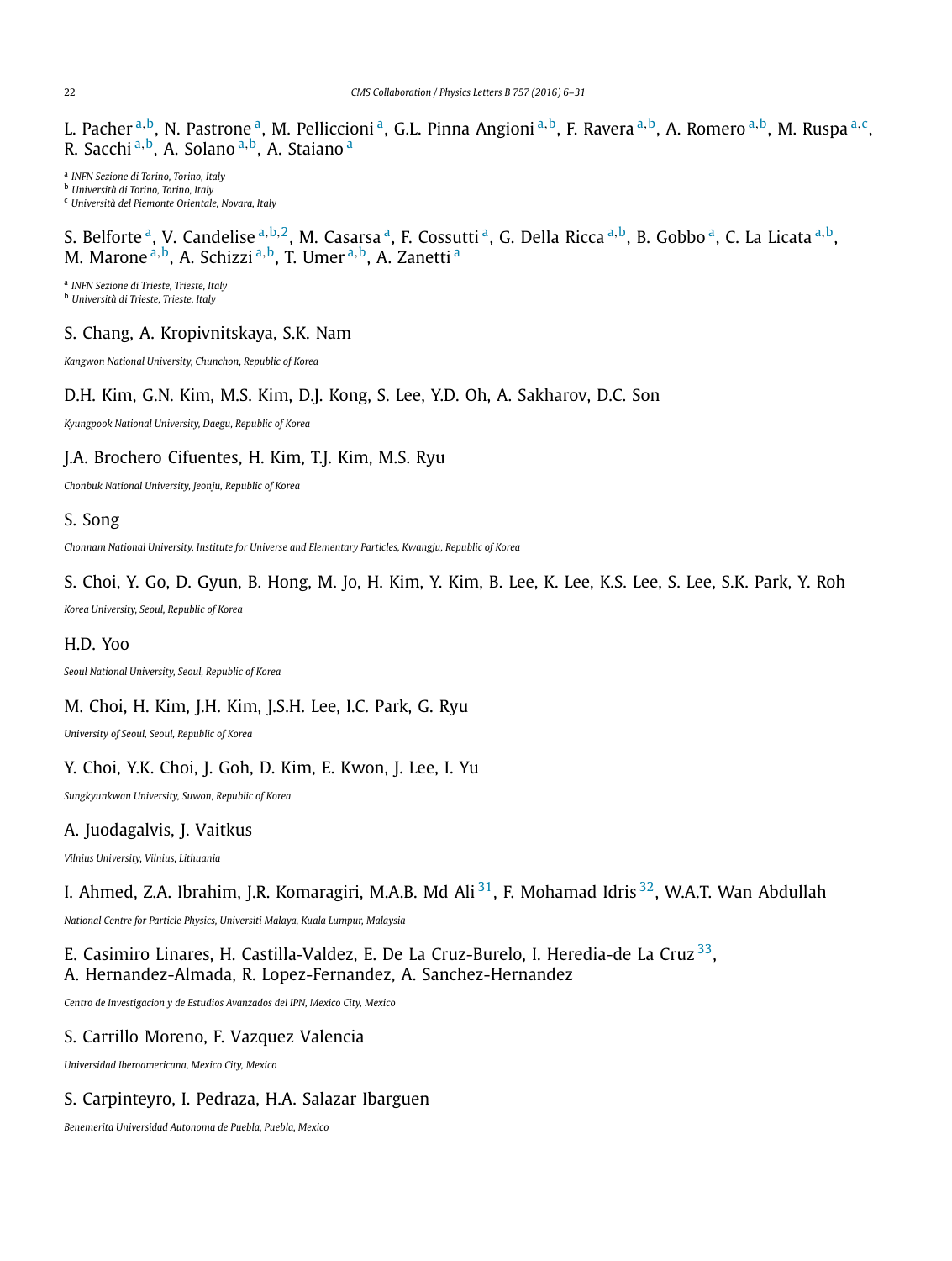## A. Morelos Pineda

*Universidad Autónoma de San Luis Potosí, San Luis Potosí, Mexico*

## D. Krofcheck

*University of Auckland, Auckland, New Zealand*

## P.H. Butler, S. Reucroft

*University of Canterbury, Christchurch, New Zealand*

## A. Ahmad, M. Ahmad, Q. Hassan, H.R. Hoorani, W.A. Khan, T. Khurshid, M. Shoaib

*National Centre for Physics, Quaid-I-Azam University, Islamabad, Pakistan*

H. Bialkowska, M. Bluj, B. Boimska, T. Frueboes, M. Górski, M. Kazana, K. Nawrocki, K. Romanowska-Rybinska, M. Szleper, P. Zalewski

*National Centre for Nuclear Research, Swierk, Poland*

G. Brona, K. Bunkowski, K. Doroba, A. Kalinowski, M. Konecki, J. Krolikowski, M. Misiura, M. Olszewski, M. Walczak

*Institute of Experimental Physics, Faculty of Physics, University of Warsaw, Warsaw, Poland*

P. Bargassa, C. Beirão Da Cruz E Silva, A. Di Francesco, P. Faccioli, P.G. Ferreira Parracho, M. Gallinaro, L. Lloret Iglesias, F. Nguyen, J. Rodrigues Antunes, J. Seixas, O. Toldaiev, D. Vadruccio, J. Varela, P. Vischia

*Laboratório de Instrumentação e Física Experimental de Partículas, Lisboa, Portugal*

S. Afanasiev, P. Bunin, M. Gavrilenko, I. Golutvin, I. Gorbunov, A. Kamenev, V. Karjavin, V. Konoplyanikov, A. Lanev, A. Malakhov, V. Matveev<sup>34</sup>, P. Moisenz, V. Palichik, V. Perelygin, S. Shmatov, S. Shulha, N. Skatchkov, V. Smirnov, A. Zarubin

*Joint Institute for Nuclear Research, Dubna, Russia*

V. Golovtsov, Y. Ivanov, V. Kim [35,](#page-24-0) E. Kuznetsova, P. Levchenko, V. Murzin, V. Oreshkin, I. Smirnov, V. Sulimov, L. Uvarov, S. Vavilov, A. Vorobyev

*Petersburg Nuclear Physics Institute, Gatchina (St. Petersburg), Russia*

Yu. Andreev, A. Dermenev, S. Gninenko, N. Golubev, A. Karneyeu, M. Kirsanov, N. Krasnikov, A. Pashenkov, D. Tlisov, A. Toropin

*Institute for Nuclear Research, Moscow, Russia*

V. Epshteyn, V. Gavrilov, N. Lychkovskaya, V. Popov, I. Pozdnyakov, G. Safronov, A. Spiridonov, E. Vlasov, A. Zhokin

*Institute for Theoretical and Experimental Physics, Moscow, Russia*

## A. Bylinkin

*National Research Nuclear University 'Moscow Engineering Physics Institute' (MEPhI), Moscow, Russia*

V. Andreev, M. Azarkin <sup>[36](#page-24-0)</sup>, I. Dremin <sup>36</sup>, M. Kirakosyan, A. Leonidov <sup>36</sup>, G. Mesyats, S.V. Rusakov, A. Vinogradov

*P.N. Lebedev Physical Institute, Moscow, Russia*

A. Baskakov, A. Belyaev, E. Boos, V. Bunichev, M. Dubinin [37,](#page-24-0) L. Dudko, A. Ershov, A. Gribushin, V. Klyukhin, O. Kodolova, I. Lokhtin, I. Myagkov, S. Obraztsov, V. Savrin, A. Snigirev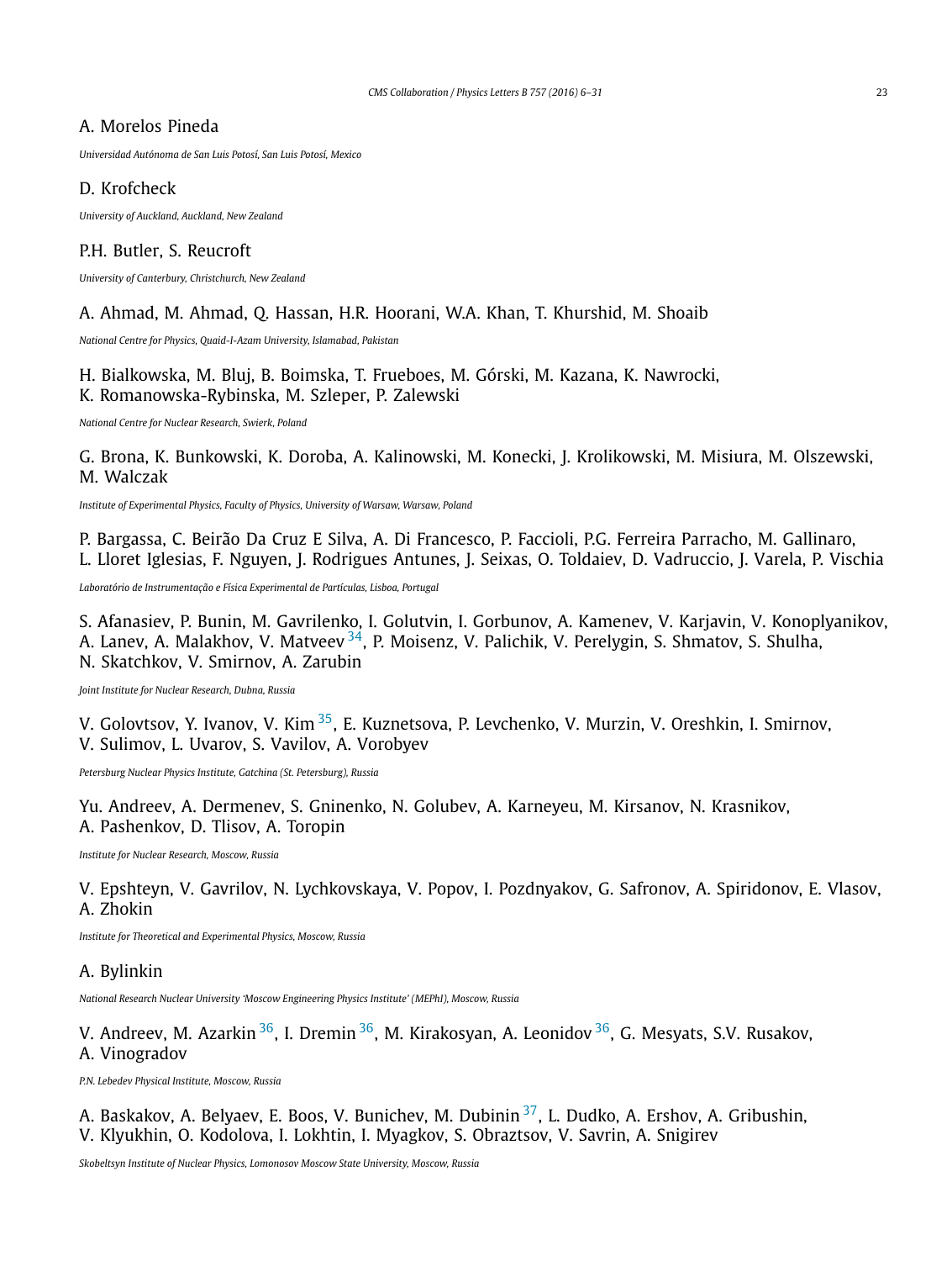I. Azhgirey, I. Bayshev, S. Bitioukov, V. Kachanov, A. Kalinin, D. Konstantinov, V. Krychkine, V. Petrov, R. Ryutin, A. Sobol, L. Tourtchanovitch, S. Troshin, N. Tyurin, A. Uzunian, A. Volkov

*State Research Center of Russian Federation, Institute for High Energy Physics, Protvino, Russia*

## P. Adzic [38,](#page-24-0) M. Ekmedzic, J. Milosevic, V. Rekovic

*University of Belgrade, Faculty of Physics and Vinca Institute of Nuclear Sciences, Belgrade, Serbia*

J. Alcaraz Maestre, E. Calvo, M. Cerrada, M. Chamizo Llatas, N. Colino, B. De La Cruz, A. Delgado Peris, D. Domínguez Vázquez, A. Escalante Del Valle, C. Fernandez Bedoya, J.P. Fernández Ramos, J. Flix, M.C. Fouz, P. Garcia-Abia, O. Gonzalez Lopez, S. Goy Lopez, J.M. Hernandez, M.I. Josa, E. Navarro De Martino, A. Pérez-Calero Yzquierdo, J. Puerta Pelayo, A. Quintario Olmeda, I. Redondo, L. Romero, M.S. Soares

*Centro de Investigaciones Energéticas Medioambientales y Tecnológicas (CIEMAT), Madrid, Spain*

## C. Albajar, J.F. de Trocóniz, M. Missiroli, D. Moran

*Universidad Autónoma de Madrid, Madrid, Spain*

H. Brun, J. Cuevas, J. Fernandez Menendez, S. Folgueras, I. Gonzalez Caballero, E. Palencia Cortezon, J.M. Vizan Garcia

*Universidad de Oviedo, Oviedo, Spain*

I.J. Cabrillo, A. Calderon, J.R. Castiñeiras De Saa, P. De Castro Manzano, J. Duarte Campderros, M. Fernandez, G. Gomez, A. Graziano, A. Lopez Virto, J. Marco, R. Marco, C. Martinez Rivero, F. Matorras, F.J. Munoz Sanchez, J. Piedra Gomez, T. Rodrigo, A.Y. Rodríguez-Marrero, A. Ruiz-Jimeno, L. Scodellaro, I. Vila, R. Vilar Cortabitarte

*Instituto de Física de Cantabria (IFCA), CSIC-Universidad de Cantabria, Santander, Spain*

D. Abbaneo, E. Auffray, G. Auzinger, M. Bachtis, P. Baillon, A.H. Ball, D. Barney, A. Benaglia, J. Bendavid, L. Benhabib, J.F. Benitez, G.M. Berruti, G. Bianchi, P. Bloch, A. Bocci, A. Bonato, C. Botta, H. Breuker, T. Camporesi, G. Cerminara, S. Colafranceschi<sup>39</sup>, M. D'Alfonso, D. d'Enterria, A. Dabrowski, V. Daponte, A. David, M. De Gruttola, F. De Guio, A. De Roeck, S. De Visscher, E. Di Marco, M. Dobson, M. Dordevic, T. du Pree, N. Dupont, A. Elliott-Peisert, J. Eugster, G. Franzoni, W. Funk, D. Gigi, K. Gill, D. Giordano, M. Girone, F. Glege, R. Guida, S. Gundacker, M. Guthoff, J. Hammer, M. Hansen, P. Harris, J. Hegeman, V. Innocente, P. Janot, H. Kirschenmann, M.J. Kortelainen, K. Kousouris, K. Krajczar, P. Lecoq, C. Lourenço, M.T. Lucchini, N. Magini, L. Malgeri, M. Mannelli, J. Marrouche, A. Martelli, L. Masetti, F. Meijers, S. Mersi, E. Meschi, F. Moortgat, S. Morovic, M. Mulders, M.V. Nemallapudi, H. Neugebauer, S. Orfanelli <sup>40</sup>, L. Orsini, L. Pape, E. Perez, A. Petrilli, G. Petrucciani, A. Pfeiffer, D. Piparo, A. Racz, G. Rolandi <sup>[41](#page-25-0)</sup>, M. Rovere, M. Ruan, H. Sakulin, C. Schäfer, C. Schwick, A. Sharma, P. Silva, M. Simon, P. Sphicas<sup>42</sup>, D. Spiga, J. Steggemann, B. Stieger, M. Stoye, Y. Takahashi, D. Treille, A. Tsirou, G.I. Veres <sup>20</sup>, N. Wardle, H.K. Wöhri, A. Zagozdzinska [43,](#page-25-0) W.D. Zeuner

*CERN, European Organization for Nuclear Research, Geneva, Switzerland*

W. Bertl, K. Deiters, W. Erdmann, R. Horisberger, Q. Ingram, H.C. Kaestli, D. Kotlinski, U. Langenegger, D. Renker, T. Rohe

*Paul Scherrer Institut, Villigen, Switzerland*

F. Bachmair, L. Bäni, L. Bianchini, M.A. Buchmann, B. Casal, G. Dissertori, M. Dittmar, M. Donegà, M. Dünser, P. Eller, C. Grab, C. Heidegger, D. Hits, J. Hoss, G. Kasieczka, W. Lustermann, B. Mangano, A.C. Marini, M. Marionneau, P. Martinez Ruiz del Arbol, M. Masciovecchio, D. Meister, P. Musella, F. Nessi-Tedaldi, F. Pandolfi, J. Pata, F. Pauss, L. Perrozzi, M. Peruzzi, M. Quittnat, M. Rossini,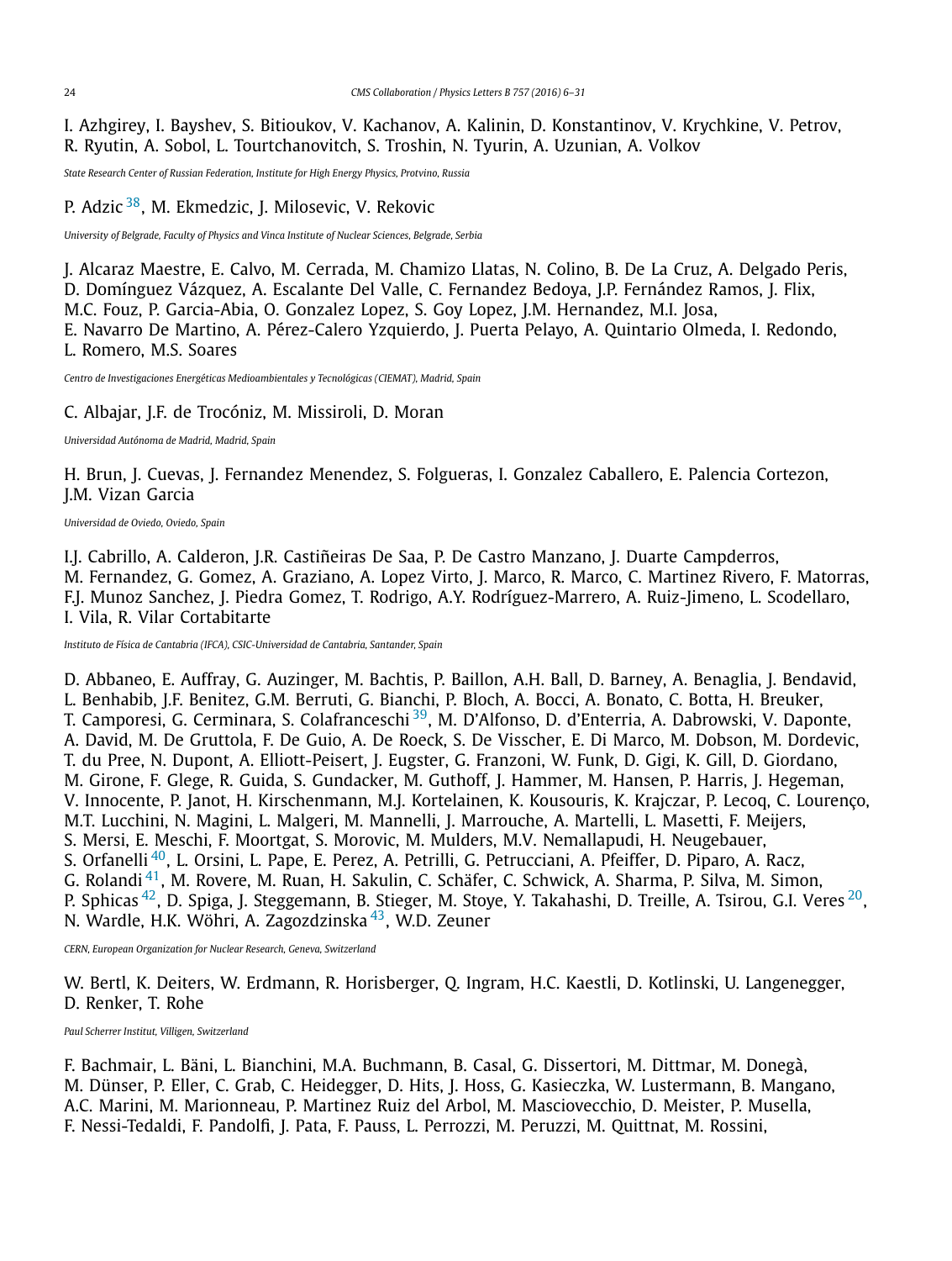## A. Starodumov [44,](#page-25-0) M. Takahashi, V.R. Tavolaro, K. Theofilatos, R. Wallny, H.A. Weber

*Institute for Particle Physics, ETH Zurich, Zurich, Switzerland*

T.K. Aarrestad, C. Amsler<sup>45</sup>, L. Caminada, M.F. Canelli, V. Chiochia, A. De Cosa, C. Galloni, A. Hinzmann, T. Hreus, B. Kilminster, C. Lange, J. Ngadiuba, D. Pinna, P. Robmann, F.J. Ronga, D. Salerno, S. Taroni, Y. Yang

*Universität Zürich, Zurich, Switzerland*

M. Cardaci, K.H. Chen, T.H. Doan, C. Ferro, M. Konyushikhin, C.M. Kuo, W. Lin, Y.J. Lu, R. Volpe, S.S. Yu

*National Central University, Chung-Li, Taiwan*

R. Bartek, P. Chang, Y.H. Chang, Y.W. Chang, Y. Chao, K.F. Chen, P.H. Chen, C. Dietz, F. Fiori, U. Grundler, W.-S. Hou, Y. Hsiung, Y.F. Liu, R.-S. Lu, M. Miñano Moya, E. Petrakou, J.F. Tsai, Y.M. Tzeng

*National Taiwan University (NTU), Taipei, Taiwan*

B. Asavapibhop, K. Kovitanggoon, G. Singh, N. Srimanobhas, N. Suwonjandee

*Chulalongkorn University, Faculty of Science, Department of Physics, Bangkok, Thailand*

A. Adiguzel, S. Cerci<sup>46</sup>, C. Dozen, S. Girgis, G. Gokbulut, Y. Guler, E. Gurpinar, I. Hos, E.E. Kangal<sup>[47](#page-25-0)</sup>, A. Kayis Topaksu, G. Onengut [48,](#page-25-0) K. Ozdemir [49,](#page-25-0) S. Ozturk [50,](#page-25-0) B. Tali [46,](#page-25-0) H. Topakli [50](#page-25-0), M. Vergili, C. Zorbilmez

*Cukurova University, Adana, Turkey*

## I.V. Akin, B. Bilin, S. Bilmis, B. Isildak  $51$ , G. Karapinar  $52$ , U.E. Surat, M. Yalvac, M. Zeyrek

*Middle East Technical University, Physics Department, Ankara, Turkey*

E.A. Albayrak  $^{53}$  $^{53}$  $^{53}$ , E. Gülmez, M. Kaya  $^{54}$ , O. Kaya  $^{55}$ , T. Yetkin  $^{56}$  $^{56}$  $^{56}$ 

*Bogazici University, Istanbul, Turkey*

## K. Cankocak, S. Sen<sup>57</sup>, F.I. Vardarlı

*Istanbul Technical University, Istanbul, Turkey*

## B. Grynyov

*Institute for Scintillation Materials of National Academy of Science of Ukraine, Kharkov, Ukraine*

L. Levchuk, P. Sorokin

*National Scientific Center, Kharkov Institute of Physics and Technology, Kharkov, Ukraine*

R. Aggleton, F. Ball, L. Beck, J.J. Brooke, E. Clement, D. Cussans, H. Flacher, J. Goldstein, M. Grimes, G.P. Heath, H.F. Heath, J. Jacob, L. Kreczko, C. Lucas, Z. Meng, D.M. Newbold <sup>58</sup>, S. Paramesvaran, A. Poll, T. Sakuma, S. Seif El Nasr-storey, S. Senkin, D. Smith, V.J. Smith

*University of Bristol, Bristol, United Kingdom*

K.W. Bell, A. Belyaev <sup>59</sup>, C. Brew, R.M. Brown, D.J.A. Cockerill, J.A. Coughlan, K. Harder, S. Harper, E. Olaiya, D. Petyt, C.H. Shepherd-Themistocleous, A. Thea, L. Thomas, I.R. Tomalin, T. Williams, W.J. Womersley, S.D. Worm

*Rutherford Appleton Laboratory, Didcot, United Kingdom*

M. Baber, R. Bainbridge, O. Buchmuller, A. Bundock, D. Burton, S. Casasso, M. Citron, D. Colling, L. Corpe, N. Cripps, P. Dauncey, G. Davies, A. De Wit, M. Della Negra, P. Dunne, A. Elwood, W. Ferguson, J. Fulcher, D. Futyan, G. Hall, G. Iles, G. Karapostoli, M. Kenzie, R. Lane, R. Lucas<sup>58</sup>, L. Lyons, A.-M. Magnan,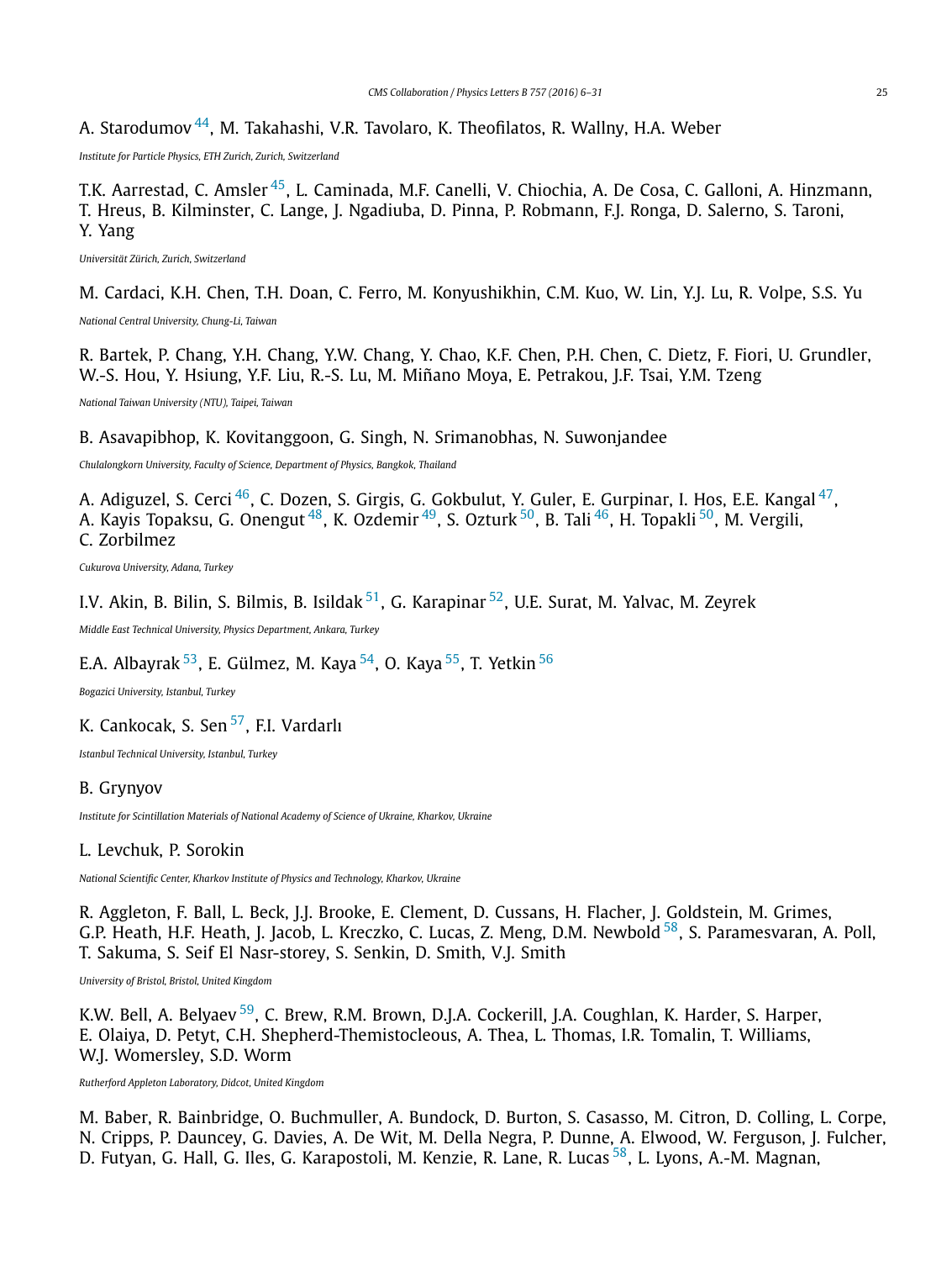S. Malik, J. Nash, A. Nikitenko <sup>44</sup>, J. Pela, M. Pesaresi, K. Petridis, D.M. Raymond, A. Richards, A. Rose, C. Seez, A. Tapper, K. Uchida, M. Vazquez Acosta [60,](#page-25-0) T. Virdee, S.C. Zenz

*Imperial College, London, United Kingdom*

J.E. Cole, P.R. Hobson, A. Khan, P. Kyberd, D. Leggat, D. Leslie, I.D. Reid, P. Symonds, L. Teodorescu, M. Turner

*Brunel University, Uxbridge, United Kingdom*

## A. Borzou, J. Dittmann, K. Hatakeyama, A. Kasmi, H. Liu, N. Pastika

*Baylor University, Waco, USA*

## O. Charaf, S.I. Cooper, C. Henderson, P. Rumerio

*The University of Alabama, Tuscaloosa, USA*

A. Avetisyan, T. Bose, C. Fantasia, D. Gastler, P. Lawson, D. Rankin, C. Richardson, J. Rohlf, J. St. John, L. Sulak, D. Zou

*Boston University, Boston, USA*

J. Alimena, E. Berry, S. Bhattacharya, D. Cutts, N. Dhingra, A. Ferapontov, A. Garabedian, U. Heintz, E. Laird, G. Landsberg, Z. Mao, M. Narain, S. Sagir, T. Sinthuprasith

*Brown University, Providence, USA*

R. Breedon, G. Breto, M. Calderon De La Barca Sanchez, S. Chauhan, M. Chertok, J. Conway, R. Conway, P.T. Cox, R. Erbacher, M. Gardner, W. Ko, R. Lander, M. Mulhearn, D. Pellett, J. Pilot, F. Ricci-Tam, S. Shalhout, J. Smith, M. Squires, D. Stolp, M. Tripathi, S. Wilbur, R. Yohay

*University of California, Davis, Davis, USA*

R. Cousins, P. Everaerts, C. Farrell, J. Hauser, M. Ignatenko, G. Rakness, D. Saltzberg, E. Takasugi, V. Valuev, M. Weber

*University of California, Los Angeles, USA*

K. Burt, R. Clare, J. Ellison, J.W. Gary, G. Hanson, J. Heilman, M. Ivova PANEVA, P. Jandir, E. Kennedy, F. Lacroix, O.R. Long, A. Luthra, M. Malberti, M. Olmedo Negrete, A. Shrinivas, H. Wei, S. Wimpenny

*University of California, Riverside, Riverside, USA*

J.G. Branson, G.B. Cerati, S. Cittolin, R.T. D'Agnolo, A. Holzner, R. Kelley, D. Klein, J. Letts, I. Macneill, D. Olivito, S. Padhi, M. Pieri, M. Sani, V. Sharma, S. Simon, M. Tadel, Y. Tu, A. Vartak, S. Wasserbaech <sup>[61](#page-25-0)</sup>, C. Welke, F. Würthwein, A. Yagil, G. Zevi Della Porta

*University of California, San Diego, La Jolla, USA*

D. Barge, J. Bradmiller-Feld, C. Campagnari, A. Dishaw, V. Dutta, K. Flowers, M. Franco Sevilla, P. Geffert, C. George, F. Golf, L. Gouskos, J. Gran, J. Incandela, C. Justus, N. Mccoll, S.D. Mullin, J. Richman, D. Stuart, I. Suarez, W. To, C. West, J. Yoo

*University of California, Santa Barbara, Santa Barbara, USA*

D. Anderson, A. Apresyan, A. Bornheim, J. Bunn, Y. Chen, J. Duarte, A. Mott, H.B. Newman, C. Pena, M. Pierini, M. Spiropulu, J.R. Vlimant, S. Xie, R.Y. Zhu

*California Institute of Technology, Pasadena, USA*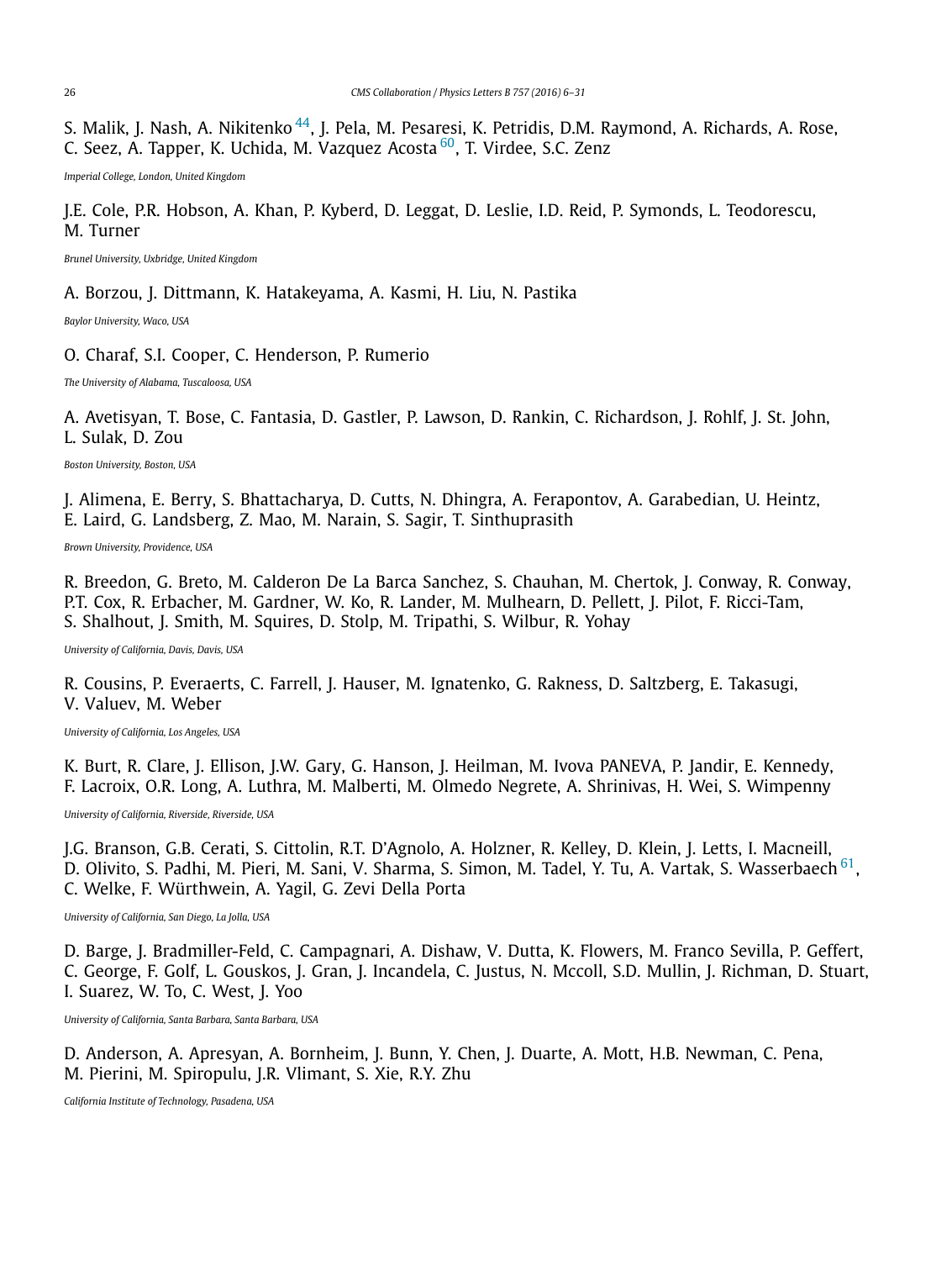V. Azzolini, A. Calamba, B. Carlson, T. Ferguson, Y. Iiyama, M. Paulini, J. Russ, M. Sun, H. Vogel, I. Vorobiev

*Carnegie Mellon University, Pittsburgh, USA*

J.P. Cumalat, W.T. Ford, A. Gaz, F. Jensen, A. Johnson, M. Krohn, T. Mulholland, U. Nauenberg, J.G. Smith, K. Stenson, S.R. Wagner

*University of Colorado Boulder, Boulder, USA*

J. Alexander, A. Chatterjee, J. Chaves, J. Chu, S. Dittmer, N. Eggert, N. Mirman, G. Nicolas Kaufman, J.R. Patterson, A. Rinkevicius, A. Ryd, L. Skinnari, L. Soffi, W. Sun, S.M. Tan, W.D. Teo, J. Thom, J. Thompson, J. Tucker, Y. Weng, P. Wittich

*Cornell University, Ithaca, USA*

S. Abdullin, M. Albrow, J. Anderson, G. Apollinari, L.A.T. Bauerdick, A. Beretvas, J. Berryhill, P.C. Bhat, G. Bolla, K. Burkett, J.N. Butler, H.W.K. Cheung, F. Chlebana, S. Cihangir, V.D. Elvira, I. Fisk, J. Freeman, E. Gottschalk, L. Gray, D. Green, S. Grünendahl, O. Gutsche, J. Hanlon, D. Hare, R.M. Harris, J. Hirschauer, B. Hooberman, Z. Hu, S. Jindariani, M. Johnson, U. Joshi, A.W. Jung, B. Klima, B. Kreis, S. Kwan<sup>†</sup>, S. Lammel, J. Linacre, D. Lincoln, R. Lipton, T. Liu, R. Lopes De Sá, J. Lykken, K. Maeshima, J.M. Marraffino, V.I. Martinez Outschoorn, S. Maruyama, D. Mason, P. McBride, P. Merkel, K. Mishra, S. Mrenna, S. Nahn, C. Newman-Holmes, V. O'Dell, O. Prokofyev, E. Sexton-Kennedy, A. Soha, W.J. Spalding, L. Spiegel, L. Taylor, S. Tkaczyk, N.V. Tran, L. Uplegger, E.W. Vaandering, C. Vernieri, M. Verzocchi, R. Vidal, A. Whitbeck, F. Yang, H. Yin

*Fermi National Accelerator Laboratory, Batavia, USA*

D. Acosta, P. Avery, P. Bortignon, D. Bourilkov, A. Carnes, M. Carver, D. Curry, S. Das, G.P. Di Giovanni, R.D. Field, M. Fisher, I.K. Furic, J. Hugon, J. Konigsberg, A. Korytov, J.F. Low, P. Ma, K. Matchev, H. Mei, P. Milenovic [62,](#page-25-0) G. Mitselmakher, L. Muniz, D. Rank, R. Rossin, L. Shchutska, M. Snowball, D. Sperka, J. Wang, S. Wang, J. Yelton

*University of Florida, Gainesville, USA*

S. Hewamanage, S. Linn, P. Markowitz, G. Martinez, J.L. Rodriguez

*Florida International University, Miami, USA*

A. Ackert, J.R. Adams, T. Adams, A. Askew, J. Bochenek, B. Diamond, J. Haas, S. Hagopian, V. Hagopian, K.F. Johnson, A. Khatiwada, H. Prosper, V. Veeraraghavan, M. Weinberg

*Florida State University, Tallahassee, USA*

V. Bhopatkar, M. Hohlmann, H. Kalakhety, D. Mareskas-palcek, T. Roy, F. Yumiceva

*Florida Institute of Technology, Melbourne, USA*

M.R. Adams, L. Apanasevich, D. Berry, R.R. Betts, I. Bucinskaite, R. Cavanaugh, O. Evdokimov, L. Gauthier, C.E. Gerber, D.J. Hofman, P. Kurt, C. O'Brien, I.D. Sandoval Gonzalez, C. Silkworth, P. Turner, N. Varelas, Z. Wu, M. Zakaria

*University of Illinois at Chicago (UIC), Chicago, USA*

B. Bilki<sup>63</sup>, W. Clarida, K. Dilsiz, S. Durgut, R.P. Gandrajula, M. Haytmyradov, V. Khristenko, J.-P. Merlo, H. Mermerkaya [64,](#page-25-0) A. Mestvirishvili, A. Moeller, J. Nachtman, H. Ogul, Y. Onel, F. Ozok [53,](#page-25-0) A. Penzo, C. Snyder, P. Tan, E. Tiras, J. Wetzel, K. Yi

*The University of Iowa, Iowa City, USA*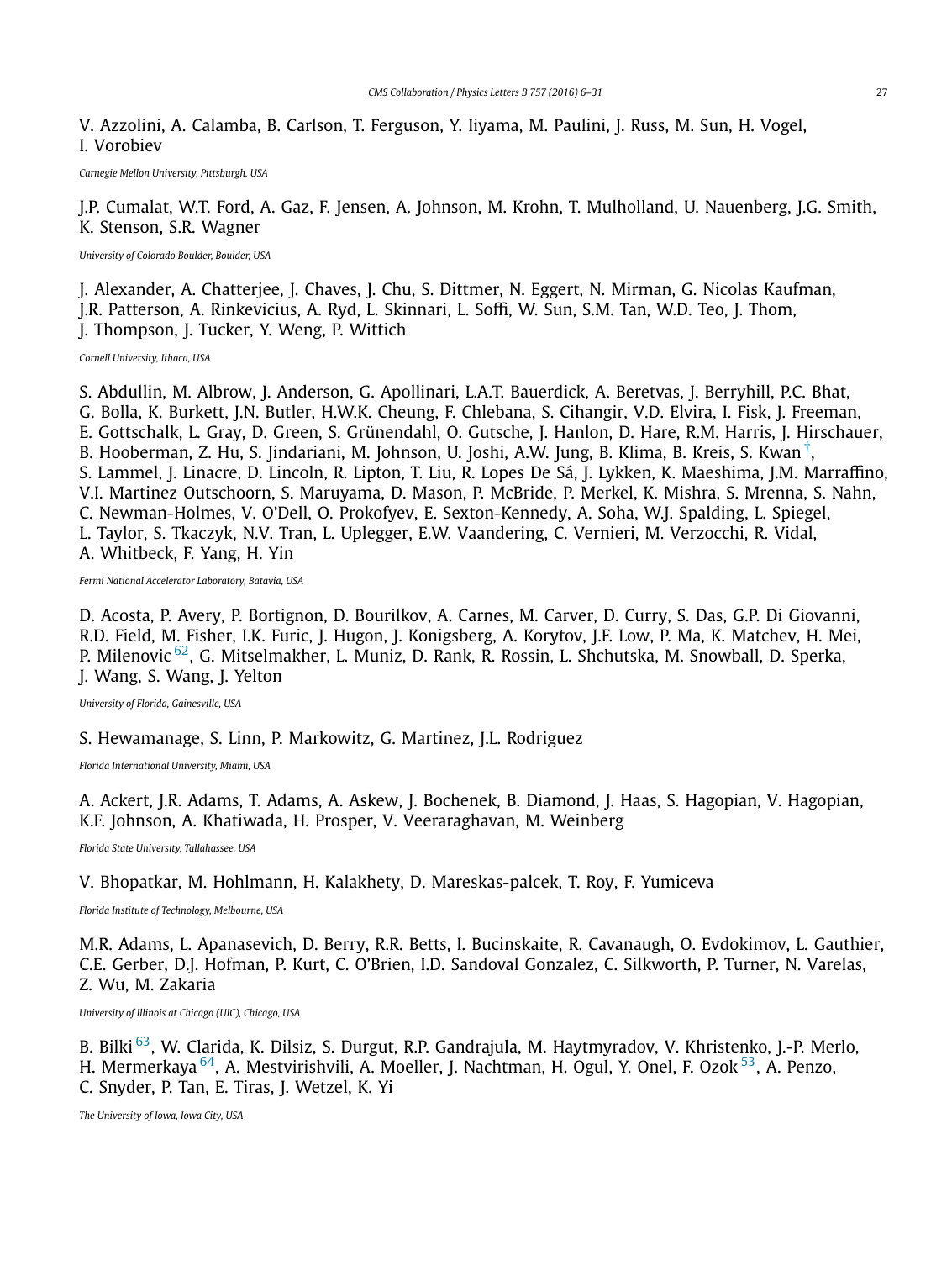I. Anderson, B.A. Barnett, B. Blumenfeld, D. Fehling, L. Feng, A.V. Gritsan, P. Maksimovic, C. Martin, K. Nash, M. Osherson, M. Swartz, M. Xiao, Y. Xin

*Johns Hopkins University, Baltimore, USA*

P. Baringer, A. Bean, G. Benelli, C. Bruner, J. Gray, R.P. Kenny III, D. Majumder, M. Malek, M. Murray, D. Noonan, S. Sanders, R. Stringer, Q. Wang, J.S. Wood

*The University of Kansas, Lawrence, USA*

I. Chakaberia, A. Ivanov, K. Kaadze, S. Khalil, M. Makouski, Y. Maravin, A. Mohammadi, L.K. Saini, N. Skhirtladze, I. Svintradze, S. Toda

*Kansas State University, Manhattan, USA*

D. Lange, F. Rebassoo, D. Wright

*Lawrence Livermore National Laboratory, Livermore, USA*

C. Anelli, A. Baden, O. Baron, A. Belloni, B. Calvert, S.C. Eno, C. Ferraioli, J.A. Gomez, N.J. Hadley, S. Jabeen, R.G. Kellogg, T. Kolberg, J. Kunkle, Y. Lu, A.C. Mignerey, K. Pedro, Y.H. Shin, A. Skuja, M.B. Tonjes, S.C. Tonwar

*University of Maryland, College Park, USA*

A. Apyan, R. Barbieri, A. Baty, K. Bierwagen, S. Brandt, W. Busza, I.A. Cali, Z. Demiragli, L. Di Matteo, G. Gomez Ceballos, M. Goncharov, D. Gulhan, G.M. Innocenti, M. Klute, D. Kovalskyi, Y.S. Lai, Y.-J. Lee, A. Levin, P.D. Luckey, C. Mcginn, C. Mironov, X. Niu, C. Paus, D. Ralph, C. Roland, G. Roland, J. Salfeld-Nebgen, G.S.F. Stephans, K. Sumorok, M. Varma, D. Velicanu, J. Veverka, J. Wang, T.W. Wang, B. Wyslouch, M. Yang, V. Zhukova

*Massachusetts Institute of Technology, Cambridge, USA*

B. Dahmes, A. Finkel, A. Gude, P. Hansen, S. Kalafut, S.C. Kao, K. Klapoetke, Y. Kubota, Z. Lesko, J. Mans, S. Nourbakhsh, N. Ruckstuhl, R. Rusack, N. Tambe, J. Turkewitz

*University of Minnesota, Minneapolis, USA*

J.G. Acosta, S. Oliveros

*University of Mississippi, Oxford, USA*

E. Avdeeva, K. Bloom, S. Bose, D.R. Claes, A. Dominguez, C. Fangmeier, R. Gonzalez Suarez, R. Kamalieddin, J. Keller, D. Knowlton, I. Kravchenko, J. Lazo-Flores, F. Meier, J. Monroy, F. Ratnikov, J.E. Siado, G.R. Snow

*University of Nebraska–Lincoln, Lincoln, USA*

M. Alyari, J. Dolen, J. George, A. Godshalk, I. Iashvili, J. Kaisen, A. Kharchilava, A. Kumar, S. Rappoccio

*State University of New York at Buffalo, Buffalo, USA*

G. Alverson, E. Barberis, D. Baumgartel, M. Chasco, A. Hortiangtham, A. Massironi, D.M. Morse, D. Nash, T. Orimoto, R. Teixeira De Lima, D. Trocino, R.-J. Wang, D. Wood, J. Zhang

*Northeastern University, Boston, USA*

K.A. Hahn, A. Kubik, N. Mucia, N. Odell, B. Pollack, A. Pozdnyakov, M. Schmitt, S. Stoynev, K. Sung, M. Trovato, M. Velasco, S. Won

*Northwestern University, Evanston, USA*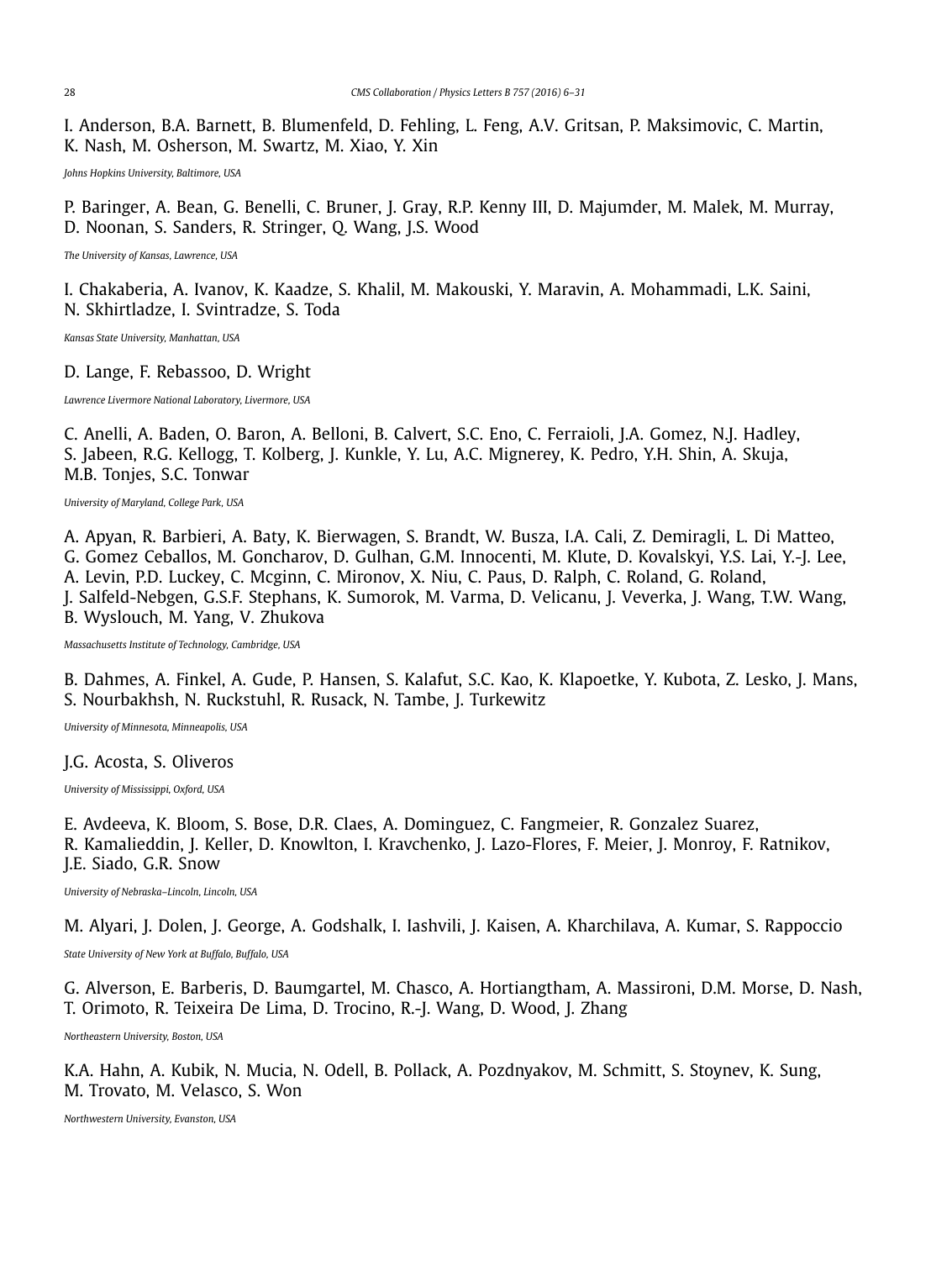A. Brinkerhoff, N. Dev, M. Hildreth, C. Jessop, D.J. Karmgard, N. Kellams, K. Lannon, S. Lynch, N. Marinelli, F. Meng, C. Mueller, Y. Musienko <sup>34</sup>, T. Pearson, M. Planer, R. Ruchti, G. Smith, N. Valls, M. Wayne, M. Wolf, A. Woodard

*University of Notre Dame, Notre Dame, USA*

L. Antonelli, J. Brinson, B. Bylsma, L.S. Durkin, S. Flowers, A. Hart, C. Hill, R. Hughes, K. Kotov, T.Y. Ling, B. Liu, W. Luo, D. Puigh, M. Rodenburg, B.L. Winer, H.W. Wulsin

*The Ohio State University, Columbus, USA*

O. Driga, P. Elmer, J. Hardenbrook, P. Hebda, S.A. Koay, P. Lujan, D. Marlow, T. Medvedeva, M. Mooney, J. Olsen, C. Palmer, P. Piroué, X. Quan, H. Saka, D. Stickland, C. Tully, J.S. Werner, A. Zuranski

*Princeton University, Princeton, USA*

## S. Malik

*University of Puerto Rico, Mayaguez, USA*

V.E. Barnes, D. Benedetti, D. Bortoletto, L. Gutay, M.K. Jha, M. Jones, K. Jung, M. Kress, N. Leonardo, D.H. Miller, N. Neumeister, F. Primavera, B.C. Radburn-Smith, X. Shi, I. Shipsey, D. Silvers, J. Sun, A. Svyatkovskiy, F. Wang, W. Xie, L. Xu, J. Zablocki

*Purdue University, West Lafayette, USA*

## N. Parashar, J. Stupak

*Purdue University Calumet, Hammond, USA*

A. Adair, B. Akgun, Z. Chen, K.M. Ecklund, F.J.M. Geurts, M. Guilbaud, W. Li, B. Michlin, M. Northup, B.P. Padley, R. Redjimi, J. Roberts, J. Rorie, Z. Tu, J. Zabel

*Rice University, Houston, USA*

B. Betchart, A. Bodek, P. de Barbaro, R. Demina, Y. Eshaq, T. Ferbel, M. Galanti, A. Garcia-Bellido, P. Goldenzweig, J. Han, A. Harel, O. Hindrichs, A. Khukhunaishvili, G. Petrillo, M. Verzetti

*University of Rochester, Rochester, USA*

## L. Demortier

*The Rockefeller University, New York, USA*

S. Arora, A. Barker, J.P. Chou, C. Contreras-Campana, E. Contreras-Campana, D. Duggan, D. Ferencek, Y. Gershtein, R. Gray, E. Halkiadakis, D. Hidas, E. Hughes, S. Kaplan, R. Kunnawalkam Elayavalli, A. Lath, S. Panwalkar, M. Park, S. Salur, S. Schnetzer, D. Sheffield, S. Somalwar, R. Stone, S. Thomas, P. Thomassen, M. Walker

*Rutgers, The State University of New Jersey, Piscataway, USA*

M. Foerster, G. Riley, K. Rose, S. Spanier, A. York

*University of Tennessee, Knoxville, USA*

O. Bouhali [65](#page-25-0), A. Castaneda Hernandez, M. Dalchenko, M. De Mattia, A. Delgado, S. Dildick, R. Eusebi, W. Flanagan, J. Gilmore, T. Kamon <sup>66</sup>, V. Krutelyov, R. Montalvo, R. Mueller, I. Osipenkov, Y. Pakhotin, R. Patel, A. Perloff, J. Roe, A. Rose, A. Safonov, A. Tatarinov, K.A. Ulmer  $2$ 

*Texas A&M University, College Station, USA*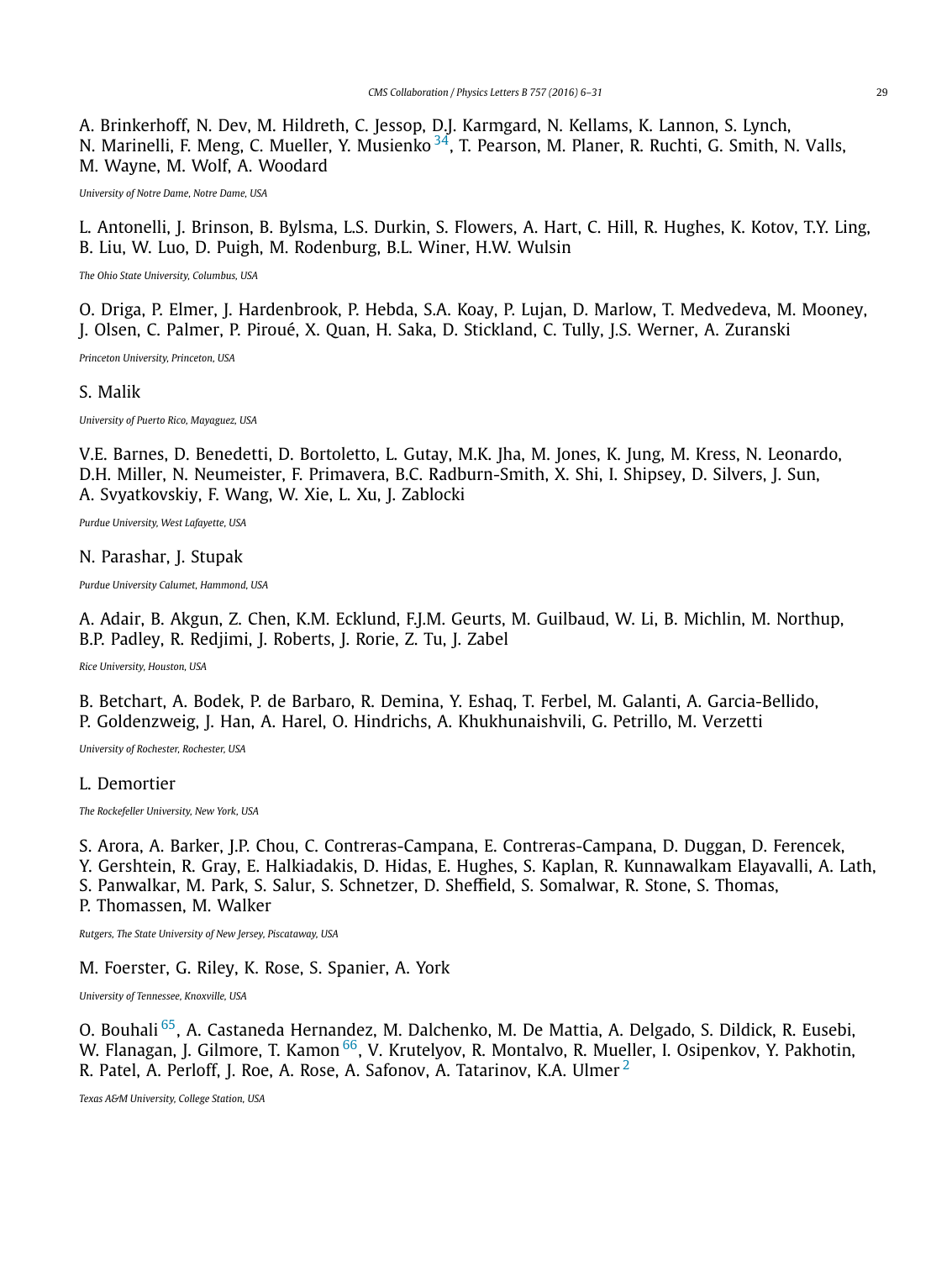<span id="page-24-0"></span>N. Akchurin, C. Cowden, J. Damgov, C. Dragoiu, P.R. Dudero, J. Faulkner, S. Kunori, K. Lamichhane, S.W. Lee, T. Libeiro, S. Undleeb, I. Volobouev

*Texas Tech University, Lubbock, USA*

E. Appelt, A.G. Delannoy, S. Greene, A. Gurrola, R. Janjam, W. Johns, C. Maguire, Y. Mao, A. Melo, P. Sheldon, B. Snook, S. Tuo, J. Velkovska, Q. Xu

*Vanderbilt University, Nashville, USA*

M.W. Arenton, S. Boutle, B. Cox, B. Francis, J. Goodell, R. Hirosky, A. Ledovskoy, H. Li, C. Lin, C. Neu, E. Wolfe, J. Wood, F. Xia

*University of Virginia, Charlottesville, USA*

C. Clarke, R. Harr, P.E. Karchin, C. Kottachchi Kankanamge Don, P. Lamichhane, J. Sturdy

*Wayne State University, Detroit, USA*

D.A. Belknap, D. Carlsmith, M. Cepeda, A. Christian, S. Dasu, L. Dodd, S. Duric, E. Friis, B. Gomber, R. Hall-Wilton, M. Herndon, A. Hervé, P. Klabbers, A. Lanaro, A. Levine, K. Long, R. Loveless, A. Mohapatra, I. Ojalvo, T. Perry, G.A. Pierro, G. Polese, I. Ross, T. Ruggles, T. Sarangi, A. Savin, A. Sharma, N. Smith, W.H. Smith, D. Taylor, N. Woods

*University of Wisconsin, Madison, USA*

- † Deceased.
- <sup>1</sup> Also at Vienna University of Technology, Vienna, Austria.
- <sup>2</sup> Also at CERN, European Organization for Nuclear Research, Geneva, Switzerland.
- <sup>3</sup> Also at State Key Laboratory of Nuclear Physics and Technology, Peking University, Beijing, China.
- <sup>4</sup> Also at Institut Pluridisciplinaire Hubert Curien, Université de Strasbourg, Université de Haute Alsace Mulhouse, CNRS/IN2P3, Strasbourg, France.
- <sup>5</sup> Also at National Institute of Chemical Physics and Biophysics, Tallinn, Estonia.
- <sup>6</sup> Also at Skobeltsyn Institute of Nuclear Physics, Lomonosov Moscow State University, Moscow, Russia.
- <sup>7</sup> Also at Universidade Estadual de Campinas, Campinas, Brazil.
- <sup>8</sup> Also at Centre National de la Recherche Scientifique (CNRS) IN2P3, Paris, France.
- <sup>9</sup> Also at Laboratoire Leprince-Ringuet, Ecole Polytechnique, IN2P3-CNRS, Palaiseau, France.
- <sup>10</sup> Also at Joint Institute for Nuclear Research, Dubna, Russia.
- 11 Now at Helwan University, Cairo, Egypt.
- <sup>12</sup> Now at Ain Shams University, Cairo, Egypt.
- <sup>13</sup> Now at Fayoum University, El-Fayoum, Egypt.
- <sup>14</sup> Also at Zewail City of Science and Technology, Zewail, Egypt.
- <sup>15</sup> Also at British University in Egypt, Cairo, Egypt.
- <sup>16</sup> Also at Université de Haute Alsace, Mulhouse, France.
- <sup>17</sup> Also at Tbilisi State University, Tbilisi, Georgia.
- <sup>18</sup> Also at Brandenburg University of Technology, Cottbus, Germany.
- <sup>19</sup> Also at Institute of Nuclear Research ATOMKI, Debrecen, Hungary.
- <sup>20</sup> Also at Eötvös Loránd University, Budapest, Hungary.
- <sup>21</sup> Also at University of Debrecen, Debrecen, Hungary.
- <sup>22</sup> Also at Wigner Research Centre for Physics, Budapest, Hungary.
- <sup>23</sup> Also at University of Visva-Bharati, Santiniketan, India.
- <sup>24</sup> Now at King Abdulaziz University, Jeddah, Saudi Arabia.
- <sup>25</sup> Also at University of Ruhuna, Matara, Sri Lanka.
- <sup>26</sup> Also at Isfahan University of Technology, Isfahan, Iran.
- $27$  Also at University of Tehran, Department of Engineering Science, Tehran, Iran.
- <sup>28</sup> Also at Plasma Physics Research Center, Science and Research Branch, Islamic Azad University, Tehran, Iran.
- <sup>29</sup> Also at Università degli Studi di Siena, Siena, Italy.
- <sup>30</sup> Also at Purdue University, West Lafayette, USA.
- <sup>31</sup> Also at International Islamic University of Malaysia, Kuala Lumpur, Malaysia.
- <sup>32</sup> Also at Malaysian Nuclear Agency, MOSTI, Kajang, Malaysia.
- <sup>33</sup> Also at Consejo Nacional de Ciencia y Tecnología, Mexico city, Mexico.
- <sup>34</sup> Also at Institute for Nuclear Research, Moscow, Russia.
- <sup>35</sup> Also at St. Petersburg State Polytechnical University, St. Petersburg, Russia.
- <sup>36</sup> Also at National Research Nuclear University 'Moscow Engineering Physics Institute' (MEPhI), Moscow, Russia.
- <sup>37</sup> Also at California Institute of Technology, Pasadena, USA.
- <sup>38</sup> Also at Faculty of Physics, University of Belgrade, Belgrade, Serbia.
- <sup>39</sup> Also at Facoltà Ingegneria, Università di Roma, Roma, Italy.
- <sup>40</sup> Also at National Technical University of Athens, Athens, Greece.